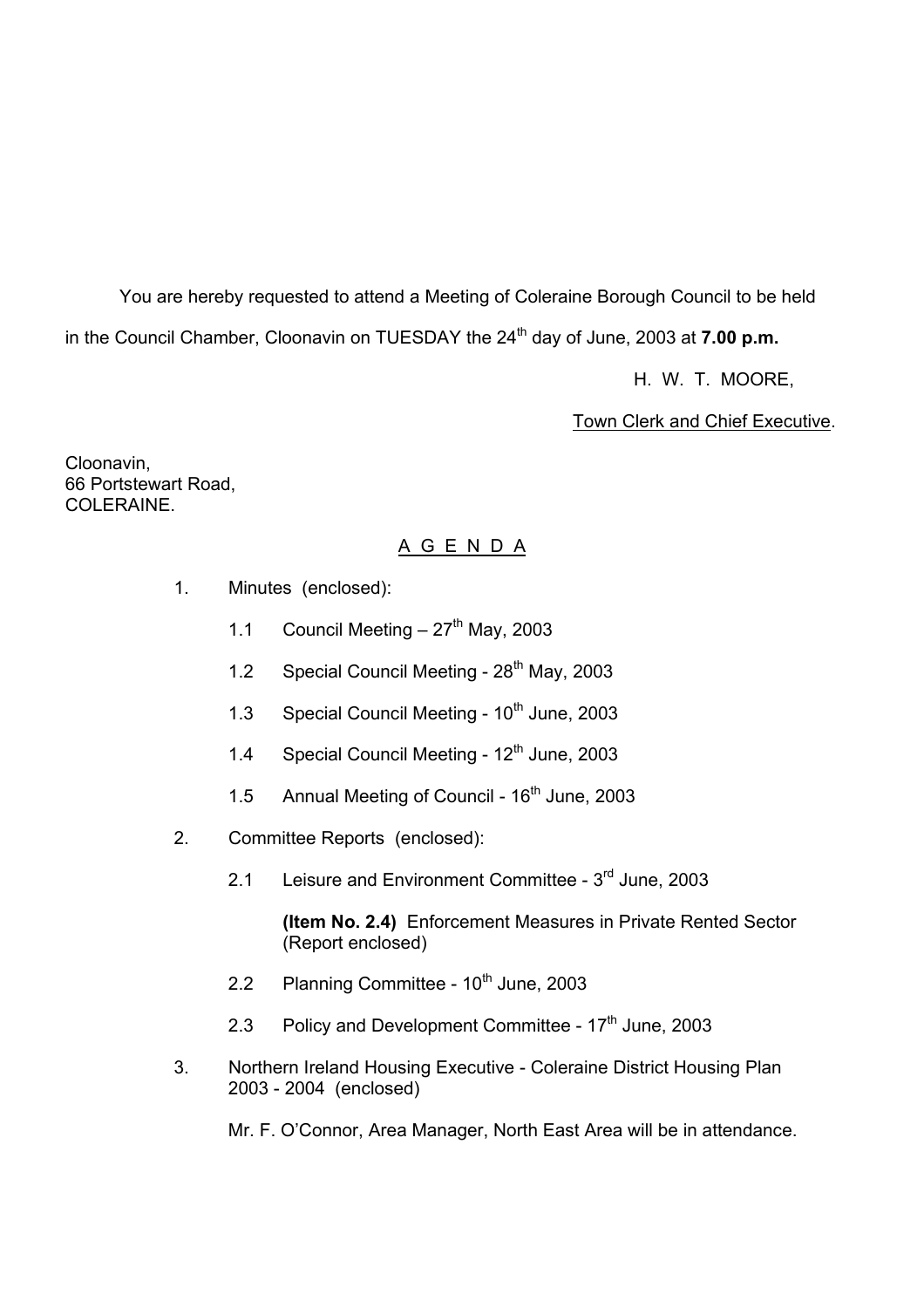4. Causeway Health and Social Services Trust

 Ms. N. Evans, Chief Executive, Dr. M. Ledwith, Medical Director and Mr. A. Braiden, Director of Acute Hospital Services will be in attendance.

5. Craigmore Landfill Site

 Mr. and Mrs. J. Doherty will be in attendance to address Council on the operation of the above mentioned landfill site.

- 6. Tenders
	- (a) Supply and Fitting of Tyres (Report enclosed)
	- (b) Soccer Pitch Improvements at Ballysally and Anderson Park (Report enclosed)
- 7. The undernoted Notice of Motion has been submitted by Councillor E. Mullan:

 ìThat this Council acknowledge its commitment to accountability, open government and cross-community decision making by permitting and welcoming live television, radio and internet coverage of council meetings."

 8. The undernoted Notice of Motion has been submitted by Councillor J. Dallat, Councillor G. McLaughlin, Councillor E. Mullan, Alderman B. Leonard and Councillor Ms. C. Alexander:

"In view of the publicly stated reasons for not supporting cross party thus cross community representation on the incoming Harbour Commission, Council agrees to rescind the motion voted at the Policy and Development Committee on 20 May 2003 and ratified at the Council meeting on 27 May 2003 appointing Councillors King, Stewart and Watt as Harbour Commissioners.

Council further agrees to each of the three parties on Council nominating one representative as a Commissioner."

- 9. Correspondence
- 10. Documents for Sealing

# To: Each Member of Council. 2003.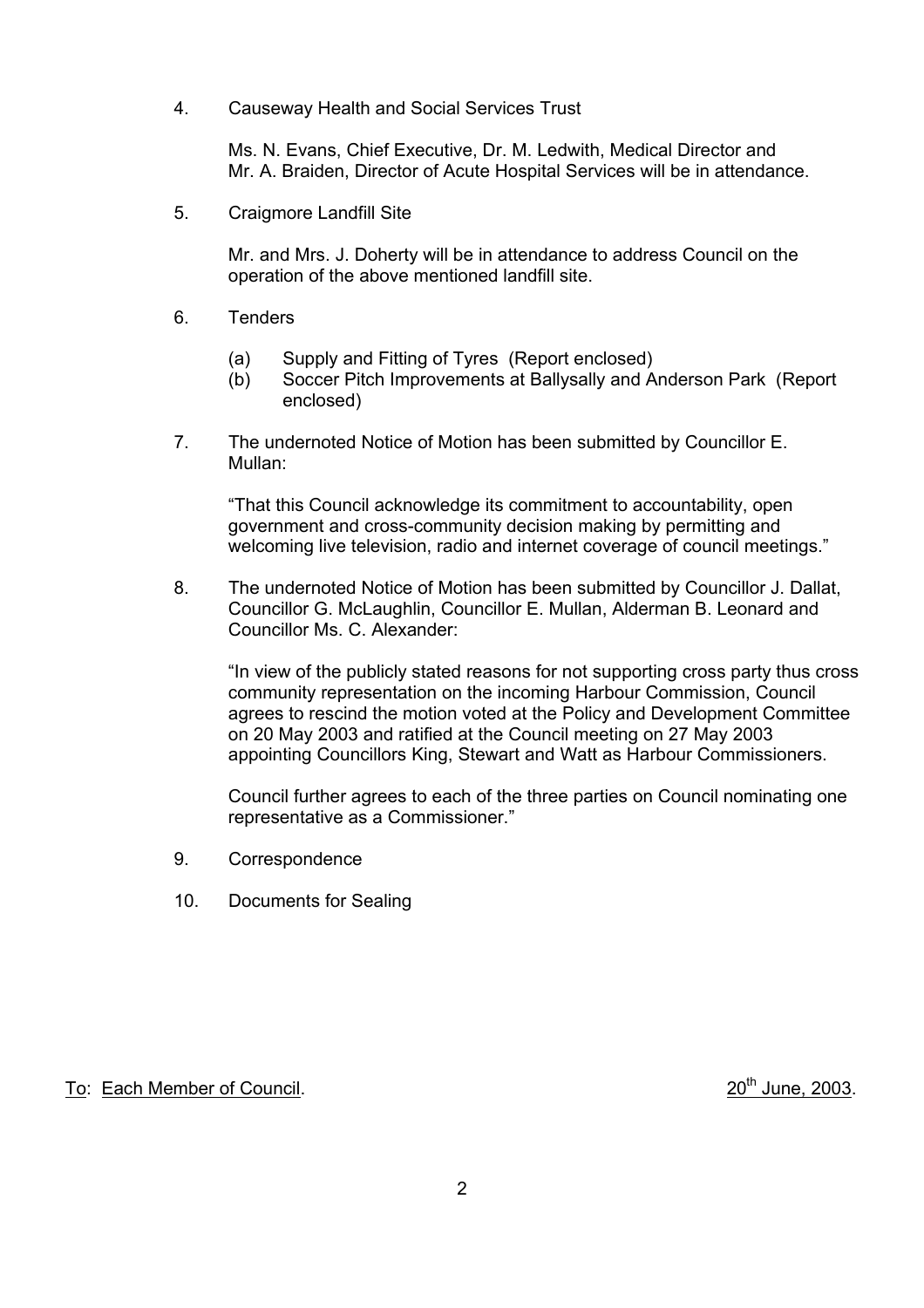#### **COLERAINE BOROUGH COUNCIL**

 Minutes of proceedings of Coleraine Borough Council held in the Council Chamber, Cloonavin on Tuesday, 27<sup>th</sup> May, 2003 at 7.30 p.m.

**Convened:** As per Notice attached

**Present:** The Mayor, Councillor O. M. Church (Mrs.), in the Chair

The Deputy Mayor, Councillor G. L. McLaughlin

#### **Aldermen**

 P. E. A. Armitage (Mrs.) W. T. Creelman E. T. Black (Mrs.) B. Leonard (Items 1.0 - 4.0) W. J. McClure

#### **Councillors**

| C. S. Alexander (Ms.) | N. F. Hillis |
|-----------------------|--------------|
| (Items 2.1 - 14.0)    | E. A. Johns  |
| D. D. Barbour         | W. A. King   |
| J. M. Bradley         | D. McClart   |
| (Items 2.1 - 14.0)    | R. A. McPh   |
| J. J. Dallat          | E. M. Mulla  |
| T. J. Deans           | R. D. Stew   |
| E. P. Fielding (Mrs.) | W. J. Watt   |
|                       |              |

N. F. Hillis E. A. Johnston (Mrs.) W. A. King D. McClarty R. A. McPherson E. M. Mullan R. D. Stewart

**Officers in**

 **Attendance:** Town Clerk and Chief Executive, Director of Corporate Services, Director of Technical Services, Senior Environmental Health Officer (Items 1.0 - 4.0), Senior Technical Officer, Leisure Services Officer (Facilities) and Administrative Assistant

**Apology:** Councillor McQuillan

#### **1.0 MINUTES**

The Minutes of the Council Meeting of 23<sup>rd</sup> April, 2003 and the Special Meetings of 29<sup>th</sup> April, 2003,  $6<sup>th</sup>$  May, 2003, 15<sup>th</sup> May, 2003 and 21<sup>st</sup> May, 2003 were confirmed and signed.

| 1.1 | Council Meeting - 23 <sup>rd</sup> April,<br>2003 - Development Issues | It was noted that this matter had been proposed<br>by Alderman Leonard and seconded by<br>Councillor Ms. Alexander. |
|-----|------------------------------------------------------------------------|---------------------------------------------------------------------------------------------------------------------|
| 1.2 | <b>Old Coleraine Hospital Site</b>                                     | In response to a query the Town Clerk and Chief<br>Executive agreed to obtain further information on<br>this topic. |

## **2.0 COMMITTEE REPORTS**

2.1 Policy and Development The Chairman, Councillor Hillis, moved the Committee - 23<sup>rd</sup> April, 2003 adoption of the Policy and Development Co adoption of the Policy and Development Committee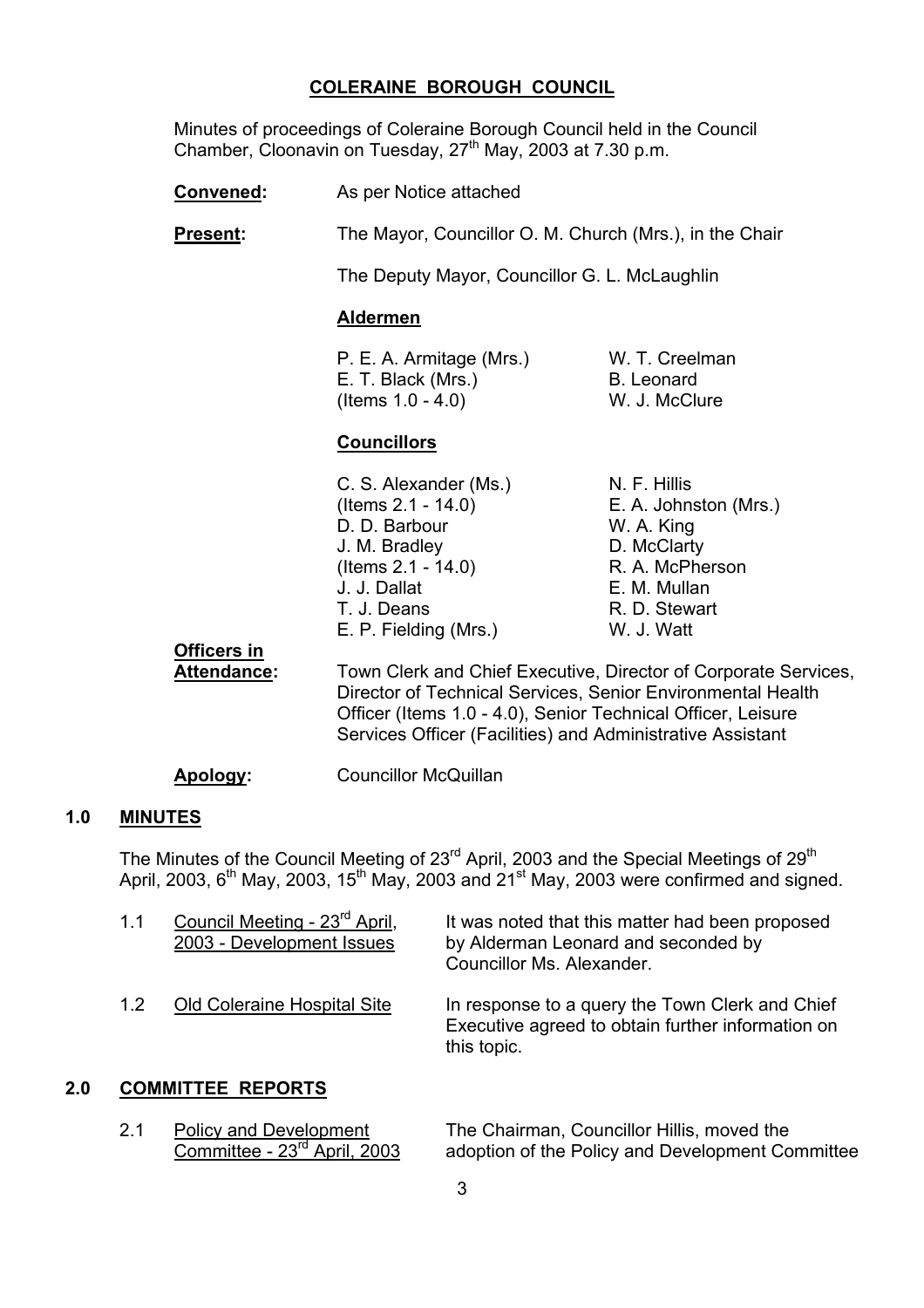Report held on 23rd April, 2003; this was duly seconded by Councillor Deans.

Matters arising:

 2.1.1 Minutes Following discussion it was proposed by Councillor Mullan and seconded by Alderman Leonard:

> That the Minutes be amended to reflect Councillor Mullanís request to the Chairman, that Alderman McClure withdraw comments in relation to another member.

 On a request for a recorded vote the motion was put to the meeting and the members voted thus:

| <u>For:</u> | The Deputy Mayor                  |  |
|-------------|-----------------------------------|--|
|             | Alderman Leonard                  |  |
|             | Councillors Dallat and Mullan (4) |  |

 **Against:** The Mayor Aldermen Mrs. Armitage, Mrs. Black, Creelman and McClure Councillors Barbour, Bradley, Deans, Mrs. Fielding, Hillis, Mrs. Johnston, King, McClarty, McPherson, Stewart and Watt (16)

**Abstention:** Councillor Ms. Alexander (1)

The Motion was, therefore, lost by sixteen votes to four.

 2.1.2 Invitation to the Chief In response to a query the Town Clerk and Chief Executive of Executive advised that the Chief Executive of the The Causeway Trust Causeway Trust would attend the June meeting of Council.

The Committee Report was, therefore, adopted.

2.2 Leisure and Environment The Chairman, Alderman Mrs. Black, moved the Committee **adoption of the Leisure and Environment**  Committee Report; this was duly seconded by Councillor Watt.

Matters arising:

 2.2.1 Entertainments Licence - The Director of Technical Services reported that The Londonderry Hotel, the applicant (Mr. S. Ross) had requested to 39-41 Main Street, address Council regarding the retention of the Portrush condition prohibiting amplified music in the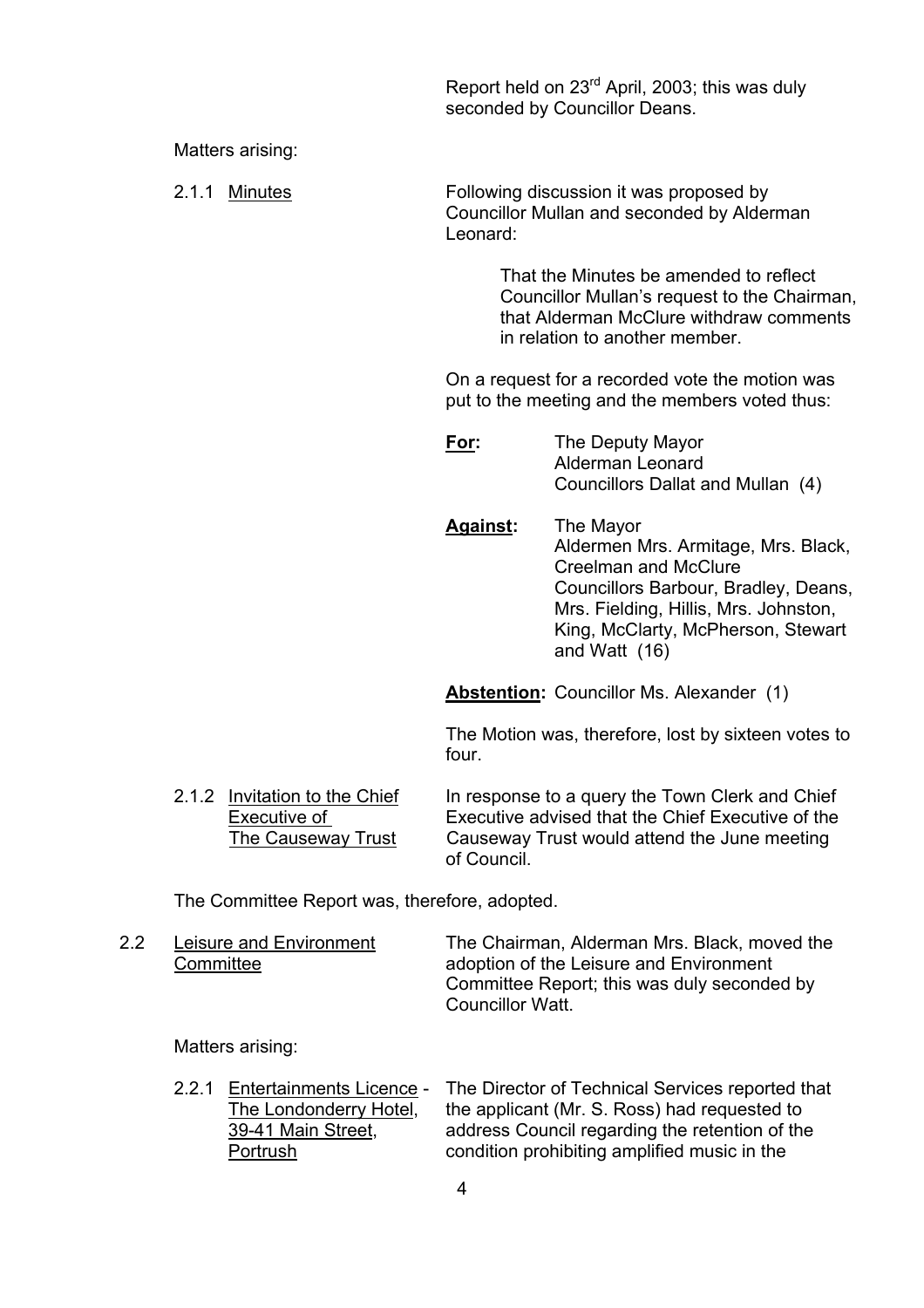Atlantic Bar area of the premises.

Mr. Ross addressed Council and requested the opportunity to provide karaoke type entertainment in the Atlantic Bar area.

Following discussion it was agreed that amplified music be permitted in the Atlantic Bar area for a three month trial period following which this matter would be reconsidered by Committee.

The Committee Report was, therefore, adopted subject to this amendment.

| <b>Planning Committee</b> | The Chairman, Councillor Bradley, moved the     |
|---------------------------|-------------------------------------------------|
|                           | adoption of the Planning Committee Report; this |
|                           | was duly seconded by Councillor Stewart.        |

Matters arising:

- 2.3.1 Proposed Development The Town Clerk and Chief Executive reported at Cushowen for that he had been in contact with the Ministerís Coleraine Harbour Office and a response was awaited. **Commissioners**
- 2.3.2 Site Meetings The importance of members attending requested site meetings was emphasised.

Services clarified the occasions where members'

The Committee Report was, therefore, adopted.

| 2.4 | Policy and Development<br>Committee - $20th$ May, 2003 | The Chairman, Councillor Hillis, moved the<br>adoption of the Policy and Development<br>Committee Report; this was duly seconded by<br><b>Councillor Stewart.</b> |
|-----|--------------------------------------------------------|-------------------------------------------------------------------------------------------------------------------------------------------------------------------|
|     | Matters arising:                                       |                                                                                                                                                                   |
|     | 2.4.1 Members' Payments                                | In response to a query the Director of Corporate                                                                                                                  |

2.4.2 Working Together In response to a query the Town Clerk and Chief Executive agreed to supply information on the Group's expenditure.

received payment.

- 2.4.3 The Reform of Water The Town Clerk and Chief Executive reported and Sewerage Services that a Special Meeting of Council had been in Northern Ireland arranged for Thursday,  $12<sup>th</sup>$  June, 2003.
- 2.4.4 Chairman/Vice-Chairman The Town Clerk and Chief Executive reported that Coleraine Harbour Messrs. Anderson and Hamill had confirmed their Board willingness to serve in their respective positions.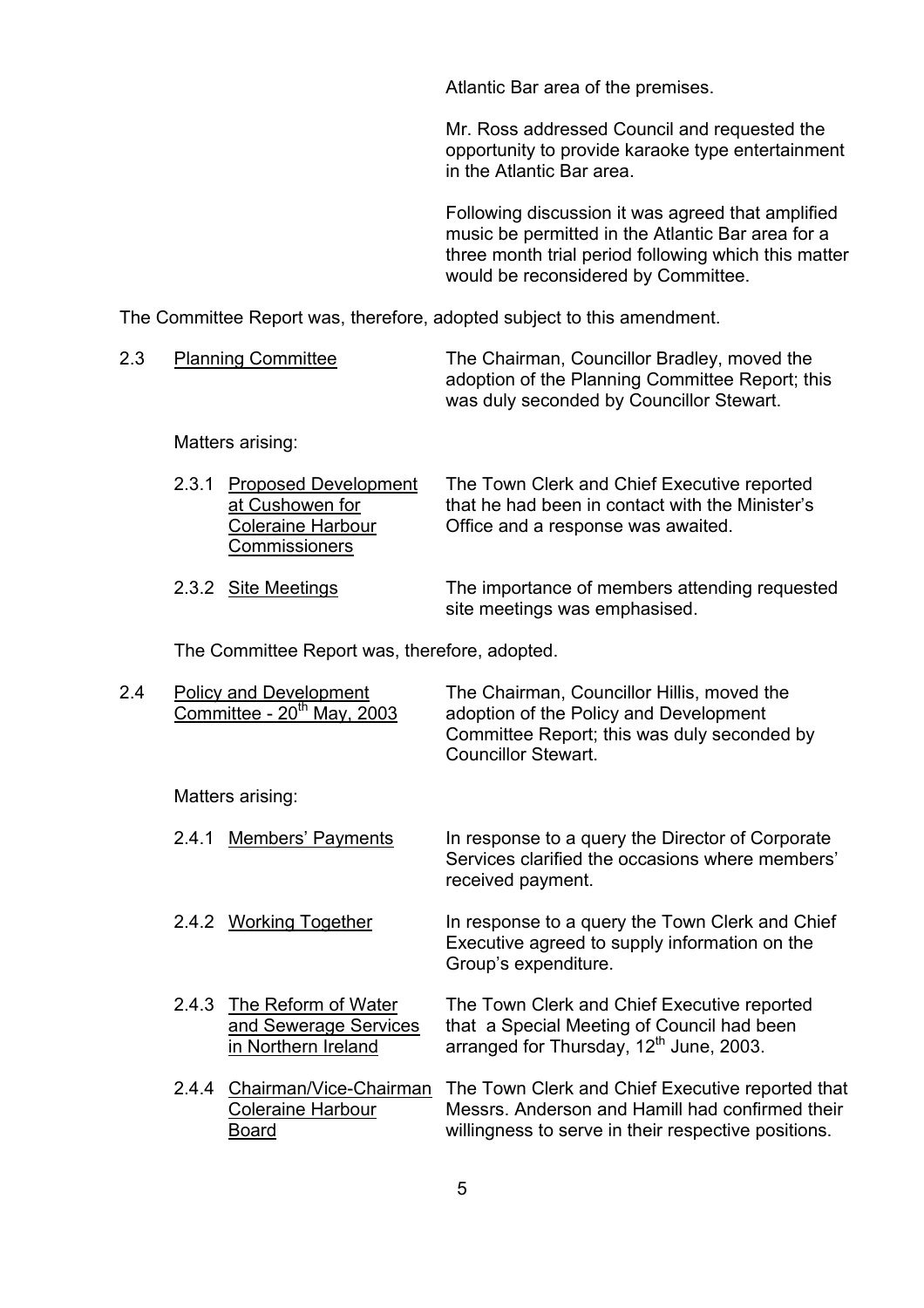The Town Clerk and Chief Executive read a letter from Mr. R. Anderson regarding the new Harbour Board.

The Committee Report was, therefore, adopted subject to these amendments.

#### **3.0 ROADS SERVICE REPORT - 2003 - 2004**

The Mayor welcomed Dr. A. McC. Murray, Divisional Roads Manager and Mr. M. Glover, Maintenance Section Engineer from Roads Service who were present to address Council on the Roads Service Report 2003 - 2004 (previously supplied).

The representatives expanded on the issues contained in the Report. A full discussion ensued during which they answered various members' questions and noted comments.

The Mayor thanked Dr. Murray and Mr. Glover for their informative presentation following which they withdrew.

#### **4.0 TRANSLINK**

The Mayor welcomed Messrs. B. Telford and S. Scallon from Translink who were present to address Council on a number of strategic issues and the decision to cancel services on Easter Monday to Portrush.

Mr. Scallon expanded on Translinkís plans for services north of Ballymena and their decision in relation to Easter Monday services.

A full discussion ensued on these topics during which the representatives answered various members' questions.

The Mayor thanked Messrs. Telford and Scallon for attending after which they withdrew.

#### **5.0 NOTICE OF MOTION SUBMITTED BY ALDERMAN B. LEONARD**

The undernoted Notice of Motion was proposed by Alderman Leonard and seconded by Councillor Dallat:

 ìCouncil agrees to introduce bye-laws prohibiting the taking of sand from all beaches within the Borough."

In accordance with standing orders it was proposed by Councillor Watt, seconded by Councillor Stewart and agreed that the Motion be deferred for consideration at the Leisure and Environment Committee on 3<sup>rd</sup> June, 2003.

#### **6.0 DOCUMENTS TABLED**

- (a) Minutes of the Northern Health and Social Services Council dated  $2^{nd}$  April, 2003;
- (b) Minutes of the Northern Ireland Housing Council dated  $9<sup>th</sup>$  January, 2003; 13<sup>th</sup> February, 2003;  $6<sup>th</sup>$  March, 2003 and 10<sup>th</sup> April, 2003;
- (c) Minutes of the NEELB dated  $25<sup>th</sup>$  March, 2003;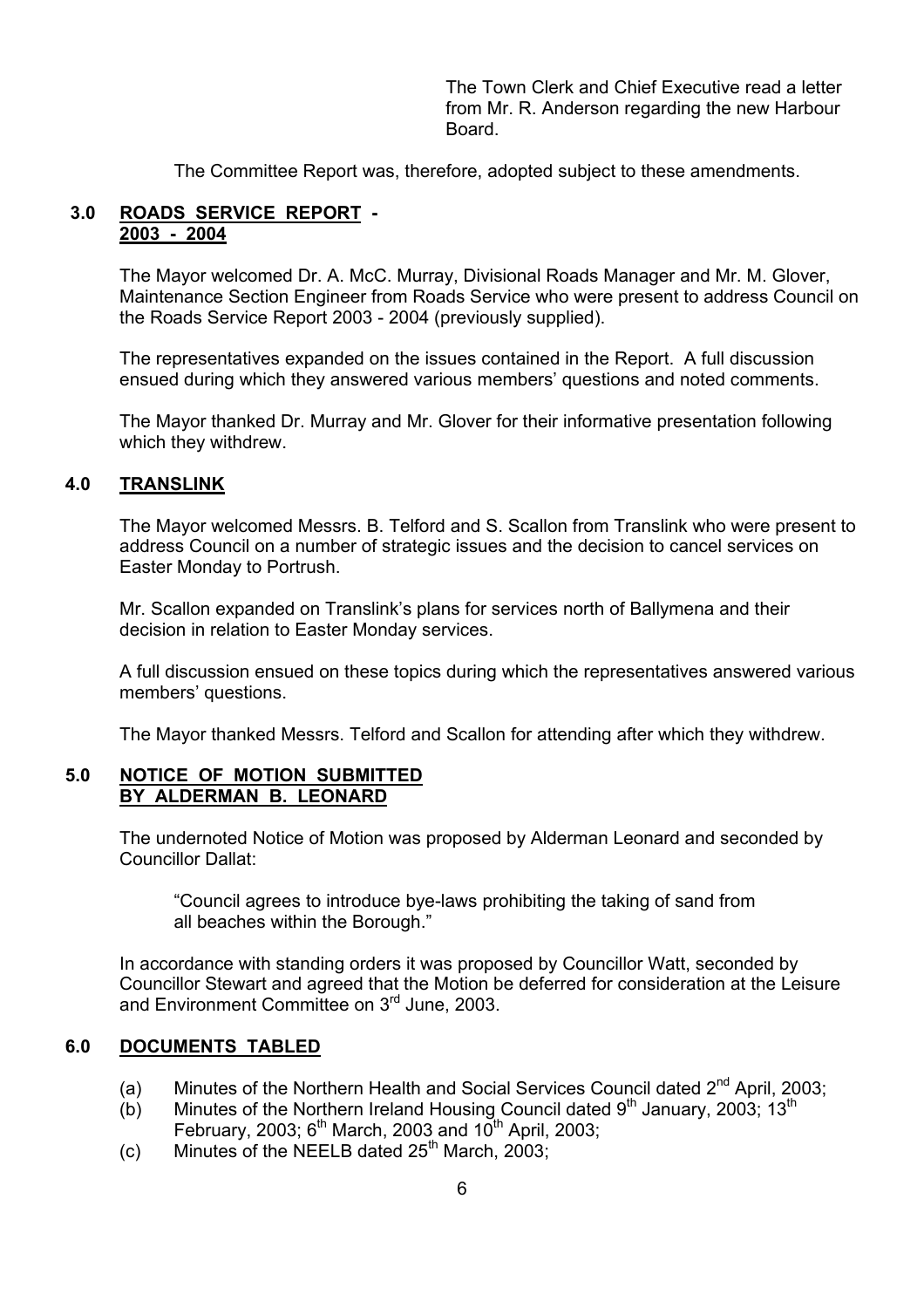(d) NEELB Annual Report 2001/2002.

#### **7.0 COLERAINE FOOTBALL CLUB**

Read letter of thanks from Coleraine Football Club for the recent civic reception in recognition of the Club winning the Irish Cup.

Noted.

#### **8.0 THE LORDíS DAY OBSERVANCE SOCIETY - AIR SHOW**

Read letter from The Lord's Day Observance Society expressing their opposition to the staging of the forthcoming Air Show on Sunday, 1<sup>st</sup> June, 2003.

Noted.

## **9.0 ROYAL IRISH REGIMENT**

Read letter of thanks from the Royal Irish Regiment for Council's letter in recognition of their efforts in Iraq.

Noted.

## **10.0 THE BLIND CENTRE, COLERAINE**

 The Town Clerk and Chief Executive reported that members were invited to attend the unveiling of a sculpture at the Blind Centre, Abbey Street, Coleraine on Saturday,  $14^{th}$  June, 2003 at 2.00 p.m.

Noted.

#### **11.0 SECRETARY OF STATE FOR NORTHERN IRELAND**

 The Town Clerk and Chief Executive reported that the Secretary of State for Northern Ireland would attend a Special Meeting of Council on Tuesday, 10<sup>th</sup> June, 2003.

Noted.

## **12.0 NILGA - SEMINARS**

Reported that NILGA seminars would be held as follows:

- (a) European Awareness Dundonald International Ice-Bowl Tuesday,  $24^{th}$  June, 2003 at 2.00 p.m.
- (b) Radiation in Northern Ireland Ecos Centre, Ballymena  $3<sup>rd</sup>$  July, 2003 at  $9.30 a m$

 Members interested in attending any of these seminars were requested to notify the Town Clerk and Chief Executive as soon as possible.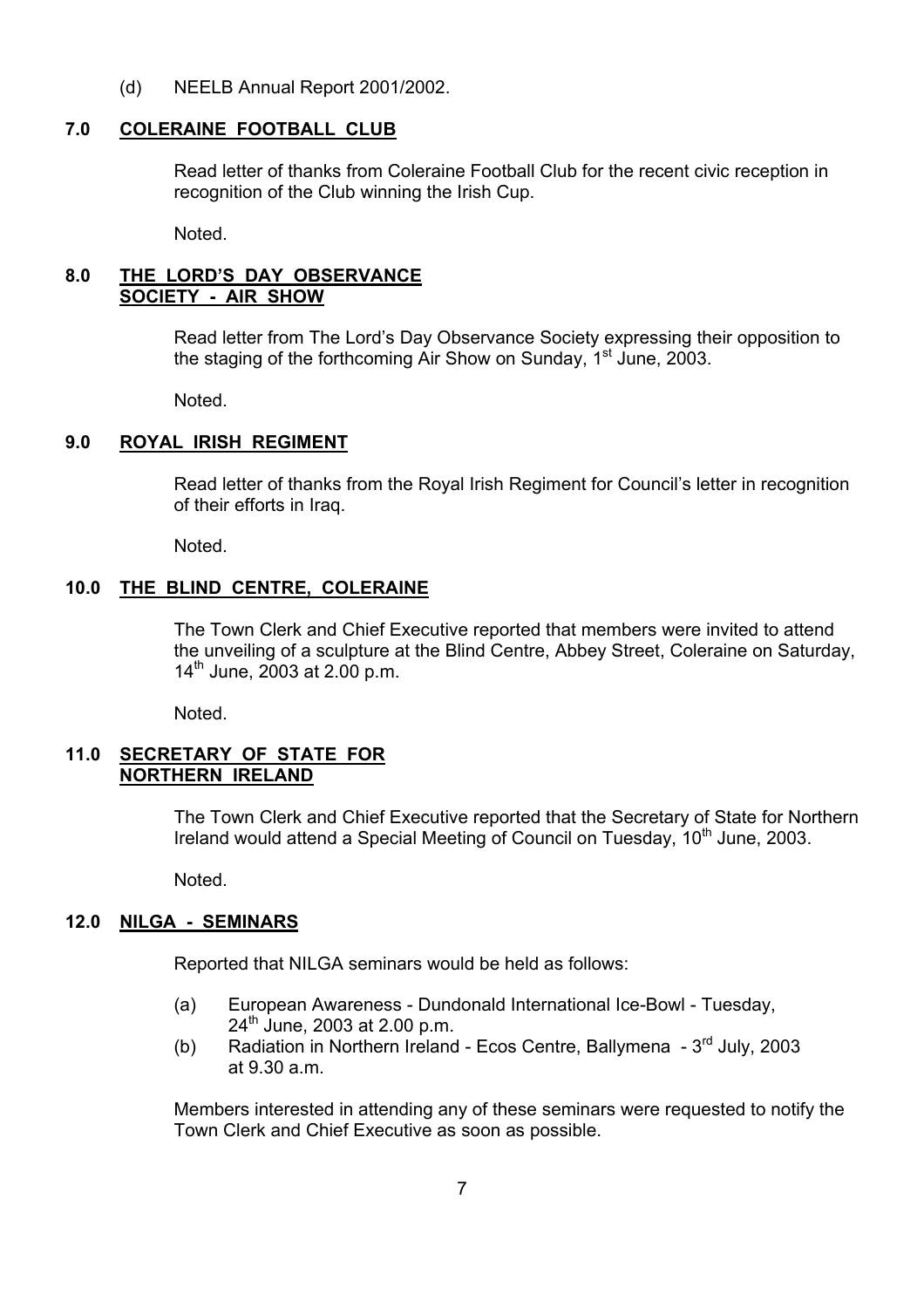### **13.0 JUNE COUNCIL MEETING**

It was agreed that the meeting of Council to be held on  $24<sup>th</sup>$  June, 2003 commence at 7.00 p.m. to facilitate the following presentations:

- (a) Draft District Housing Plan Northern Ireland Housing Executive;
- (b) The Causeway Trust.

## **14.0 CAUSEWAY DOMESTIC VIOLENCE FORUM AND COLERAINE WOMEN'S AID**

It was agreed to avail of a presentation at a future meeting of Council.

#### **15.0 DOCUMENTS FOR SEALING**

Resolved:

That the following documents be sealed:

|    | Lease and Counterpart  | Landing Jetty at Christie Park,<br>Coleraine<br>Road, Coleraine and Council | Bann System Ltd., 54 Castleroe                                           |
|----|------------------------|-----------------------------------------------------------------------------|--------------------------------------------------------------------------|
| 2. | <b>Cemetery Titles</b> |                                                                             | Grant of Right of Burial - Deeds<br>Register Nos. 2884 - 2892 inclusive: |
|    |                        | Agherton                                                                    | $\overline{\phantom{a}}$                                                 |
|    |                        | <b>Ballywillan</b>                                                          | 3                                                                        |
|    |                        | Coleraine                                                                   | 4                                                                        |
|    |                        | Kilrea                                                                      |                                                                          |
|    |                        | Portstewart                                                                 | 2                                                                        |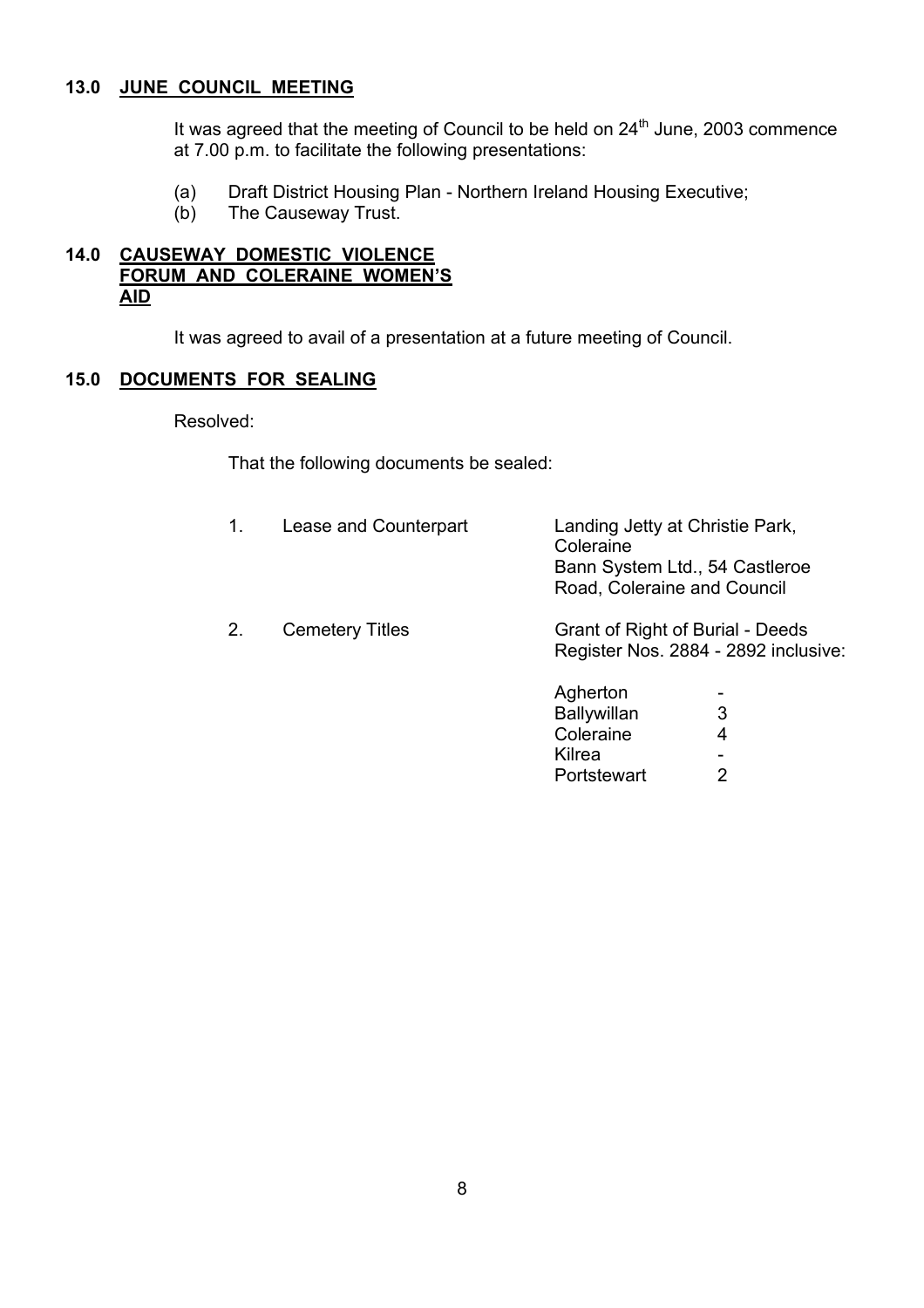#### **SPECIAL MEETING**

#### **28th May, 2003.**

- **Convened:** To review the various tourism strategies which impact on tourism development within the Borough of Coleraine.
- **Present:** The Mayor, Councillor Mrs. O. M. Church, in the Chair

#### **Aldermen**

| E. T. Black (Mrs.) | B. Leonard    |
|--------------------|---------------|
| W. T. Creelman     | W. J. McClure |

#### **Councillors**

| C. S. Alexander (Ms.)<br>D. D. Barbour<br>J. J. Dallat<br>E. P. Fielding (Mrs.)<br>N. F. Hillis<br>E. A. Johnston (Mrs.)<br>W. A. King | D. McClarty<br>R. A. McPherson<br>A. McQuillan<br>E. M. Mullan<br>R. D. Stewart<br>W. J. Watt |
|----------------------------------------------------------------------------------------------------------------------------------------|-----------------------------------------------------------------------------------------------|
|----------------------------------------------------------------------------------------------------------------------------------------|-----------------------------------------------------------------------------------------------|

#### **Officers in**

 **Attendance:** Town Clerk and Chief Executive, Head of Development Services, Tourism Manager, Tourism Marketing Assistant and Administrative Assistant

**Apologies:** Councillors Bradley and Deans

The Mayor welcomed Mr. Aubrey Irwin, Tourism Ireland; Mr. Alan Clarke, Northern Ireland Tourist Board and Mr. Don Wilmont, Causeway Coast and Glens Regional Tourism Organisation, who were in attendance to update Council on the various tourism strategies which impact on tourism development within the Borough of Coleraine.

The representatives gave individual presentations on the focus and work of their organisations with particular regard to how North Coast tourism was being promoted.

This was followed by a period of discussion during which the representatives answered members' questions and noted a number of specific areas for further consideration. The need for greater integration and cohesion in the promotion of tourism in the area was emphasised and the Head of Development Services would consult with the representatives to consider how the work of the Borough's existing Tourism Task Force could be reinforced.

The Mayor thanked the various representatives for their contribution to a most constructive discussion.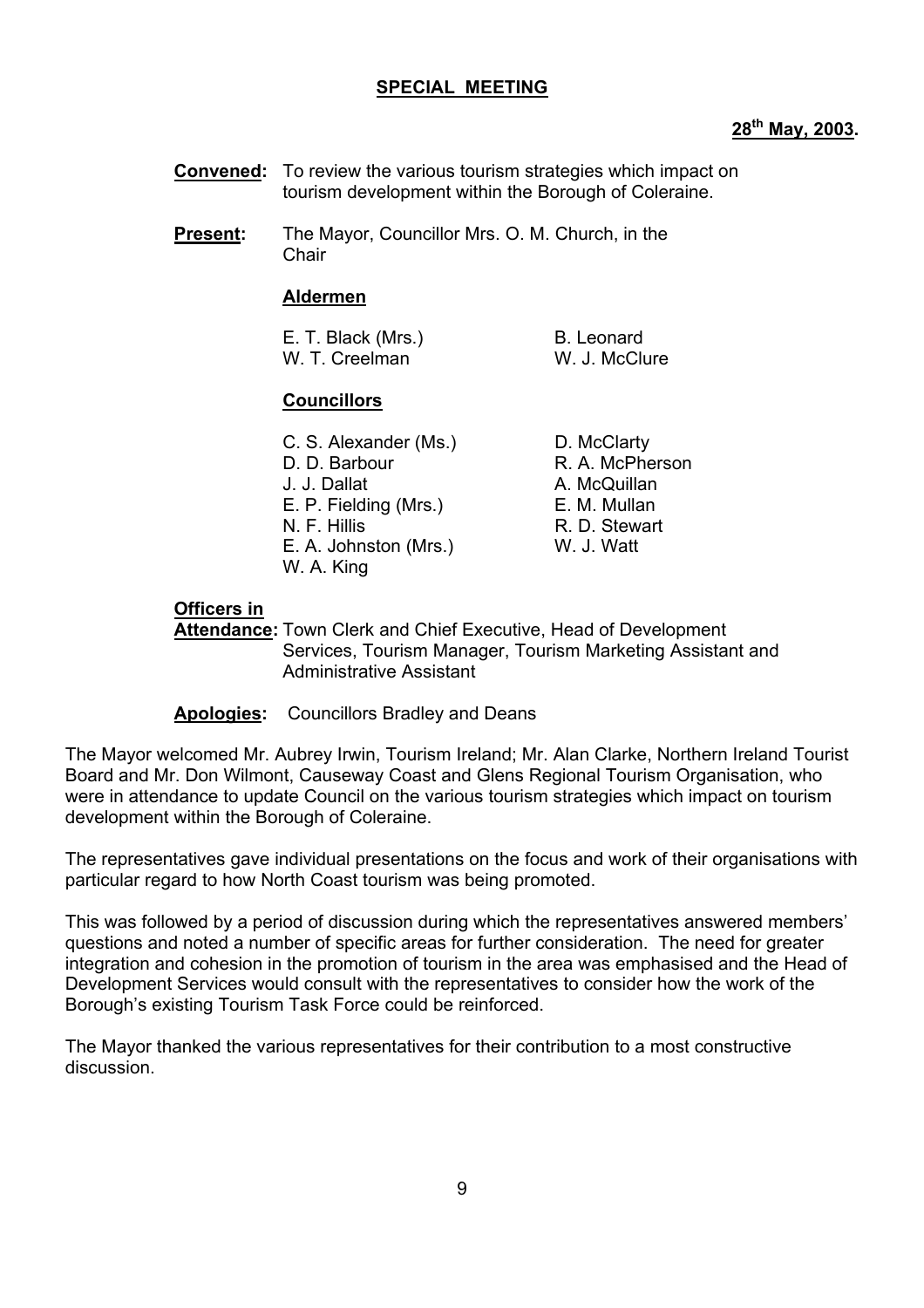# **SPECIAL MEETING**

# **10th June, 2003.**

- **Convened:** To allow the Secretary of State, Mr. Paul Murphy, M.P. to hear the views of members in regard to issues relating to his responsibilities.
- **Present:** The Mayor, Councillor Mrs. O. M. Church, in the Chair The Deputy Mayor, Councillor G. L. McLaughlin

#### **Aldermen**

E. T. Black (Mrs.) W. J. McClure B. Leonard

# **Councillors**

| J. J. Dallat          | R. A. McPherson |
|-----------------------|-----------------|
| T. J. Deans           | A. McQuillan    |
| N. F. Hillis          | E. M. Mullan    |
| E. A. Johnston (Mrs.) | W. J. Watt      |
| D. McClarty           |                 |

#### **Officers in**

**Attendance:** Town Clerk and Chief Executive, Director of Technical Services, Principal Administrative Officer and Administrative Assistant

**Apologies:** Councillors Barbour, King and Stewart

## **1.0 WELCOME**

The Mayor welcomed the Secretary of State to the meeting.

The Secretary of State thanked members for the invitation and, in particular, acknowledged the importance of tourism as an economic catalyst for the area.

#### **2.0 MEMBERSí QUESTIONS TO THE SECRETARY OF STATE**

The Secretary of State answered questions on the following topics:

2.1 Task Force for Delivery In response to a question on how he viewed the of Tourism Product development of tourism and if he could offer support on the development of a North Coast tourism product, the Secretary of State highlighted the improvement in the recent tourism figures for the area and agreed the importance of 'joined-up' tourism development. He was also of the view that promotion of the area as a sub-region for tourism would be potentially very beneficial.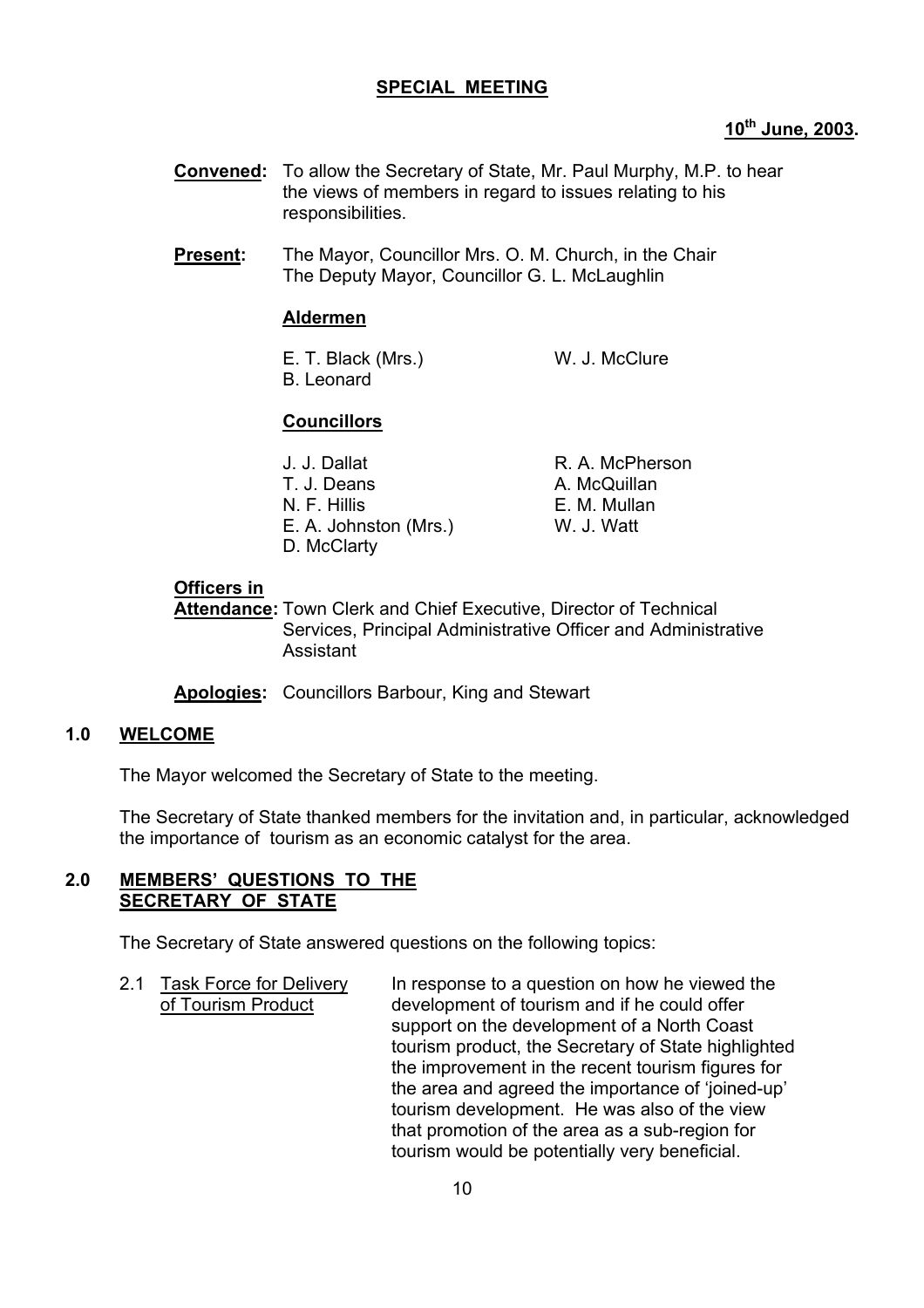2.2 Review of Public Concern was expressed regarding the pace of Administration progress of the Review of Public Administration, especially given the current position with the Assembly and the fact that Northern Ireland had not had a local

> The Secretary of State responded that he would shortly be meeting with the Northern Ireland Local Government Association and the Review Team to determine the future for the Review. He also made reference to the need for a greater proportion of the public service to be democratically accountable.

government White Paper for more than three decades.

2.3 Proposed Windfarm Concern was expressed regarding the detrimental impact which this proposed development would have on the local tourism economy.

> The Secretary of State confirmed the process for considering the above project. However, he acknowledged the importance of the seascape to the tourist economy of the area

- 2.4 Extension of the Dual The Secretary of State recognised the importance Carriageway between of a modern transport system for economic and Ballymena and Coleraine tourism development. He undertook to bring members' comments on plans for the complete dualling of A26 to Coleraine to the attention of Angela Smith, Minister for Regional Development and would write back to Council in regard to this issue.
- 2.5 Ambulance Services in In response to comments on the shortfall of the Northern Health and ambulance units in the Northern Health and Social Services Area Social Services area and the knock-on effect this has on the service, the Secretary of State responded that he would raise this issue with Des Browne, Health Minister.
- 2.6 Date for Assembly The Secretary of State referred to the importance Elections of devolution for the Province and noted the comments regarding the need to hold the elections to the Assembly in the Autumn.
- 2.7 Code of Conduct for In response to comments regarding the lack of Councillors powers to ensure that provisions as contained in the Code are enforceable, the Secretary of State responded that he would examine this issue when he met with the Northern Ireland Local Government Association.
- 2.8 Dual Roles of Members In response to a query regarding dual roles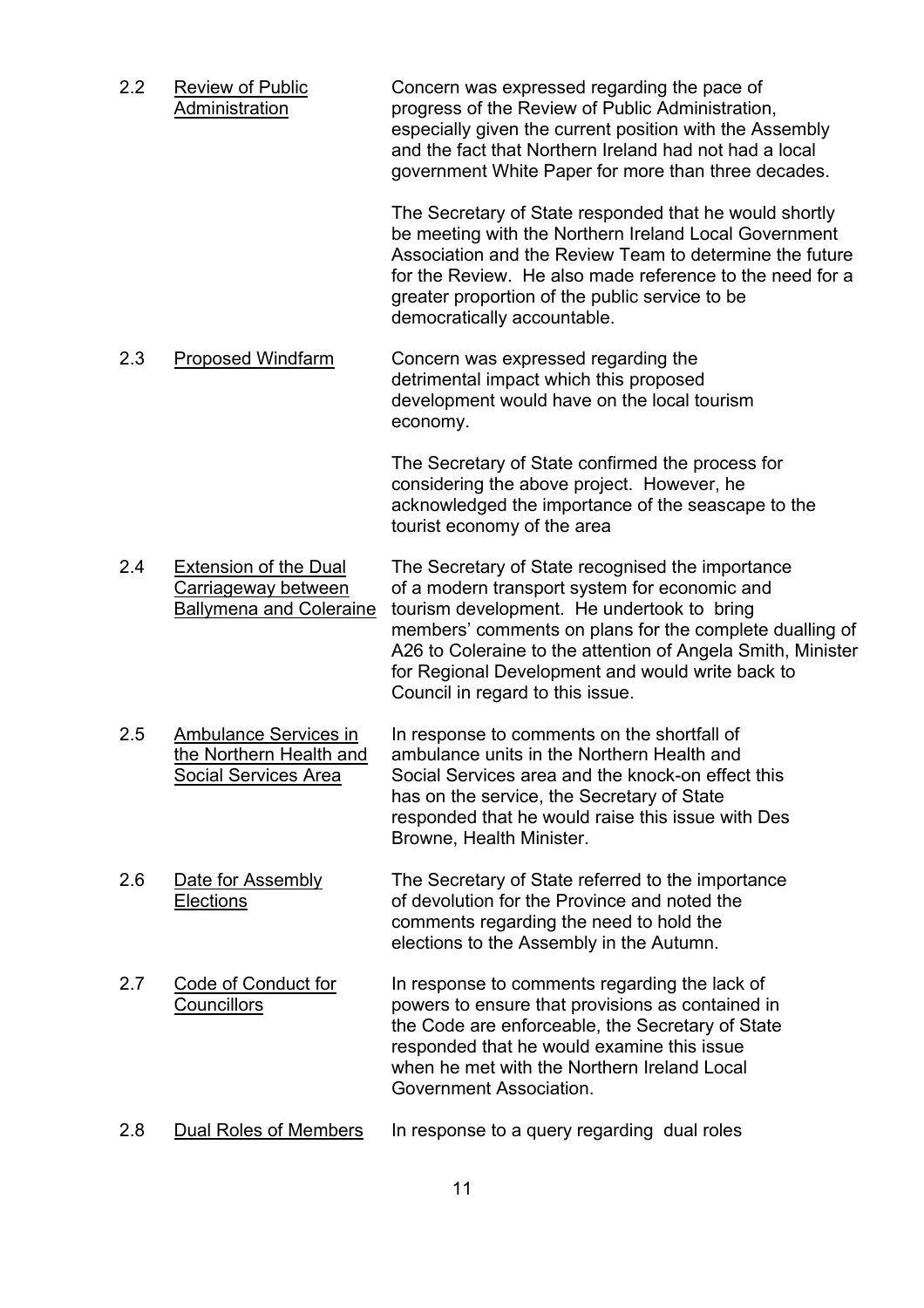exercised by Councillors who were also MLAs, the Secretary of State indicated that he had no legislative authority to rule on such matters. However, he did view this situation as one to be addressed by individual political parties.

2.9 Disbandment of the The Secretary of State advised that this was a<br>Royal Irish Rangers MOD and not a NIO issue and that a statement MOD and not a NIO issue and that a statement from Geoff Hoon, Defence Secretary, on this issue was likely to be forthcoming.

> The Secretary of State emphasised the important role of the Northern Ireland Regiment in supporting the Police Service at the current time.

- 2.10 Promotion of the Irish The Secretary of State would write to Council Language - Road Signs with clarification of Government policy on street and road signs.
- 2.11 Flying of Flags on The Secretary of State acknowledged the Designated Days sensitivities surrounding this issue and emphasised the importance of finding a compromise which would show respect for both communities.
- 2.12 North Coast Waste The Secretary of State advised that consideration Water Treatment Plant would be given to the inclusion of tertiary treatment and that the scheme was due to commence in 2004.
- 2.14 Provision of Dialysis The Secretary of State would take up this issue Services for the with Des Browne, Health Minister. Causeway Hospital

The Mayor thanked the Secretary of State for attending and for contributing so fully to a most constructive discussion.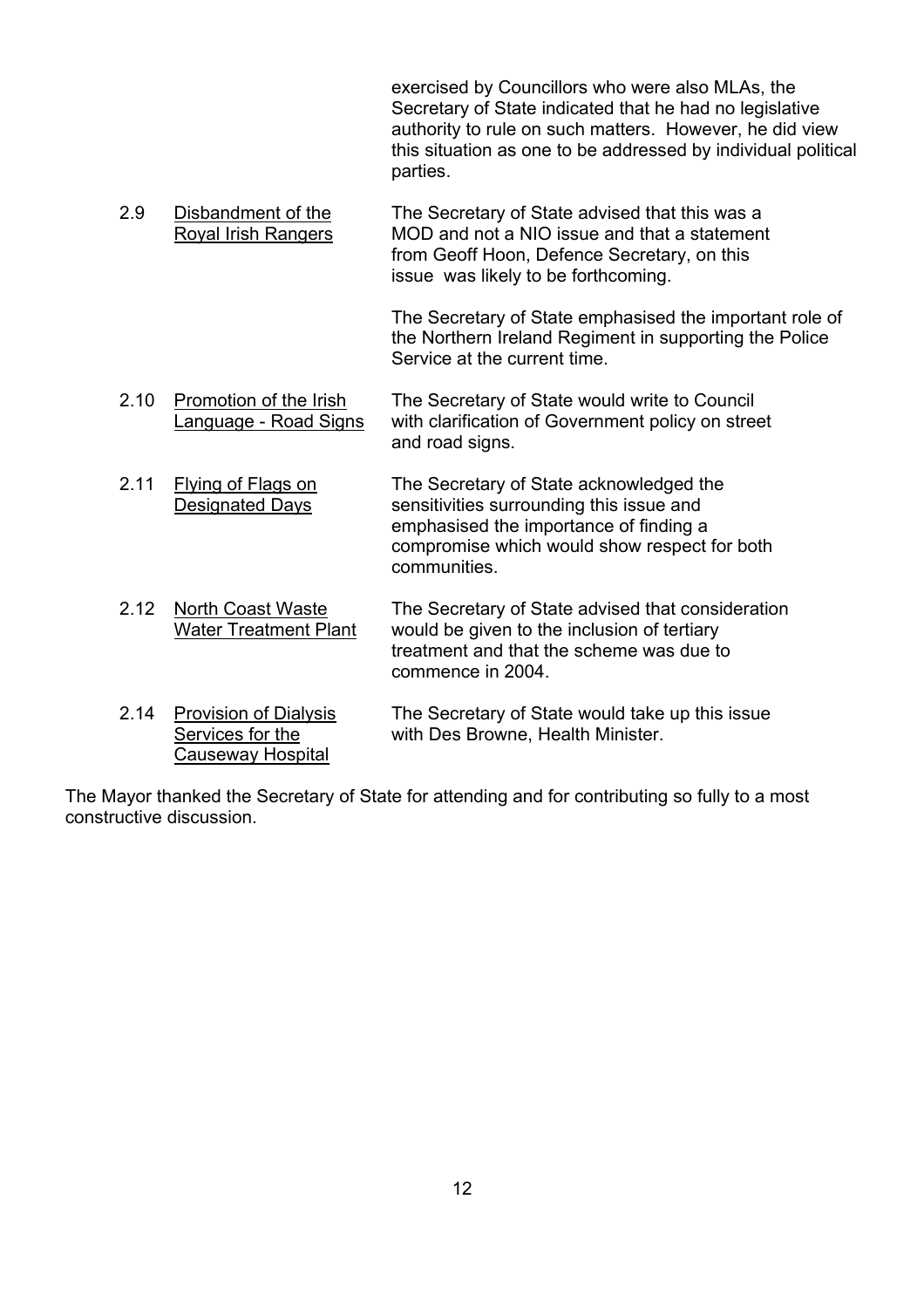# **SPECIAL MEETING**

# **12th June, 2003.**

- **Convened:** To receive presentation on the Reform of Water and Sewerage Services in Northern Ireland
- **Present:** The Mayor, Councillor O. M. Church (Mrs.), in the Chair

The Deputy Mayor, Councillor G. L. McLaughlin

#### **Aldermen**

| P. E. A. Armitage (Mrs.) | B. Leonard    |
|--------------------------|---------------|
| W. T. Creelman           | W. J. McClure |

#### **Councillors**

| J. M. Bradley         |  |
|-----------------------|--|
| J. J. Dallat          |  |
| E. P. Fielding (Mrs.) |  |
| N. F. Hillis          |  |
| E. A. Johnston (Mrs.) |  |

D. McClarty R. A. McPherson A. McQuillan E. M. Mullan W. J. Watt

# **Officers in Attendance:** Principal Administrative Officer, Policy Development Officer and Administrative Assistant

 **Apologies:** Alderman Mrs. Black, Councillors Ms. Alexander, Barbour, Deans, King and Stewart

#### **1.0 THE REFORM OF WATER AND SEWERAGE SERVICES IN NORTHERN IRELAND**

The Mayor welcomed Mr. D. Sterling from the Department for Regional Development and Mr. P. Barbour from the Water Reform Unit who were in attendance to make a presentation to Council on the above mentioned topic (consultation document previously supplied).

Mr. Sterling elaborated on the consultation document (paper circulated). The presentation covered the following areas:

- Government's reasons for the reform proposals
- Current financing arrangements
- Scope of the reform agenda
- Format of the new Water Service
- Proposed timetable
- Reform options

A full discussion ensued during which Mr. Sterling answered various membersí questions.

The Mayor thanked the representatives for their presentation after which they withdrew.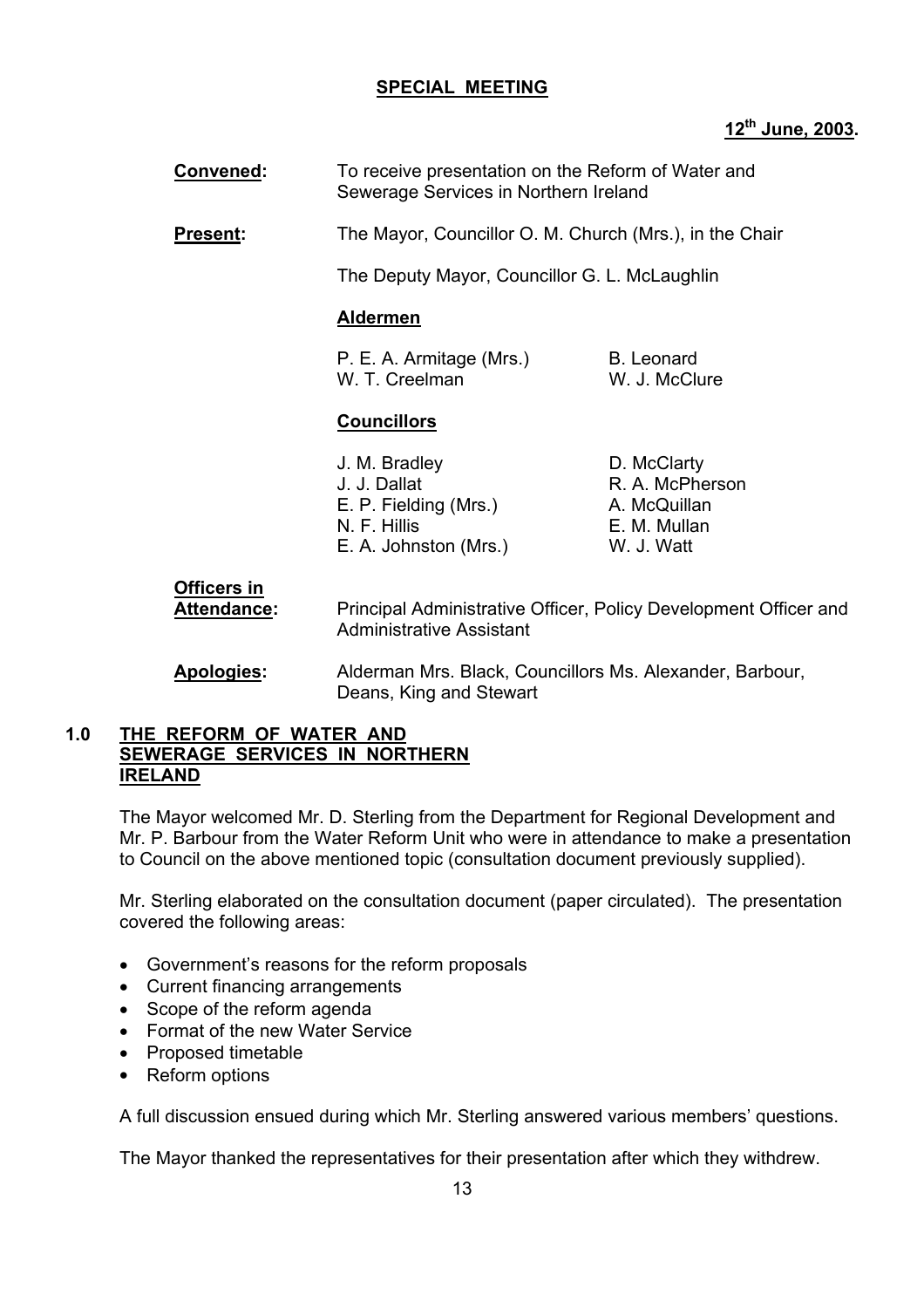The Principal Administrative Officer read a summary of NILGAís consultation response on this topic arising from the meeting held in Larne on  $6<sup>th</sup>$  June, 2003.

It was agreed that the various comments made by members form the basis of a reply to the Water Reform Unit. Additional comments submitted by members would also be included together with the views expressed at the recent NILGA event.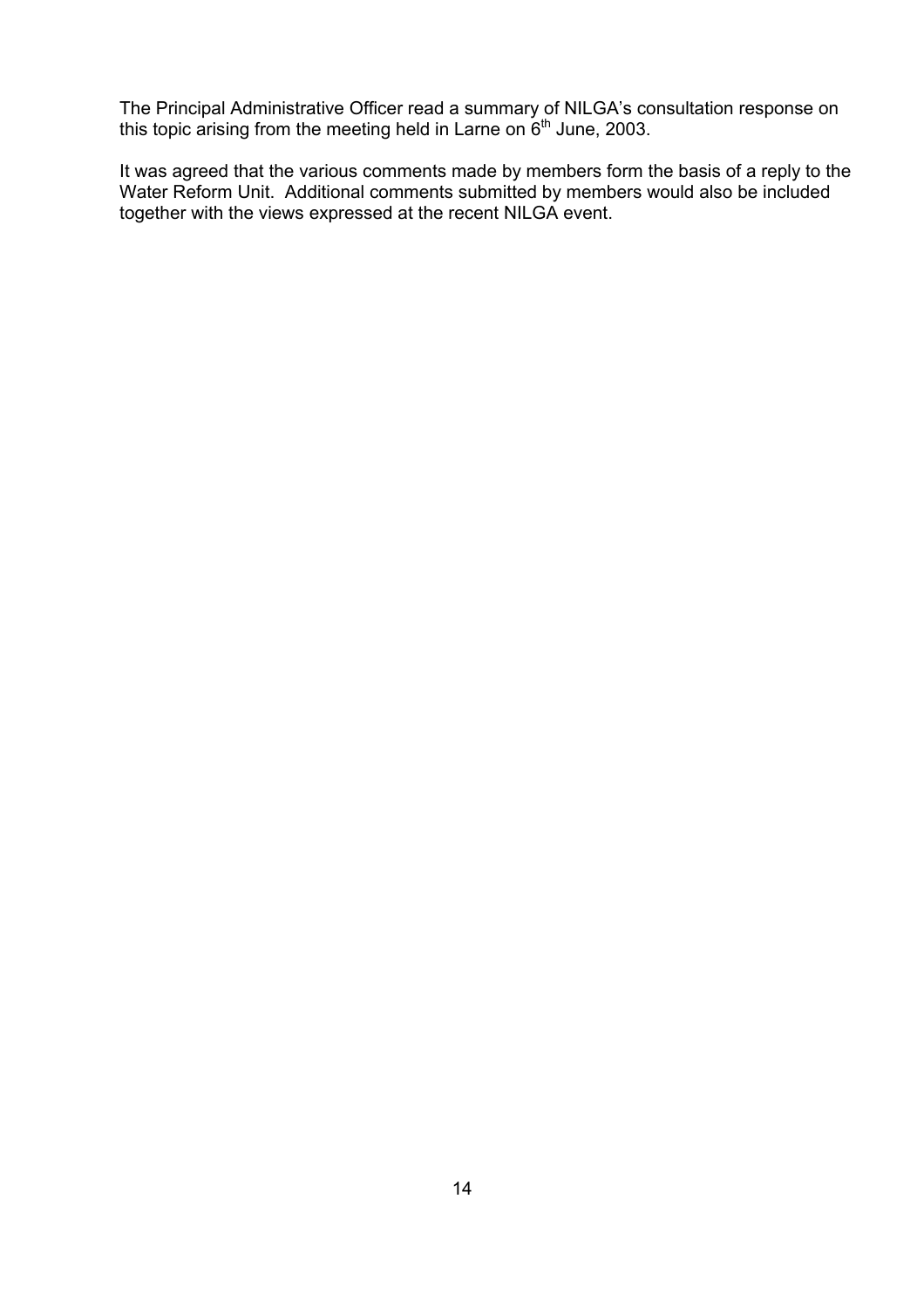## **ANNUAL MEETING**

 Minutes of proceedings of Coleraine Borough Council held in the Council Chamber, Cloonavin on Monday, 16<sup>th</sup> June, 2003 at 7.30 p.m.

**Convened:** As per Notice attached

**Present:** The Mayor, Councillor O. M. Church (Mrs.)

The Deputy Mayor, Councillor G. L. McLaughlin

#### **Aldermen**

P. E. A. Armitage (Mrs.) B. Leonard<br>E. T. Black (Mrs.) B. W. J. McClure E. T. Black (Mrs.) W. T. Creelman

## **Councillors**

| C. S. Alexander (Ms.) | W. A. King      |
|-----------------------|-----------------|
| D. D. Barbour         | R. A. McPherson |
| J. J. Dallat          | A. McQuillan    |
| T. J. Deans           | E. M. Mullan    |
| E. P. Fielding (Mrs.) | R. D. Stewart   |
| N. F. Hillis          | W. J. Watt      |
| E. A. Johnston (Mrs.) |                 |

#### **Officers in**

 **Attendance:** Town Clerk and Chief Executive, Director of Leisure Services, Director of Technical Services, Finance Officer, Principal Administrative Officer and Administrative Assistants

**Apologies:** Councillors Bradley and McClarty

#### **1.0 MAYORíS REMARKS**

The outgoing Mayor, Councillor Mrs. Church, reflected on the highlights of her year in office and expressed her thanks to fellow Councillors and staff for their help and assistance during her term of office.

Members congratulated Councillors Mrs. Church and McLaughlin for the manner in which they had carried out their official duties.

# **2.0 MAYOR**

In accordance with Standing Order 5.2 and the Convention agreed at the Annual Meeting of Council held on 18th June, 2001 the Democratic Unionist Party nominated the Mayor for the ensuing year. Councillor Stewart was duly nominated and on taking the Chair signed the formal acceptance of office. Councillor Stewart expressed his thanks to his party for the nomination to the post of Mayor.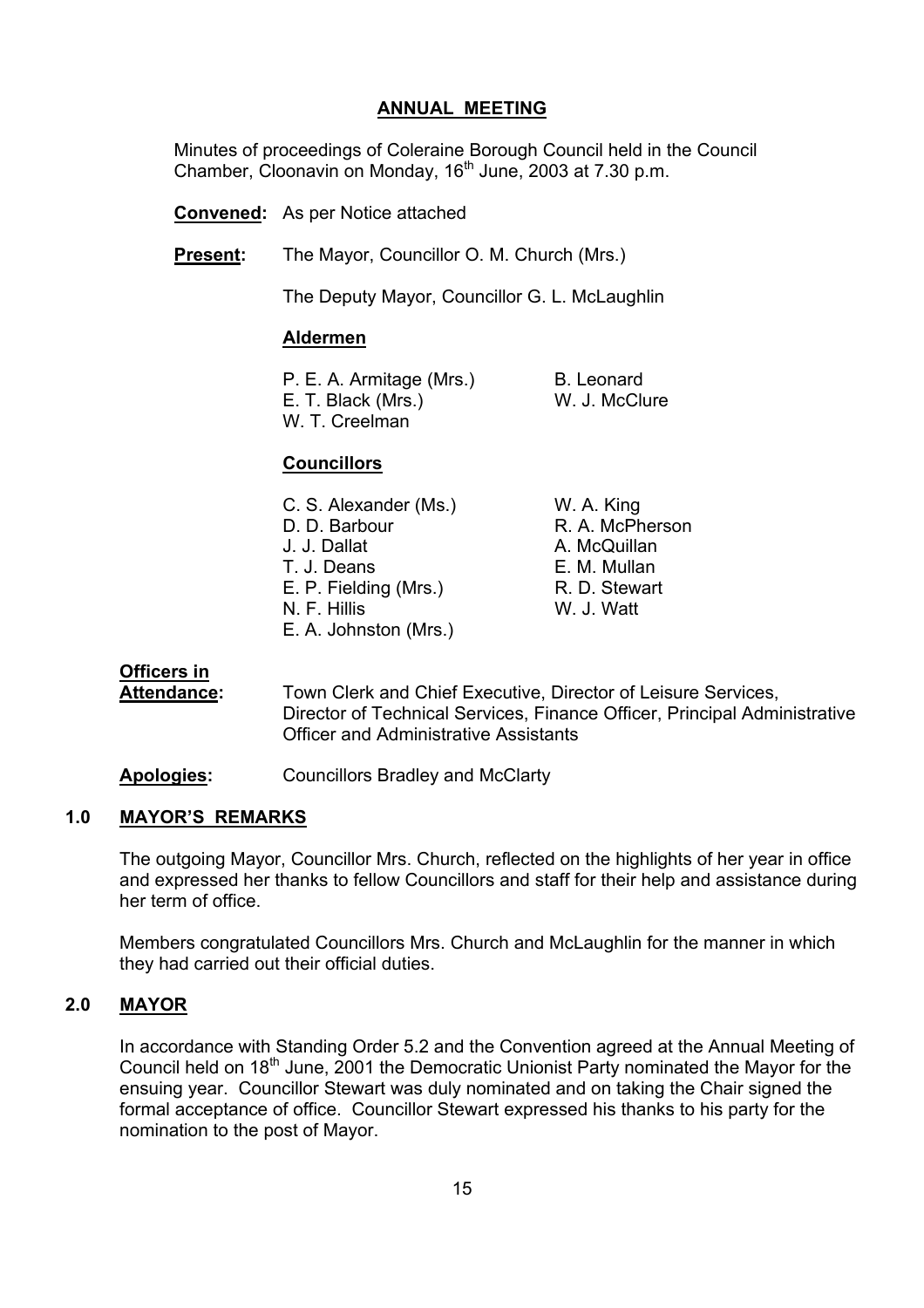#### **3.0 DEPUTY MAYOR**

In accordance with Standing Order 5.2 and the Convention agreed at the Annual Meeting of Council held on 18<sup>th</sup> June, 2001 the Social Democratic and Labour Party nominated the Deputy Mayor for the ensuing year.

Councillor Mullan was duly nominated and subsequently signed the formal acceptance of office. He thanked his party for the nomination to the post of Deputy Mayor.

#### **4.0 CHAIRMAN OF EACH STANDING COMMITTEE**

| 4.1 | <b>Leisure and Environment</b><br><b>Committee</b> | In accordance with Standing Order 14.8(1) and<br>the Convention agreed at the Annual Meeting<br>of Council held on 18 <sup>th</sup> June, 2001 the Democratic<br>Unionist Party nominated the Chairman for the<br>ensuing year. |
|-----|----------------------------------------------------|---------------------------------------------------------------------------------------------------------------------------------------------------------------------------------------------------------------------------------|
|     |                                                    | It was proposed by Alderman McClure,<br>seconded by Councillor Mrs. Fielding and agreed<br>that Councillor Deans be appointed Chairman for<br>the ensuing year.                                                                 |
| 4.2 | <b>Planning Committee</b>                          | In accordance with Standing Order 14.8(1) and<br>the Convention agreed at the Annual Meeting of<br>Council held on 18 <sup>th</sup> June, 2001 the Ulster Unionist<br>Party nominated the Chairman for the ensuing<br>year.     |
|     |                                                    | It was proposed by Alderman Mrs. Black, seconded<br>by Councillor Mrs. Johnston and agreed that<br>Councillor Watt be appointed Chairman for the<br>ensuing year.                                                               |
| 4.3 | <b>Policy and Development</b><br>Committee         | In accordance with Standing Order 14.8(1) and<br>the Convention agreed at the Annual Meeting of<br>Council held on 18 <sup>th</sup> June, 2001 the Ulster Unionist<br>Party nominated the Chairman for the ensuing<br>year.     |

It was proposed by Councillor Barbour, seconded by Councillor Watt and agreed that Councillor Mrs. Johnston be appointed Chairman for the ensuing year.

#### **5.0 COMMITTEES - STRUCTURE AND TIMETABLE**

It was proposed by Councillor Hillis, seconded by Councillor Watt and agreed that the existing committee structure and the draft timetable, as detailed, (report previously supplied) be applied. It was agreed that meetings commence at 7.00 p.m. when the amount of business deemed this to be necessary.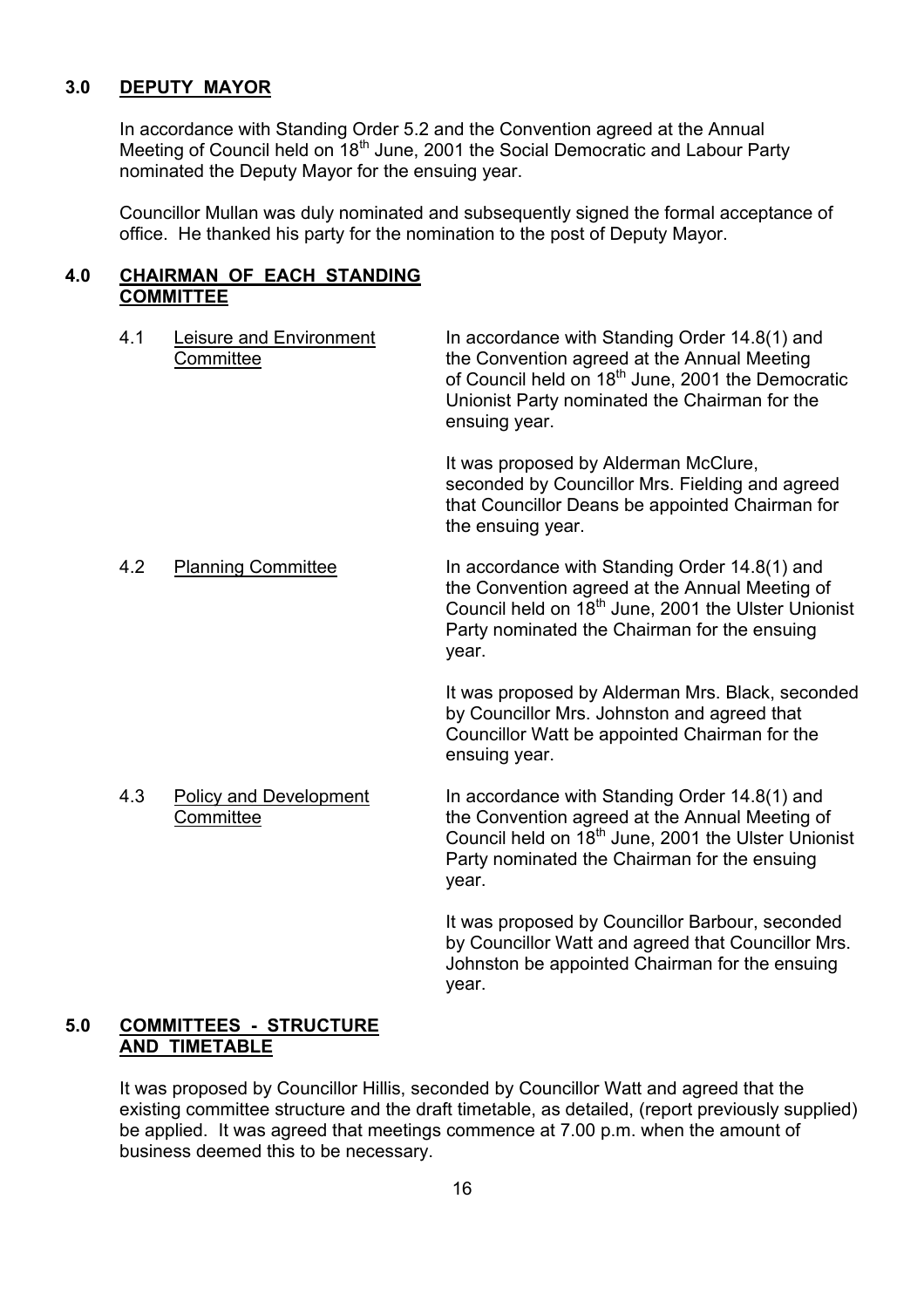#### **6.0 NOMINATIONS**

It was agreed that representatives, as undernoted, be appointed to serve on the following organisations:

- (a) Board of the Causeway Coast and Glens Heritage Trust (Councillor Hillis)
- (b) Castlerock Community Association *(*Councillors King and McQuillan)
- (c) Causeway Coast and Antrim Glens Ltd. *(*Councillor Hillis)
- (d) Causeway Museum Service (Aldermen Mrs. Black and Creelman, Councillors Barbour, Bradley and McLaughlin)
- (e) Coleraine Arts Committee *(*Aldermen Creelman and Leonard, Councillors Mrs. Johnston and McClarty)
- (f) Coleraine Borough Strategic Partnership (The Deputy Mayor, Councillors Barbour and Bradley)
- (g) Coleraine & District Home Safety Committee (The Mayor and Councillor McLaughlin)
- (h) Coleraine & District Local Sports Advisory Council (The Deputy Mayor, Councillors Bradley, McClarty and Watt)
- (i) Coleraine & District Road Safety Committee *(*Alderman Creelman)
- (j) Coleraine Local Action Group for Enterprise Ltd. *(*Councillors Dallat, King and McQuillan)
- (k) Coleraine Town Centre Partnership *(*Alderman McClure, Councillors Mrs. Johnston and McLaughlin)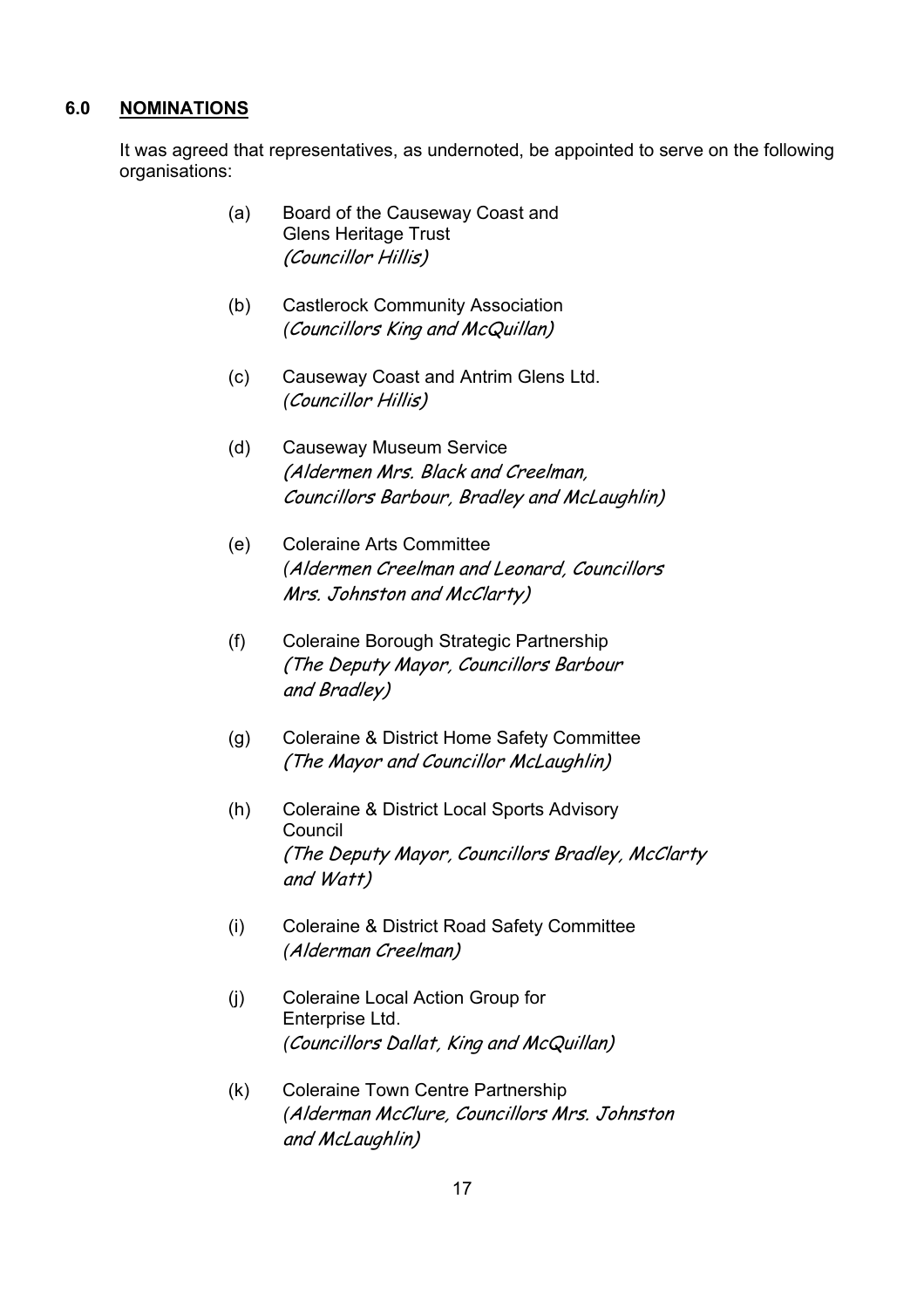- (l) Coleraine Twinning Association *(*Alderman Leonard, Councillors Deans, King and McPherson)
- (m) Irish Society's Local Advisory Committee *(*The Mayor, Councillors Mrs. Church and Deans)
- (n) Local Government Partnership on Travellers' Issues (The Mayor and Councillor Hillis)
- (o) Management Committee of Coleraine Citizens' Advice Bureau (Councillors King and McLaughlin)
- (p) National Association of Councillors General Management Committee *(*Councillor Hillis)
- (q) National Association of Councillors N.I. Region (The Mayor, Councillors Hillis and McLaughlin)
- (r) North West Regional Waste Management Group *(*Councillors McPherson and McQuillan)
- (s) Northern Group Building Control Committee *(*Councillors Deans and McLaughlin Substitutes: The Mayor and Councillor McPherson)
- (t) Northern Group Environmental Health **Committee**  *(*Councillors Barbour and McQuillan Substitutes: Alderman Creelman and Councillor McLaughlin)
- (u) Northern Ireland Amenity Council *(*Alderman Mrs. Black)
- (v) Portballintrae Residentsí Association *(*Alderman Mrs. Black and Councillor McPherson)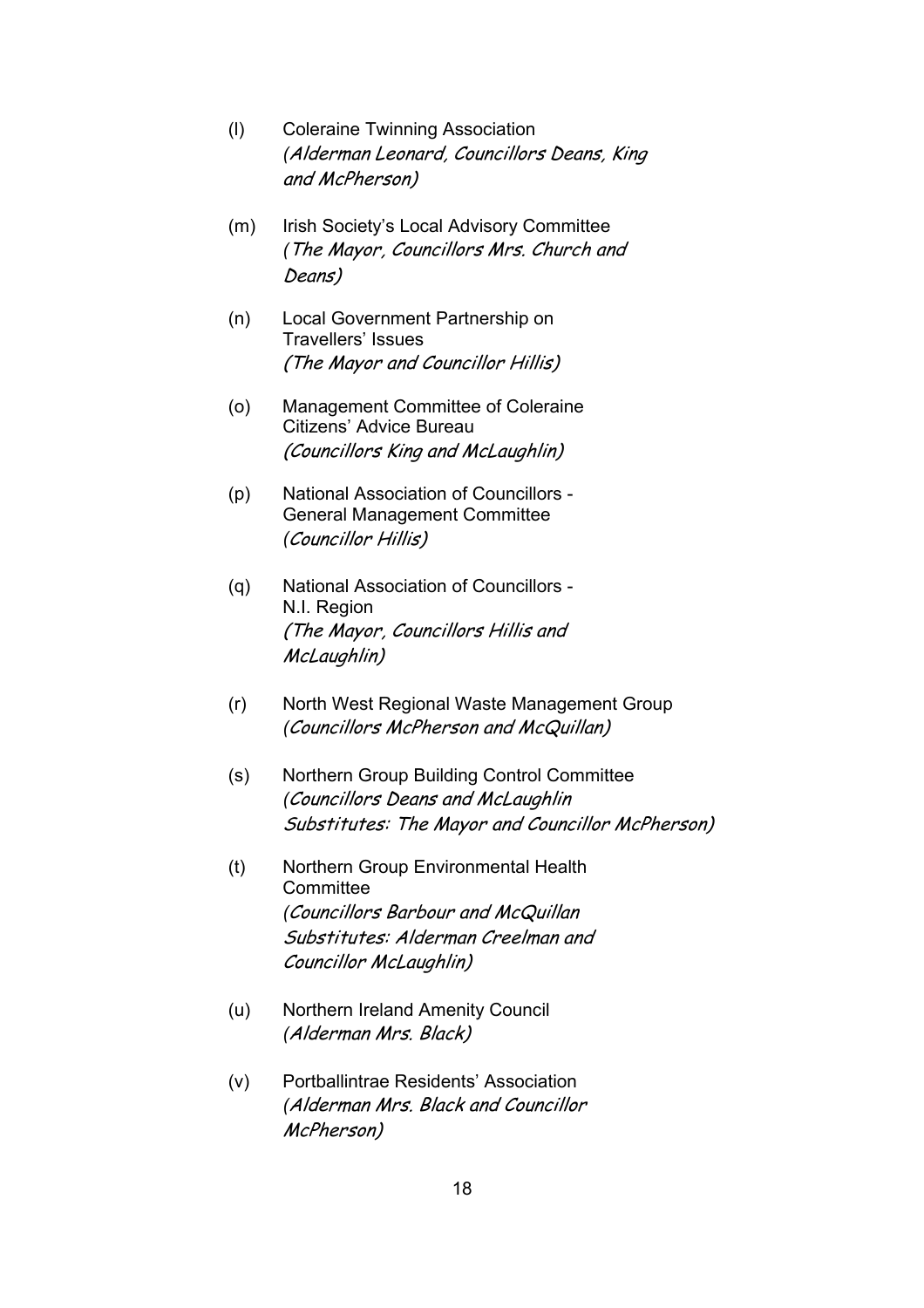- (w) Portrush, Portstewart & District Road Safety Committee *(*Alderman Creelman)
- (x) Portstewart Community Association *(*Aldermen Mrs. Armitage and Leonard and Councillor Mrs. Fielding)
- (y) Reserve Forces & Cadets Association for N.I. (The Mayor)
- (z) Riverside Theatre Trust *(*Councillor McClarty)
- (aa) Sperrins Tourism Ltd. (Councillor Watt)
- (bb) Tourism Development Taskforce (Councillor Deans)
- (cc) Trustees of Garvagh Museum *(*Councillor Mrs. Church)
- (dd) Trustees of Giants Causeway and Bushmills Railway *(*Councillor Hillis)

# **7.0 MANAGEMENT COMMITTEES**

It was agreed that representatives, as undernoted, be appointed to serve on the following Management Committees:

- (a) Ballysally Youth & Community Centre Joint Management Committee *(*Alderman McClure, Councillors McLaughlin and McPherson)
- (b) Castlerock Recreation and Youth Hall Management Committee *(*Councillors King and McQuillan)
- (c) Coleraine West Community Centre Management Committee *(*Councillors Barbour, McClarty and McLaughlin)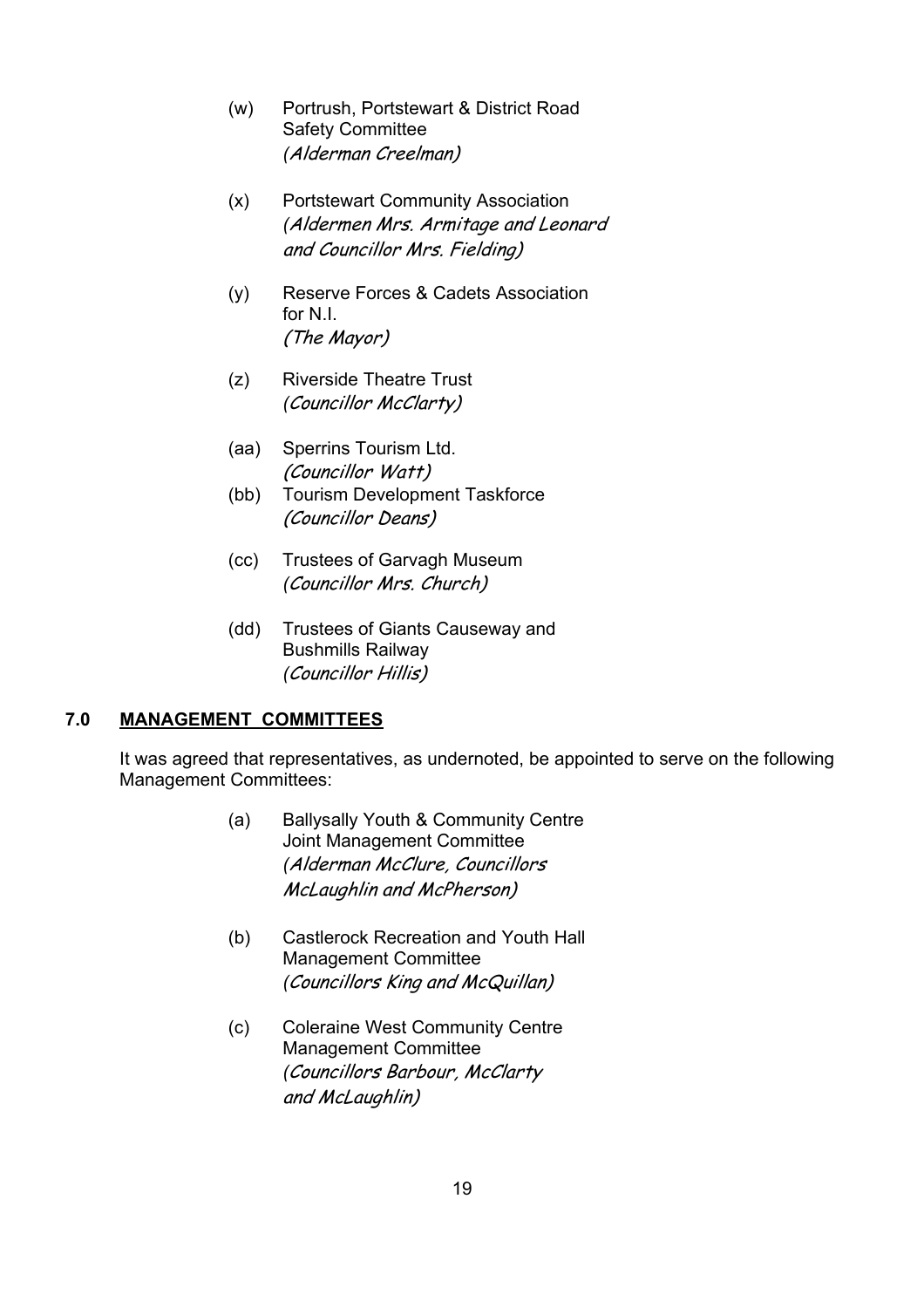- (d) Garvagh Hall Management Committee (The Deputy Mayor, Councillors McQuillan and Watt)
- (e) Harpurís Hill Community Centre Management **Committee** (Councillors Bradley and McPherson)
- (f) Kilrea Town Hall Management Committee (The Deputy Mayor, Councillors Mrs. Church and Dallat)
- (g) Windyhall Community Centre Management **Committee**  *(*Alderman McClure, Councillors Bradley and McLaughlin)

# **8.0 REPRESENTATION ON BODIES/GROUPS (PROPORTIONAL BASIS)**

Consideration was given to the Town Clerk and Chief Executive's Report (previously supplied) regarding Representation on Bodies/Groups (Proportional Basis).

It was agreed that any changes be notified to the Town Clerk and Chief Executive, by the Party Group Leaders, not later than 27<sup>th</sup> June, 2003.

## **9.0 REPRESENTATION ON OTHER BODIES/ GROUPS**

Consideration was given to the Town Clerk and Chief Executive's Report (previously supplied) regarding Representation on Other Bodies/Groups.

It was noted that these appointments would be considered at the first meeting of the appropriate Standing Committee.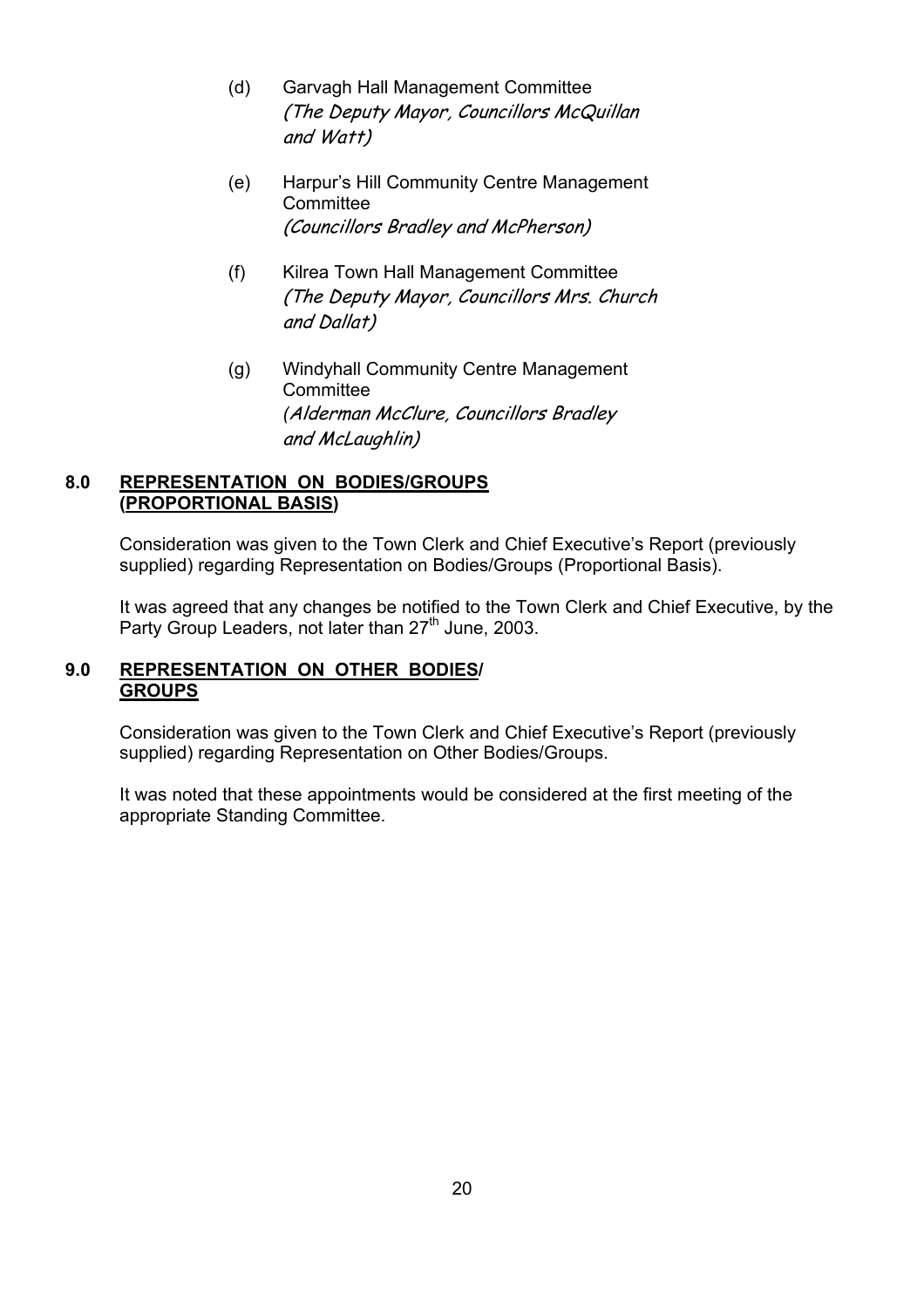#### **LEISURE AND ENVIRONMENT COMMITTEE**

# **3rd June, 2003.**

# **Present:** Alderman E. T. Black (Mrs.), in the Chair

 The Mayor, Councillor O. M. Church (Mrs.) (Items 1.0 - 5.0)

The Deputy Mayor, Councillor G. L. McLaughlin

#### **Aldermen**

P. E. A. Armitage (Mrs.) B. Leonard W. T. Creelman

#### **Councillors**

- C. S. Alexander (Ms.) W. A. King D. D. Barbour D. McClarty J. J. Dallat R. A. McPherson T. J. Deans A. McQuillan E. P. Fielding (Mrs.) E. M. Mullan N. F. Hillis R. D. Stewart E. A. Johnston (Mrs.) W. J. Watt
- 

# **Officers in**

 **Attendance:** Town Clerk and Chief Executive, Director of Technical Services, Director of Leisure Services, Leisure Services Officer (Facilities), Senior Environmental Health Officer, Countryside Officer and Administrative Assistant

**Apologies:** Alderman McClure and Councillor Bradley

#### **1.0 ENVIRONMENT AND HERITAGE SERVICE**

The Chairman welcomed Mr. M. Deery (Senior Conservation Architect) with responsibility for the Borough and Mary Fegan (Manager of the Listing Team) from the Environment and Heritage Service who were in attendance to make a presentation to Council.

The representatives elaborated on the issue of preserving historic buildings including the listing process, the protective process and grant availability.

A full discussion ensued on these topics during which Mr. Deery and Ms. Fegan answered various members' questions.

The Chairman thanked the representatives for their interesting and informative presentation after which they withdrew.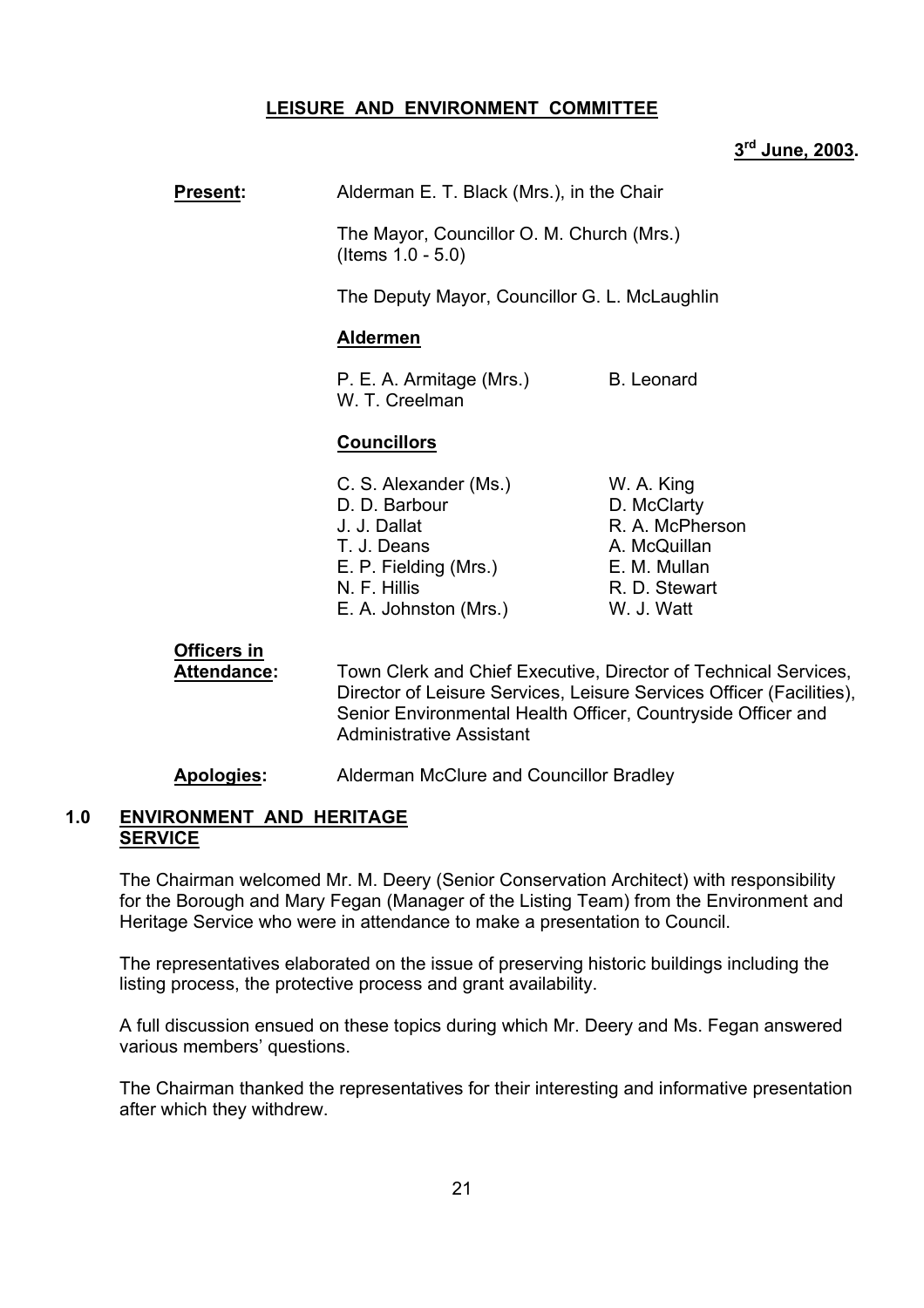# **2.0 ENVIRONMENTAL HEALTH REPORT**

The report of the Director of Environmental Health was considered (previously supplied).

Matters arising:

| 2.1 | DTI Withdraw Home Accident<br><b>Data Collection Scheme</b>            | Council is recommended to write to the Consumer<br>Minister, Miss M. Johnston, in support of ROSPA's<br>efforts to retain DTI funding for the retention of the<br>Home Accident Data Collection Scheme and Daisy<br>Hill Hospital, Newry as the UK Data Handling<br>Centre. |
|-----|------------------------------------------------------------------------|-----------------------------------------------------------------------------------------------------------------------------------------------------------------------------------------------------------------------------------------------------------------------------|
| 2.2 | <b>Audit Reports</b>                                                   | Committee noted audit reports on the Health and<br>Safety Industrial Pollution Control and Radiation<br>Monitoring functions of the department, as detailed<br>in the report.                                                                                               |
| 2.3 | Environmental Health - Annual<br>Report 2002/2003                      | Committee noted information, as detailed in the<br>report, on the department's annual report 2002/<br>2003.                                                                                                                                                                 |
| 2.4 | <b>Enforcement Measures in</b><br><b>Private Rented Housing Sector</b> | It was agreed that a report on a consultation<br>paper on this topic be considered at the June<br>meeting of Council.                                                                                                                                                       |

# **3.0 TECHNICAL SERVICES REPORT**

The report of the Director of Technical Services was considered (previously supplied).

Matters arising:

| 3.1 | Department of Regional<br>Development - Roads Service -<br>Portstewart Taxi Rank | Consideration was given to a Roads Service<br>proposal to relocate the existing taxi rank on<br>The Promenade, Portstewart.                                                                                                       |                          |
|-----|----------------------------------------------------------------------------------|-----------------------------------------------------------------------------------------------------------------------------------------------------------------------------------------------------------------------------------|--------------------------|
|     |                                                                                  | Following discussion it was recommended that the<br>Director of Technical Services advise the<br>Department of Council's concerns that this<br>proposal would add to the existing traffic<br>congestion at Portstewart Promenade. |                          |
| 3.2 | Craigahulliar Landfill Site -<br>Phase 4 Development                             | Four tenders had been received for this scheme,<br>as detailed in the report viz:                                                                                                                                                 |                          |
|     |                                                                                  | <b>Tenderer</b>                                                                                                                                                                                                                   | £                        |
|     |                                                                                  | TAL Ltd.<br>Gibson (Banbridge) Ltd.                                                                                                                                                                                               | 739,900.00<br>892,010.20 |
|     |                                                                                  | B. Mullan & Sons                                                                                                                                                                                                                  | 959,218.10               |

Crawford Contracts Ltd. 1,039,746.50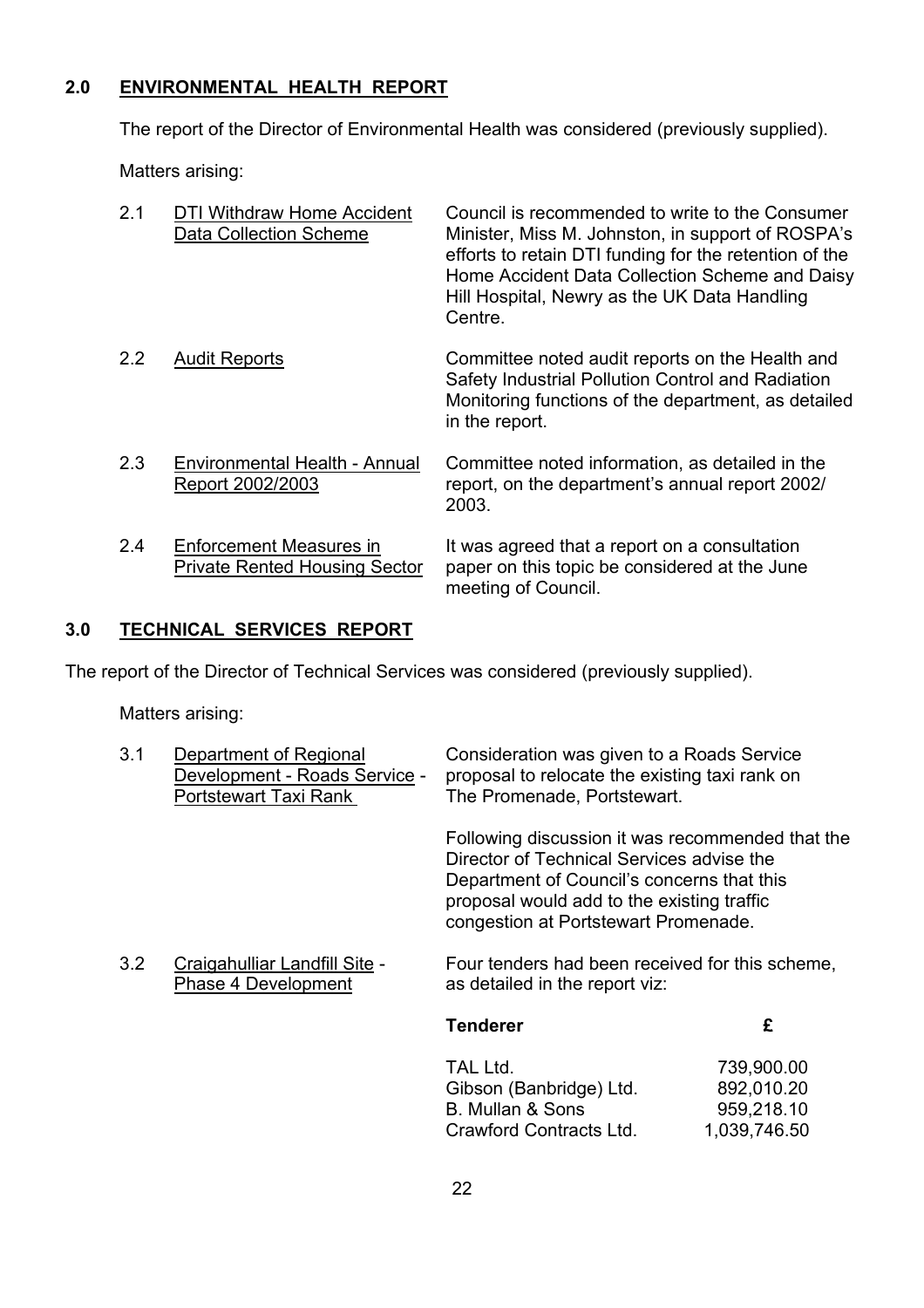Council is recommended to accept the lowest tender from TAL Ltd. for £739,900.00.

3.3 Tender – Loading Shovel Five tenders had been received for this item of equipment viz:

|     |                                                            | <b>Tenderer</b>                    | <b>Machine</b><br><b>Type</b>                                                                                                                                                                                  | £         |
|-----|------------------------------------------------------------|------------------------------------|----------------------------------------------------------------------------------------------------------------------------------------------------------------------------------------------------------------|-----------|
|     |                                                            | Wilsons of<br>Rathkenny            | dDIECI                                                                                                                                                                                                         | 29,500.00 |
|     |                                                            | B.C. Plant Ltd.<br>(Hillsborough)  | <b>JCB</b>                                                                                                                                                                                                     | 30,850.00 |
|     |                                                            | T.B.F. Thompson,<br>Garvagh        | <b>JLG</b>                                                                                                                                                                                                     | 31,940.00 |
|     |                                                            | D. A. Forgie<br>(Limavady)         | Manitou                                                                                                                                                                                                        | 35,940.00 |
|     |                                                            | John McElderry<br>Ltd., Ballymoney | <b>Terex Telelift</b>                                                                                                                                                                                          | 36,500.00 |
|     |                                                            | Services.                          | Council is recommended to accept the tender from<br>B.C. Plant Ltd. (Hillsborough) for £30,850.00 as<br>recommended by the Director of Technical                                                               |           |
| 3.4 | <b>Waste Disposal - Limavady</b><br><b>Borough Council</b> | Craigahulliar Landfill Site.       | Consideration was given to a request from<br>Limavady Borough Council, as detailed in the<br>report, for the use of waste disposal facilities at                                                               |           |
|     |                                                            |                                    | Following a full discussion on this topic it was<br>recommended that Council offer disposal facilities<br>to Limavady Borough Council at Craigahulliar up to<br>the end of 2005 subject to agreement on price. |           |
| 3.5 | <b>Entertainments Licence</b>                              | withdrawn.                         | Committee noted that an application for an<br>occasional Entertainments Licence for a Marquee<br>at Christie Park, Strand Road, Coleraine in<br>connection with the Fern Festival had been                     |           |
| 3.6 | <b>Building Control</b>                                    |                                    |                                                                                                                                                                                                                |           |
|     | 3.6.1<br><b>Approvals</b>                                  |                                    | Approval had been given for fifty-five applications.                                                                                                                                                           |           |
| 3.7 | North West Waste<br><b>Management Update</b>               | Group.                             | Committee noted information, as detailed in the<br>report, on the North West Waste Management                                                                                                                  |           |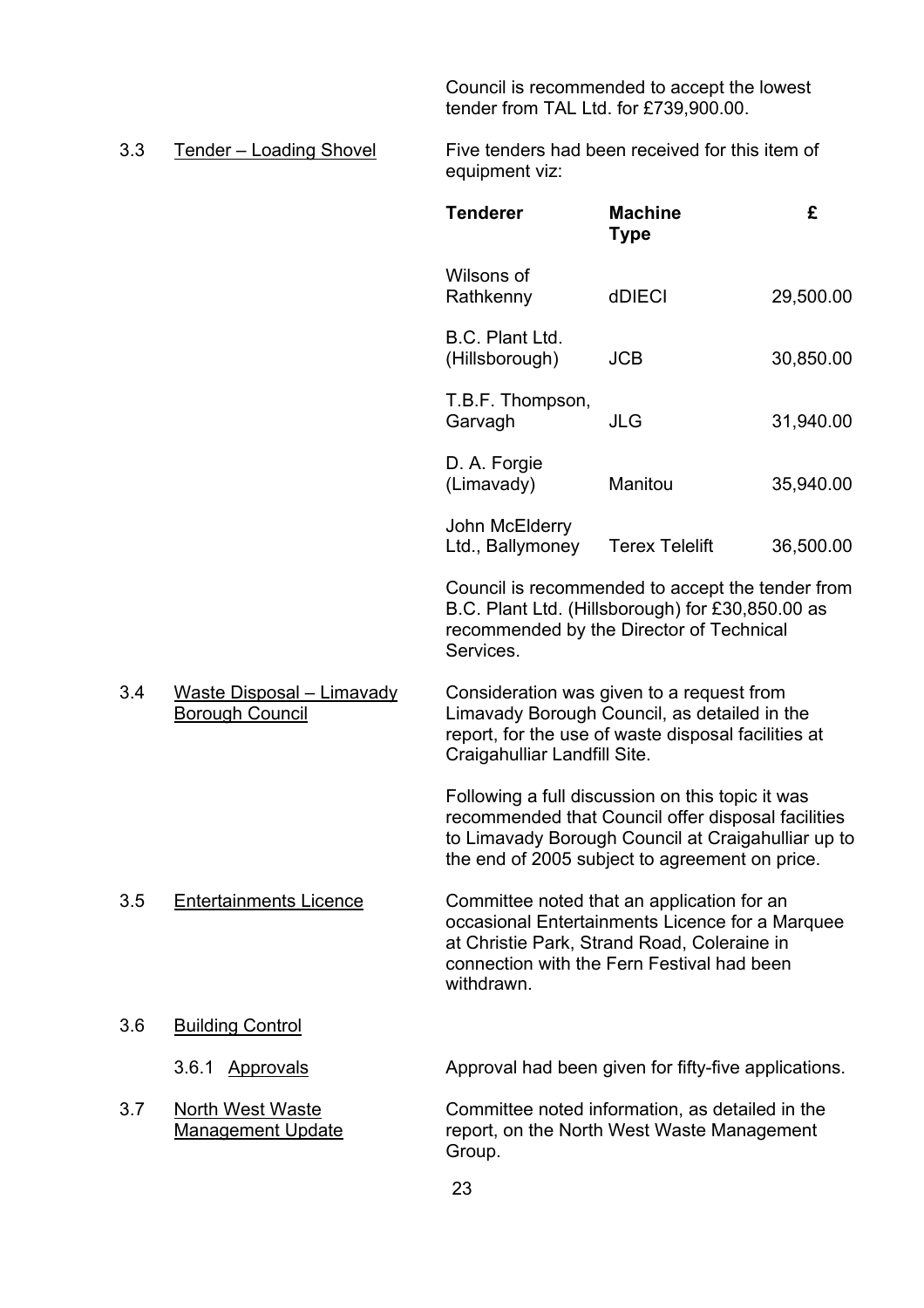3.8 Municipal Waste Management Members interested in attending this seminar to Awareness Seminar - be organised by NILGA were requested to notify A European Perspective the Director of Technical Services as soon as possible.

3.9 Implementation of EC Recommended: Directive 2000/76/EC -<br>Incineration of Waste (W.I.D.) That the Director of Technical Services submit comments to the Department of the Environment consultation paper on this topic which reflect the deliberations of the Technical Advisors Group (T.A.G.). 3.10 Public Lavatories – Opening The Director of Technical Services responded to Hours/Litter members' comments on these topics.

#### **4.0 LEISURE SERVICES REPORT**

The report of the Director of Leisure Services was considered (previously supplied).

Matters arising:

| 4.1 | <b>European Blue Flag</b>                                                              | Committee expressed its grave disappointment<br>at the announcement that Portstewart Strand and<br>East Strand, Portrush had not met the European<br>Blue Flag Award status due to the disappointing<br>water quality results. |
|-----|----------------------------------------------------------------------------------------|--------------------------------------------------------------------------------------------------------------------------------------------------------------------------------------------------------------------------------|
|     |                                                                                        | Following discussion it was agreed that this topic<br>be raised with the Secretary of State for Northern<br>Ireland at the Special Council Meeting on 10 <sup>th</sup><br>June, 2003.                                          |
|     |                                                                                        | It was also agreed that Department for Regional<br>Development be urged to take all necessary steps<br>to improve water quality at these locations.                                                                            |
| 4.2 | <b>Ballysally</b>                                                                      | Committee noted information, as detailed in the<br>report, regarding funding applications made to<br>Coleraine Borough Strategic Partnership in respect<br>of Ballysally.                                                      |
| 4.3 | Sacred Hill, Portstewart -<br><b>Blocking of Alleged Public</b><br><b>Right of Way</b> | Committee noted information, as detailed in the<br>report, regarding the blocking of an alleged Public<br>Right of Way at Sacred Hill, Portstewart.                                                                            |
|     |                                                                                        | A further report on this topic would be considered<br>at a future meeting of Committee.                                                                                                                                        |
| 4.4 | Child Protection - Use of<br>Photographic/Recording<br>Equipment                       | Council is recommended to agree, with effect from<br>1 <sup>st</sup> July, 2003, a prohibition on the use of photo-<br>graphic/recording equipment in specified areas of                                                       |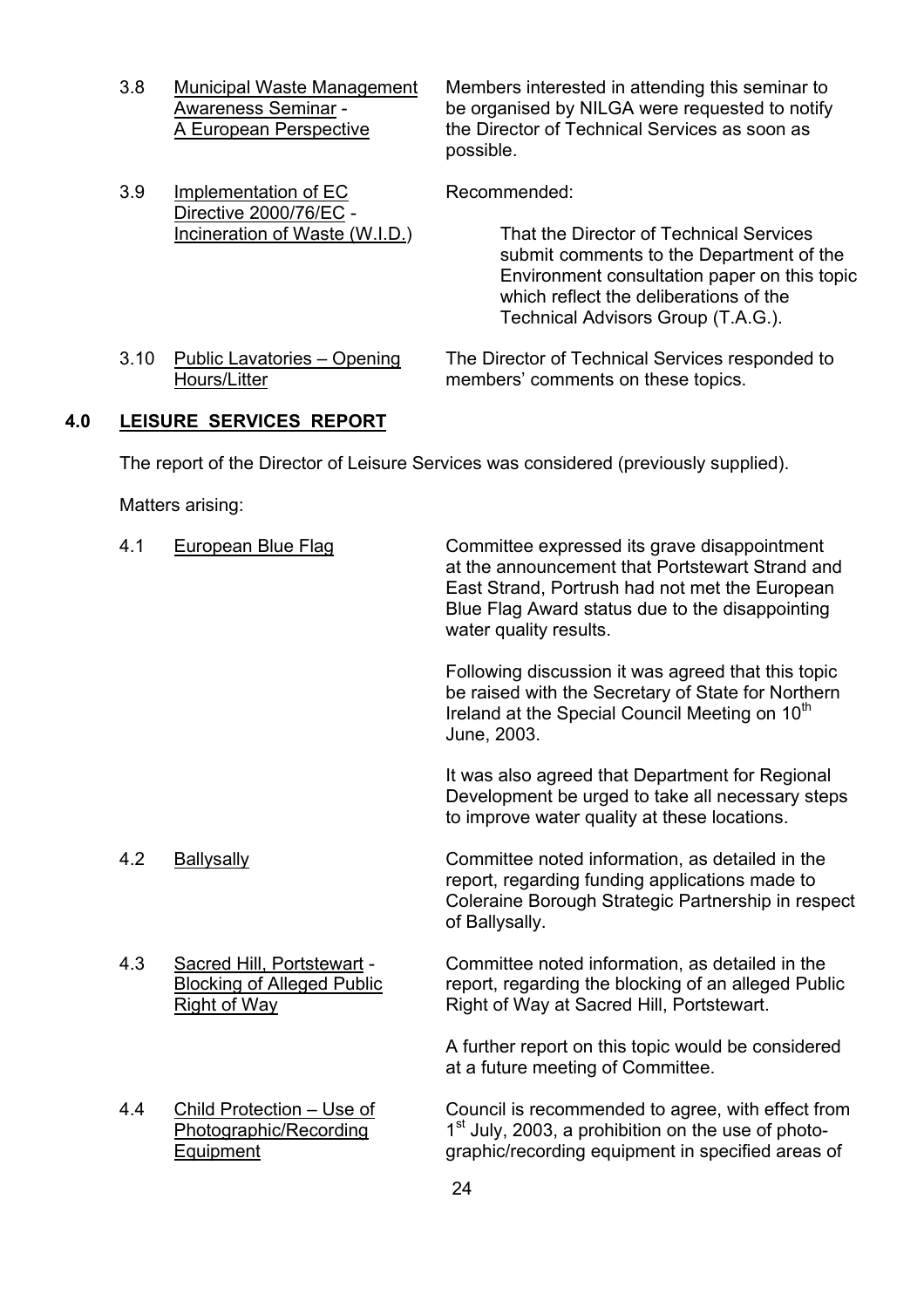|     |                                |            | Coleraine Leisure Centre, Waterworld and Kilrea<br>Sports Hall as detailed in the report.                                                                                                                              |
|-----|--------------------------------|------------|------------------------------------------------------------------------------------------------------------------------------------------------------------------------------------------------------------------------|
| 4.5 | <b>Ballywillan Flute Band</b>  |            | Recommended:                                                                                                                                                                                                           |
|     |                                |            | That Council contribute £200.00 to<br>Ballywillan Flute Band towards the cost of<br>staging their 'Music from the Masters'<br>competition in Portrush on Saturday, 7 <sup>th</sup><br>June, 2003.                      |
| 4.6 | <b>Ulster Youth Orchestra</b>  |            | Recommended:                                                                                                                                                                                                           |
|     |                                |            | That Council contribute £750.00 to the<br>Ulster Youth Orchestra towards the costs<br>incurred in the forthcoming residential at the<br>University of Ulster, Coleraine and for<br>performing throughout the Province. |
| 4.7 | <b>Portrush Summer Theatre</b> |            | Recommended:                                                                                                                                                                                                           |
|     |                                |            | That Council contribute £2,250.00 towards<br>the cost of staging the Portrush Summer<br>Theatre Programme in St. Patrick's Hall,<br>Portrush from $2^{nd}$ July – $30^{th}$ August, 2003.                              |
| 4.8 | Boat House, Coleraine          |            | In response to a query the Director of Leisure<br>Services reported on the steps being taken to<br>respond to a recent ingress of water at the boat<br>house premises at Hanover Place, Coleraine.                     |
| 4.9 | For Information                | report on: | Members noted information, as contained in the                                                                                                                                                                         |
|     |                                | (a)<br>(b) | <b>Summer Recreation Programme;</b><br>French Week in Coleraine $-16^{th} - 21^{st}$                                                                                                                                   |

# **5.0 NOTICE OF MOTION SUBMITTED BY ALDERMAN LEONARD**

The undernoted Notice of Motion had been moved by Alderman Leonard, seconded by Councillor Dallat and referred to Committee:

ìCouncil agrees to introduce bye-laws prohibiting the taking of sand from all beaches within the Borough."

June, 2003.

A period of discussion ensued.

As an amendment it was proposed by Councillor Deans and seconded by Councillor McClarty: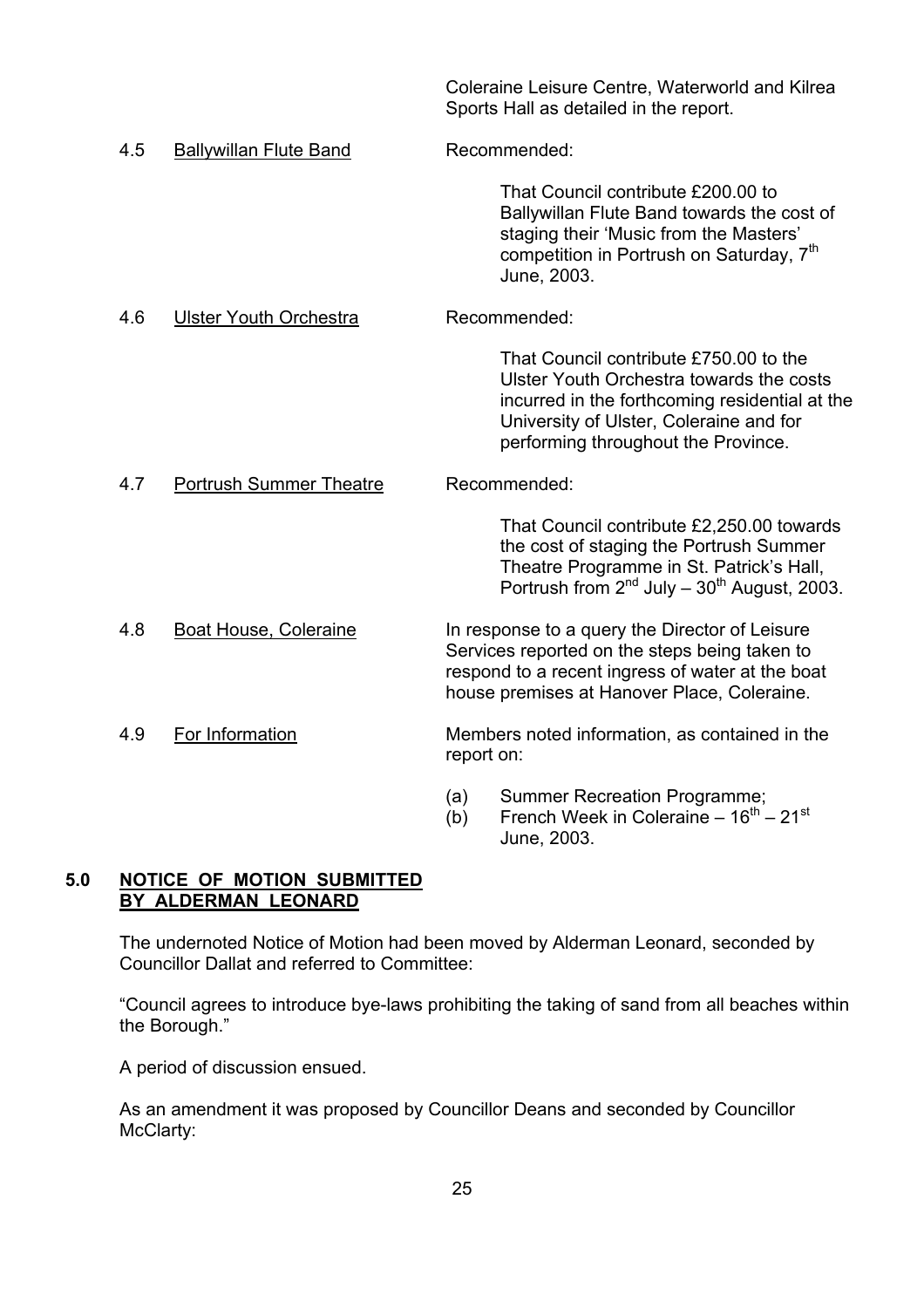To seek legal advice on the use of bye-laws or any other suitable method of preventing sand removal from the beaches and report to Council.

On a request for a recorded vote the amendment was put to the meeting and members voted thus:

- **For:** Aldermen Mrs. Armitage, Mrs. Black and Creelman Councillors Barbour, Deans, Mrs. Fielding, Mrs. Johnston, King, McClarty, McPherson, McQuillan, Stewart and Watt (13)
- **Against:** The Deputy Mayor Alderman Leonard Councillors Ms. Alexander, Dallat, Hillis and Mullan (6)

The amendment was, therefore, carried by thirteen votes to six.

#### **6.0 JUST SAY NO CAMPAIGN**

 Read letter from the Just Say No Campaign thanking Council for the opportunity to present the communityís response to the planning application from Ballymoney Power Ltd. for an open cast lignite mine and power station north east of Ballymoney.

Noted.

#### **7.0 TRADE EFFLUENT CHARGES 2003/2004**

Read letter from Water Service – Revenue Branch detailing Trade Effluent Charges for 2003/2004.

Noted.

#### **8.0 DOCUMENT TABLED**

Report from Department of Culture, Arts and Leisure entitled 'Culture Can'.

#### **9.0 SECRETARY OF STATE FOR NORTHERN IRELAND**

 Reported that the Secretary of State for Northern Ireland would attend a Special Meeting of Council on the afternoon of  $10<sup>th</sup>$  June, 2003.

Noted.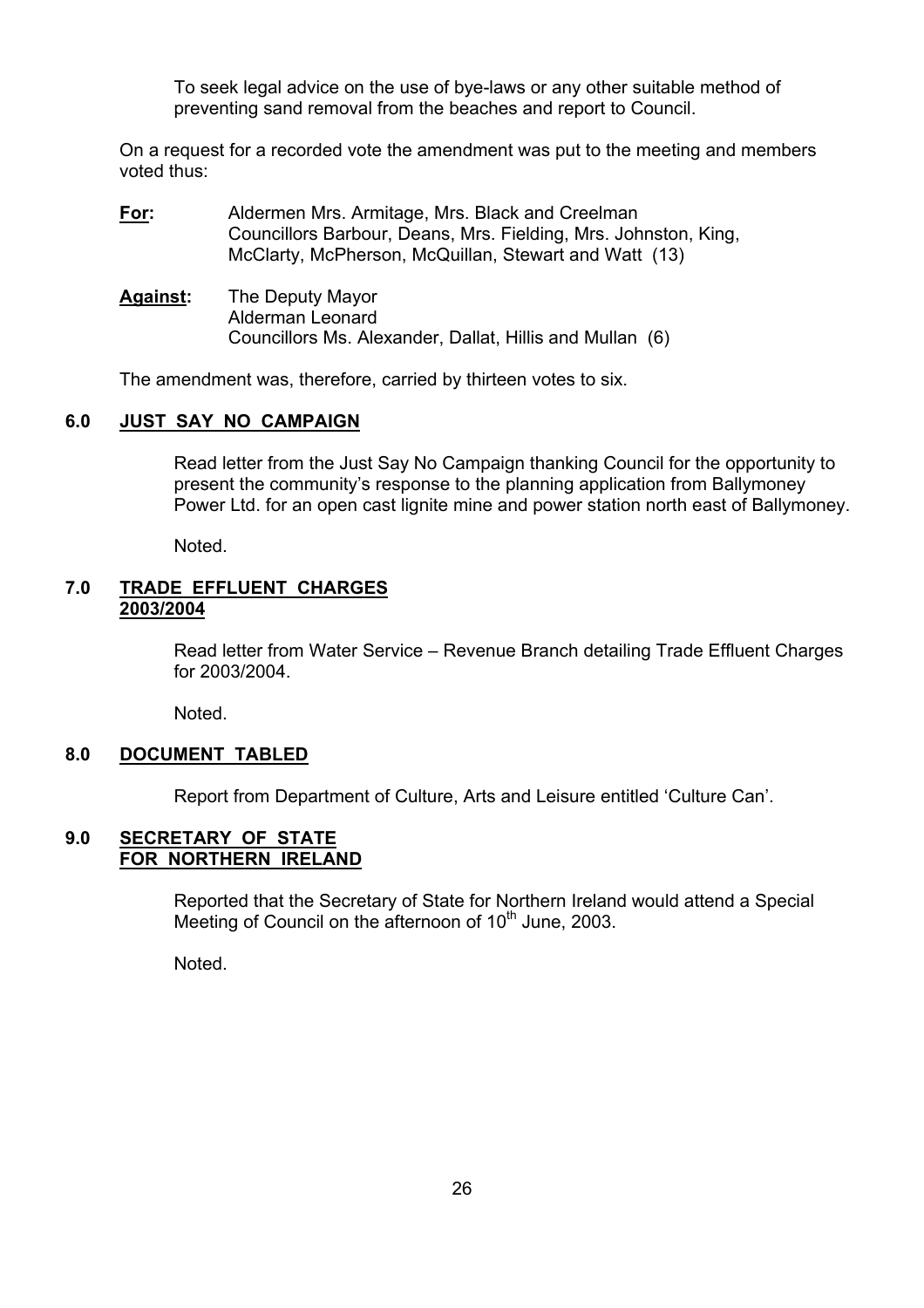# **PLANNING COMMITTEE**

# **10th June, 2003.**

| Councillor J. M. Bradley in the Chair                                                                                                                                 |                                                                                                                                                 |
|-----------------------------------------------------------------------------------------------------------------------------------------------------------------------|-------------------------------------------------------------------------------------------------------------------------------------------------|
|                                                                                                                                                                       |                                                                                                                                                 |
|                                                                                                                                                                       |                                                                                                                                                 |
| <b>Aldermen</b>                                                                                                                                                       |                                                                                                                                                 |
| P. E. A. Armitage (Mrs.)<br>E. T. Black (Mrs.)<br>(Items $1.2 - 4.0$ )                                                                                                | W. T. Creelman<br><b>B.</b> Leonard<br>W. J. McClure                                                                                            |
| <b>Councillors</b>                                                                                                                                                    |                                                                                                                                                 |
| C. S. Alexander (Ms.)<br>J. J. Dallat<br>(Items 1.37 - 4.0)<br>T. J. Deans<br>E. P. Fielding (Mrs.)<br>N. F. Hillis<br>(Items $1.20 - 4.0$ )<br>E. A. Johnston (Mrs.) | D. McClarty<br>(Items 1.0 - 1.26)<br>R. A. McPherson<br>A. McQuillan<br>E. M. Mullan<br>R. D. Stewart<br>W. J. Watt                             |
| Representatives from the Planning Service -<br>Mr. E. Lynch and Miss J. McMath                                                                                        |                                                                                                                                                 |
| Assistant                                                                                                                                                             |                                                                                                                                                 |
| <b>Councillors Barbour and King</b>                                                                                                                                   |                                                                                                                                                 |
| PLANNING APPLICATIONS                                                                                                                                                 |                                                                                                                                                 |
|                                                                                                                                                                       | The Mayor, Councillor O. M. Church (Mrs.)<br>The Deputy Mayor, Councillor G. L. McLaughlin<br>Town Clerk and Chief Executive and Administrative |

A list of one hundred and twelve applications was considered (previously supplied).

# **Applications Deferred from Previous Meeting**

| 1.1 | Application No. 1<br>C/2002/0373/F<br>Proposed 3 no townhouses with | The opinion of the Planning Service was<br>to approve. |
|-----|---------------------------------------------------------------------|--------------------------------------------------------|
|     | parking at 102 Union Street,<br>Coleraine for A. O'Kane             | It was agreed that the application be<br>approved.     |
| 1.2 | <b>Application No. 2</b><br>C/2002/0953/O                           | The opinion of the Planning Service was<br>to refuse.  |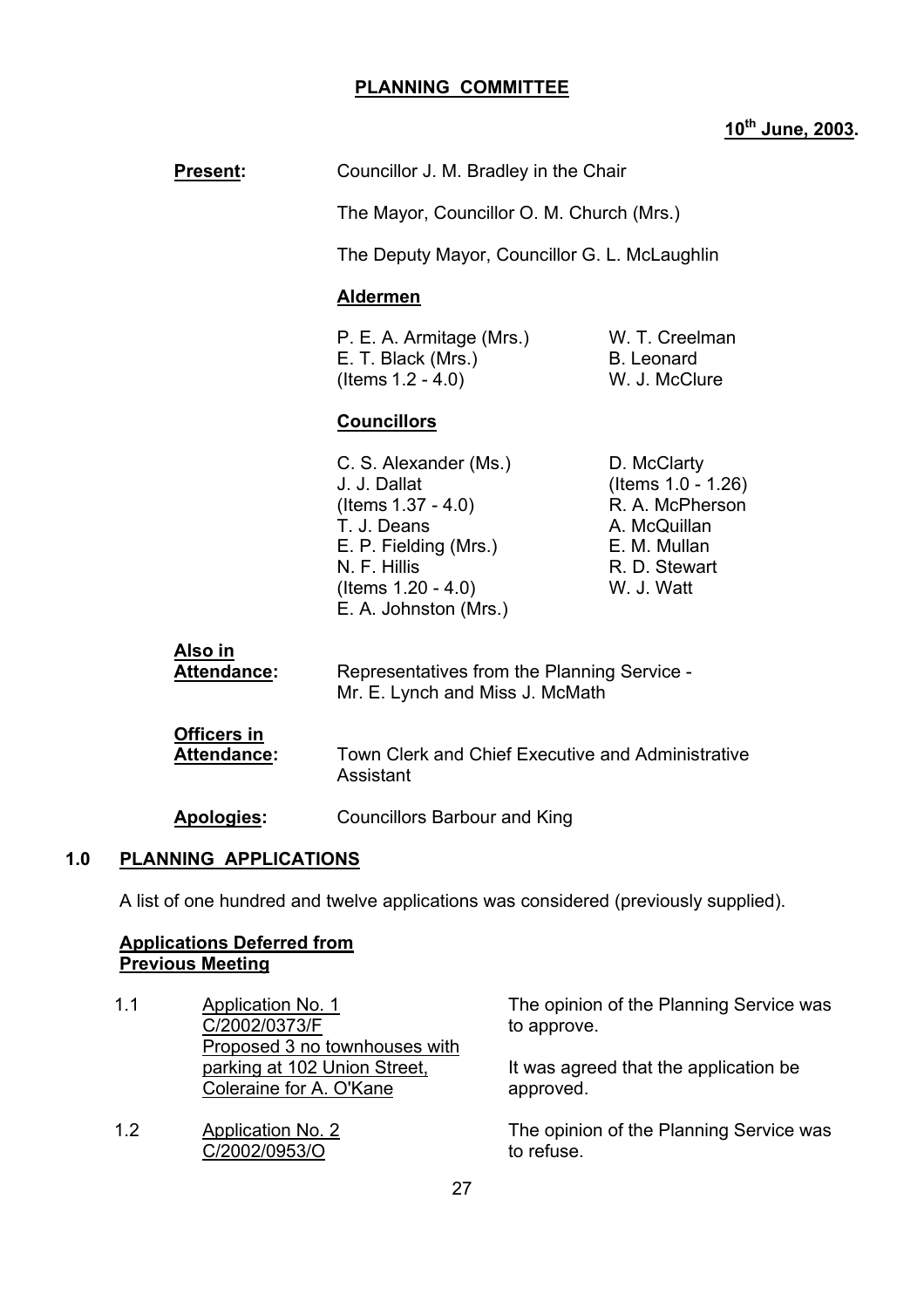New bungalow at 39 Dunderg

- 1.3 Application No. 3 C/2002/1093/F Erection of extension to dwelling at 100 Cashel Road, Macosquin, Coleraine for Mr. and Mrs. G. Nevin
- 1.4 Application No. 4 C/2003/0124/O Site for dwelling with detached garage/store between 75 and 81a Cashel Road, Macosquin, Coleraine for Mr. K. Johnston
- 1.5 Application No. 5 C/2003/0231/O Site of dwelling and garage adjacent to 86 Mettican Road, Garvagh for E. McKay
- 1.6 Application No. 6 C/2003/0232/O Site for dwelling and garage 170 metres west of 120 Edenbane Road, Kilrea for Mr. A. Patterson
- 1.7 Application No. 7 C/2003/0238/F Single storey extensions to dwelling at 16 Warren Crescent, Portstewart for Mr. E. Howie
- 1.8 Application No. 8 C/2003/0243/O Site for new dwelling and garage 110m east of Tamneyrankin Road, Swatragh for Mr. D. McGuckin
- 1.9 Application No. 9 C/2003/0248/F Two storey rear extension to existing dwelling at 10 Ardenlee Terrace, Priestland Road, Bushmills for Mr. D. Elliott
- 

Road, Coleraine for Mrs. M. Kerr It was agreed that the application be refused.

> The opinion of the Planning Service was to approve.

It was agreed that the application be approved.

The opinion of the Planning Service was to approve.

It was agreed that the application be approved subject to a condition relating to ridge height.

The opinion of the Planning Service was to refuse.

The application had now been withdrawn.

The opinion of the Planning Service was to approve.

It was agreed that the application be approved subject to conditions relating to ridge height, planting and vegetation.

The opinion of the Planning Service was to approve.

It was agreed that the application be approved.

The opinion of the Planning Service was to approve.

It was agreed that the application be approved subject to conditions relating to ridge height and floor space restriction.

The opinion of the Planning Service was to approve.

It was agreed that the application be approved.

1.10 Application No. 10 The opinion of the Planning Service was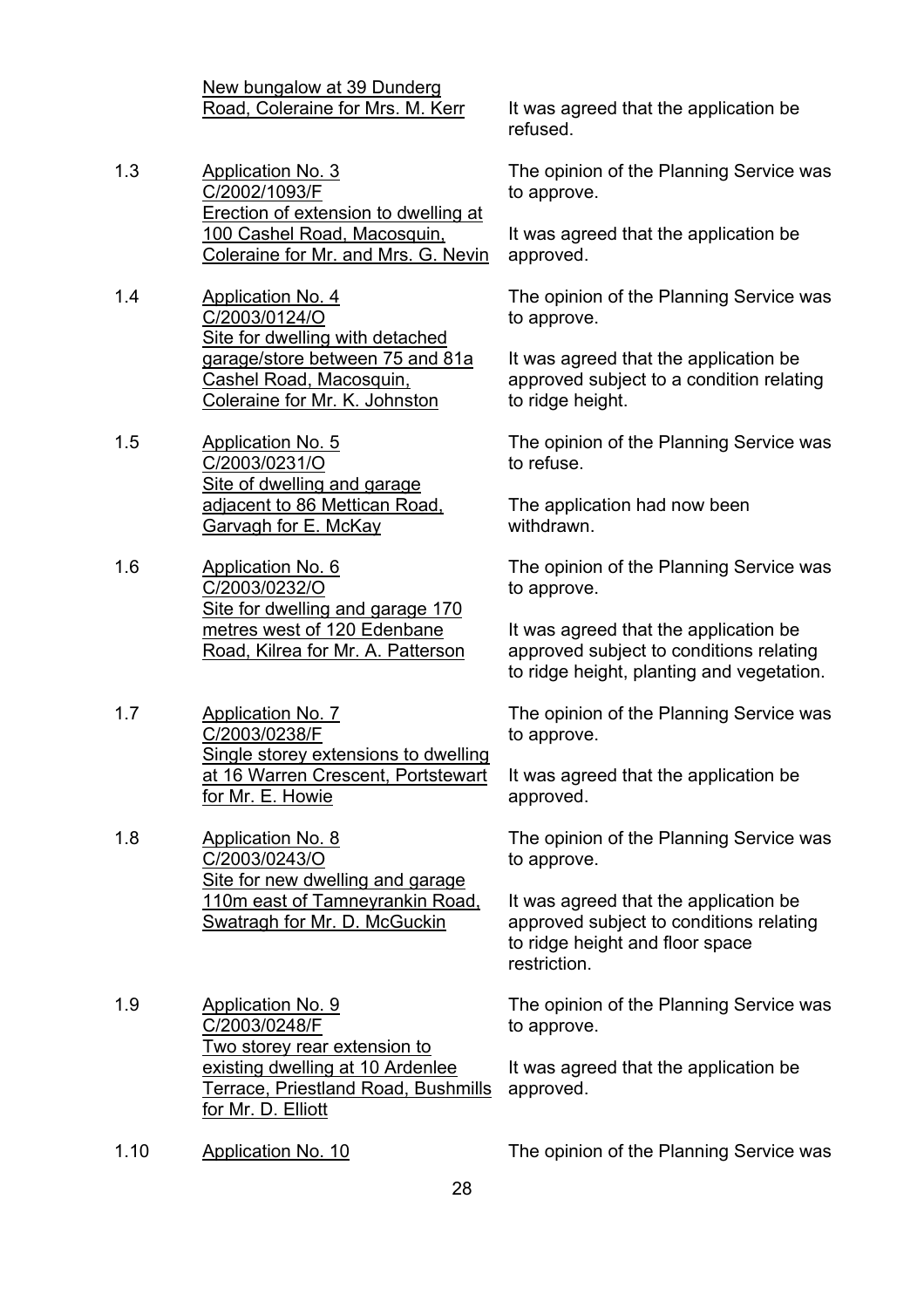C/2003/0249/O Erection of dwelling house at 13 Cam Road, Macosquin, Coleraine for D. O'Kane

- 1.11 Application No. 11 C/2003/0296/O Site for dwelling at Old Carhill Road, Garvagh for Mr. P. White
- 1.12 Application No. 12 C/2003/0300/O Site for dwelling and garage adjacent to 18 Craigmore Road, Blackhill, Coleraine for Mr. P. Carton
- 1.13 Application No. 13 C/2003/0303/O Dwelling house to rear of Ballyhackett Primary School, Altikeeragh Road, Castlerock for Mr. J. Glenn
- 1.14 Application No. 14 C/2003/0353/O Site for dwelling 200m S.E. of 8 Gortmacrane Road, Kilrea for Mr. J. McFadden

#### **NEW APPLICATIONS**

- 1.15 Application No. 5 C/2003/0032/O Replacement dwelling and garage for old vacant dwelling adjacent to 10 Ballyclough Road, Bushmills for Mr. and Mrs. A. Cochrane
- 1.16 Application No. 6 C/2003/0048/F Erection of wastewater treatment plant consisting of a large concrete tank, smaller steel tanks, equipment, building extension and car park at Dairy Produce Packers

to refuse.

It was agreed that the application be refused.

The opinion of the Planning Service was to approve.

It was agreed that the application be approved.

The opinion of the Planning Service was to refuse.

It was agreed that the application be deferred for one week to facilitate withdrawal. If the application was not withdrawn it would be refused.

The opinion of the Planning Service was to refuse.

It was agreed that the application be refused.

The opinion of the Planning Service was to refuse.

It was agreed that the application be deferred for one month to facilitate further consideration by the Planning Service.

The opinion of the Planning Service was to approve.

It was agreed that the application be deferred for one month to facilitate a Council site visit.

The opinion of the Planning Service was to approve.

It was agreed that the application be approved. Planning Service would liaise with the applicant regarding the provision of a landscaping scheme.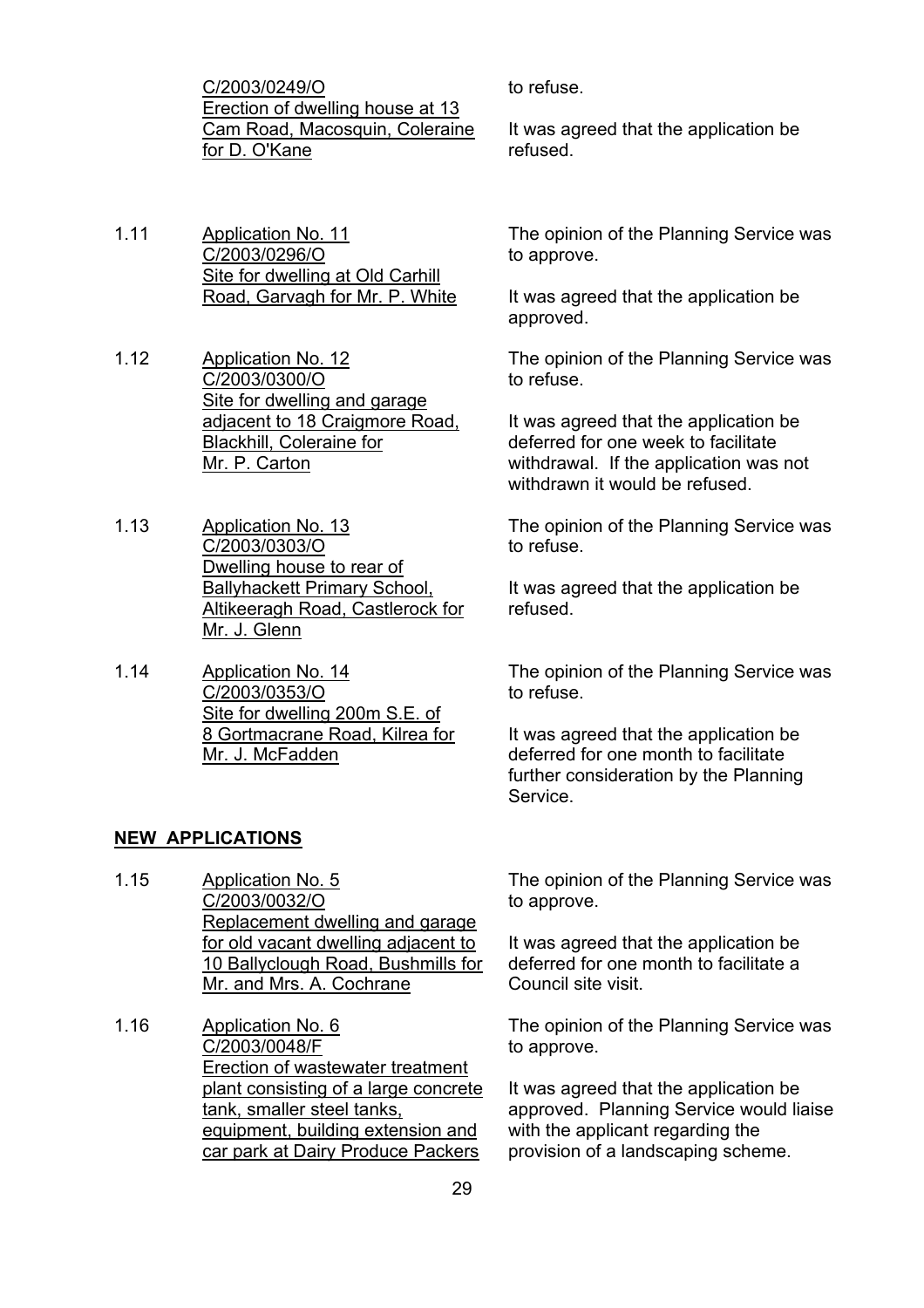Ltd., Millburn Road, Coleraine for Dairy Produce Packers

- 1.17 Application No. 8 C/2003/0074/O Joinery Workshop at 118 Cloyfin Road, Coleraine for Mr. R. Hemphill
- 1.18 Application No. 15 C/2003/0170/F Erection of 4 no. semi-detached one-and-a-half storey holiday chalets at rear of 36 Leeke Road, Portrush for Mr. B. McGee

1.19 Application No. 21 C/2003/0227/O Dwelling 50m west of 43 Tirkeeran Road, Garvagh for R. Mullan

- 1.20 Application No. 22 C/2003/0250/O Proposed dwelling and garage 110m west of 327 Culbane Terrace, Tirkeeran Road, Garvagh for K. Mullan
- 1.21 Application No. 31 C/2003/0317/F Change of house type at 94 and 95 Agherton Development, Portstewart for Sandel Homes Ltd.
- 1.22 Application No. 37 C/2003/0350/F 2 no. replacement dwellings at Nos. 43 and 45 Ballylagan Road, Coleraine for Harcourt **Developments**
- 1.23 Application No. 38 C/2003/0351/F Extension and alterations to dwelling at 40 Bushtown Road, Coleraine for Mr. and Mrs. N. Jackson

The opinion of the Planning Service was to refuse.

It was agreed that the application be deferred for one month to facilitate a Council site visit.

The opinion of the Planning Service was to refuse.

It was agreed that the application be deferred for one month to facilitate a Council site visit.

The opinion of the Planning Service was to refuse.

It was agreed that the application be deferred for one month to facilitate a Council site visit.

The opinion of the Planning Service was to refuse.

It was agreed that the application be deferred for one month to facilitate a Council site visit.

The opinion of the Planning Service was to refuse.

It was agreed that the application be deferred for one month to facilitate further consideration by the Planning Service.

The opinion of the Planning Service was to refuse.

It was agreed that the application be deferred for one month to facilitate an office meeting.

The opinion of the Planning Service was to refuse.

It was agreed that the application be deferred for one month to facilitate an office meeting.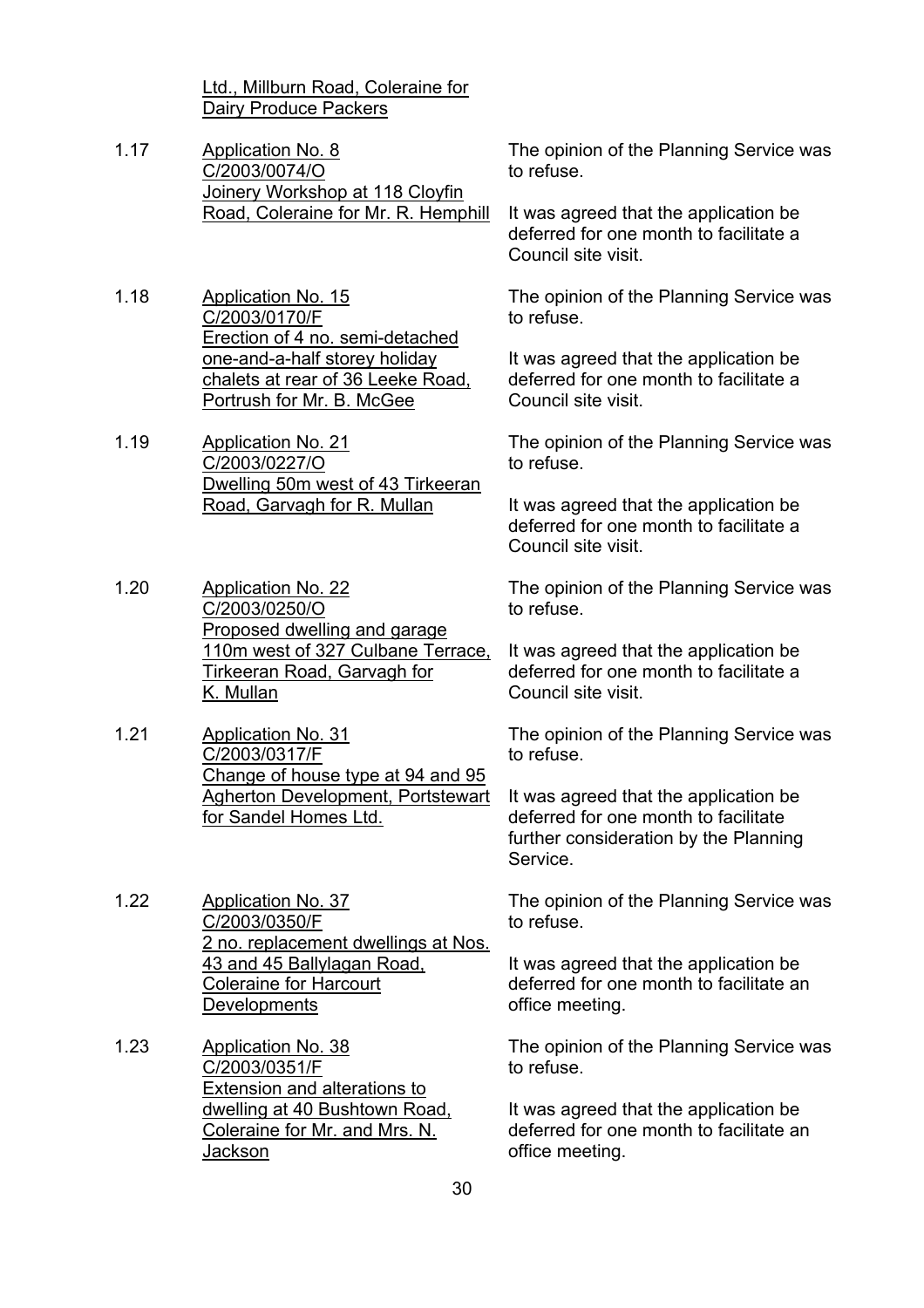- 1.24 Application No. 45 C/2003/0373/O Site for dwelling off Boleran Park, Boleran, Garvagh (opposite No. 15 Boleran Park) for Mrs. O'Kane
- 1.25 Application No. 46 C/2003/0376/O Site for dwelling adjacent to No. 41A Tirkeeran Road, Garvagh for Miss R. McNicholl
- 1.26 Application No. 47 C/2003/0377/F Erection of local shop and associated parking with 2 no. apartments at first floor level at junction of Lissadell Avenue and Mill Road (adjacent to No. 2 Lissadell Grove and 34 Mill Road), Portstewart for Devan
- 1.27 Application No. 55 C/2003/0389/F Erection of 12 no. apartments (three-storey block) at 35 Millburn Road, Coleraine for Mr. J. Murray
- 1.28 Application No. 56 C/2003/0390/F Extension to dwelling at 62 Bayhead Road, Portballintrae for Mr. and Mrs. S. Curragh
- 1.29 Application No. 57 C/2003/0391/O Site for dwelling and garage at Shanlongford Road, Ringsend, Coleraine for Mrs. O. Collins
- 1.30 Application No. 66 C/2003/0410/O Site for dwelling at Dunboe Road, Coleraine for Mr. I. Eccles

The opinion of the Planning Service was to refuse.

It was agreed that the application be deferred for one month to facilitate a Council site visit.

The opinion of the Planning Service was to refuse.

It was agreed that the application be deferred for one month to facilitate a Council site visit.

The opinion of the Planning Service was to refuse.

The application had now been withdrawn.

The opinion of the Planning Service was to refuse.

It was agreed that the application be deferred for one month to facilitate a Council site visit.

The opinion of the Planning Service was to refuse.

It was agreed that the application be deferred for one month to facilitate a Council site visit.

The opinion of the Planning Service was to refuse.

It was agreed that the application be deferred for one month to facilitate a Council site visit.

The opinion of the Planning Service was to refuse.

It was agreed that the application be deferred for one month to facilitate a Council site visit.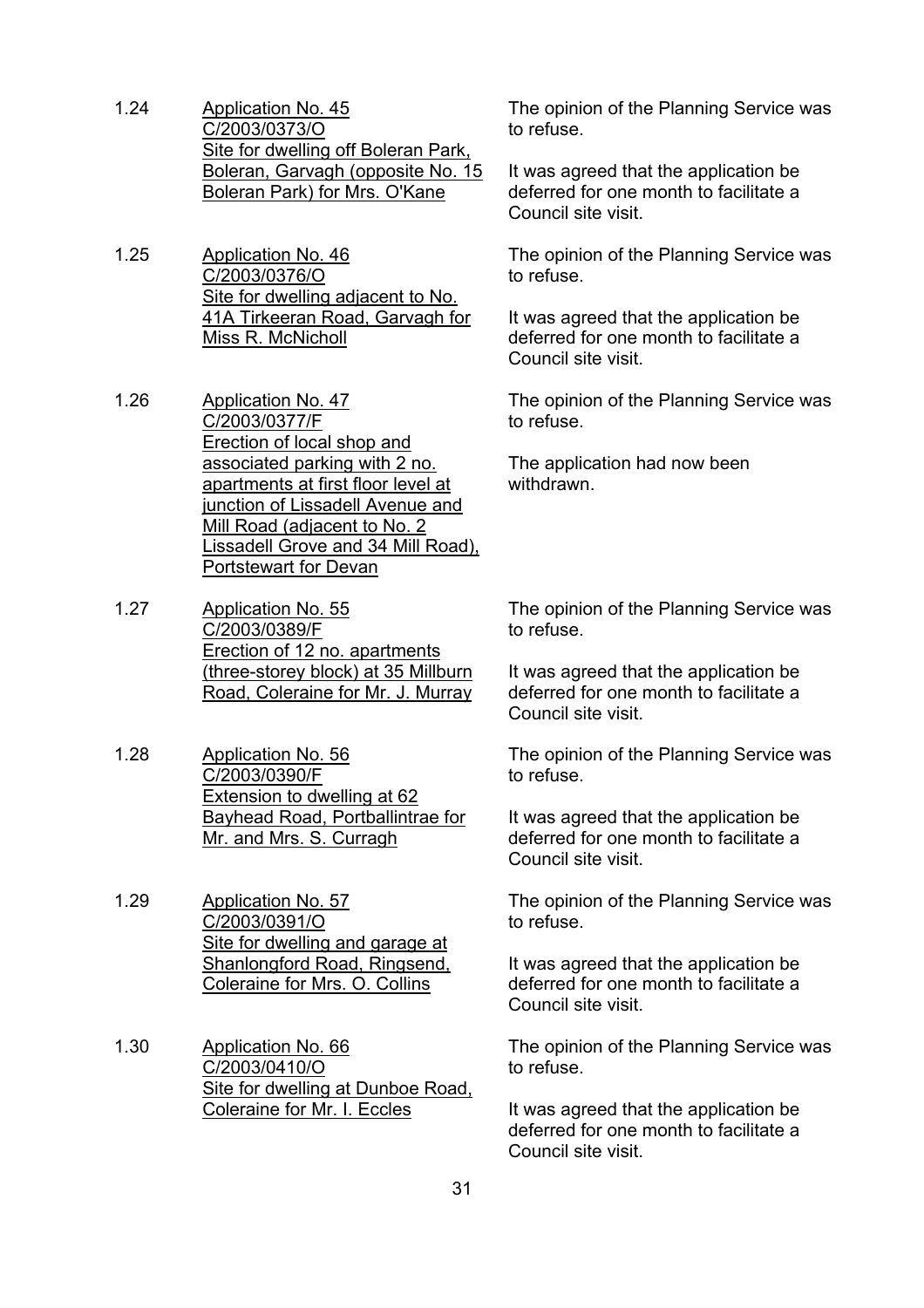- 1.31 Application No. 75 C/2003/0426/O Site for dwelling 20m west of 17 Ballyhackett Lane, Articlave for Mr. A. Tanner
- 1.32 Application No. 78 C/2003/0431/O Site for dwelling adjacent to 98 Dunboe Road, Coleraine for Mr. Black
- 1.33 Application No. 83 C/2003/0443/O Proposed dwelling at Hillside Road, Garvagh for Mr. S. Mullan
- 1.34 Application No. 86 C/2003/0450/O Site for dwelling at Plantation Road, Garvagh (land to N.W. of No. 58) for Mr. C. Hutchinson
- 1.35 Application No. 89 C/2003/0454/O Site for two-storey dwelling and garage at Mayoghill Road, off Cullyrammer Road, Garvagh for Mr. J. McFetridge
- 1.36 Application No. 93 C/2003/0462/O Site for dwelling and garage 100m north of No. 6 Tamneyrankin Road, Swatragh for Mr. D. McGoldrick
- 1.37 Application No. 94 C/2003/0463/O Replacement dwelling at 115 Drumcroone Road, Blackhill, Coleraine for B. Black

The opinion of the Planning Service was to refuse.

It was agreed that the application be deferred for one month to facilitate a Council site visit.

The opinion of the Planning Service was to refuse.

It was agreed that the application be deferred for one month to facilitate a Council site visit.

The opinion of the Planning Service was to refuse.

It was agreed that the application be deferred for one month to facilitate a Council site visit.

The opinion of the Planning Service was to refuse.

It was agreed that the application be deferred for one month to facilitate a Council site visit.

The opinion of the Planning Service was to refuse.

It was agreed that the application be deferred for one month to facilitate a Council site visit.

The opinion of the Planning Service was to refuse.

It was agreed that the application be deferred for one month to facilitate a Council site visit.

The opinion of the Planning Service was to refuse.

It was agreed that the application be deferred for one month to facilitate a Council site visit.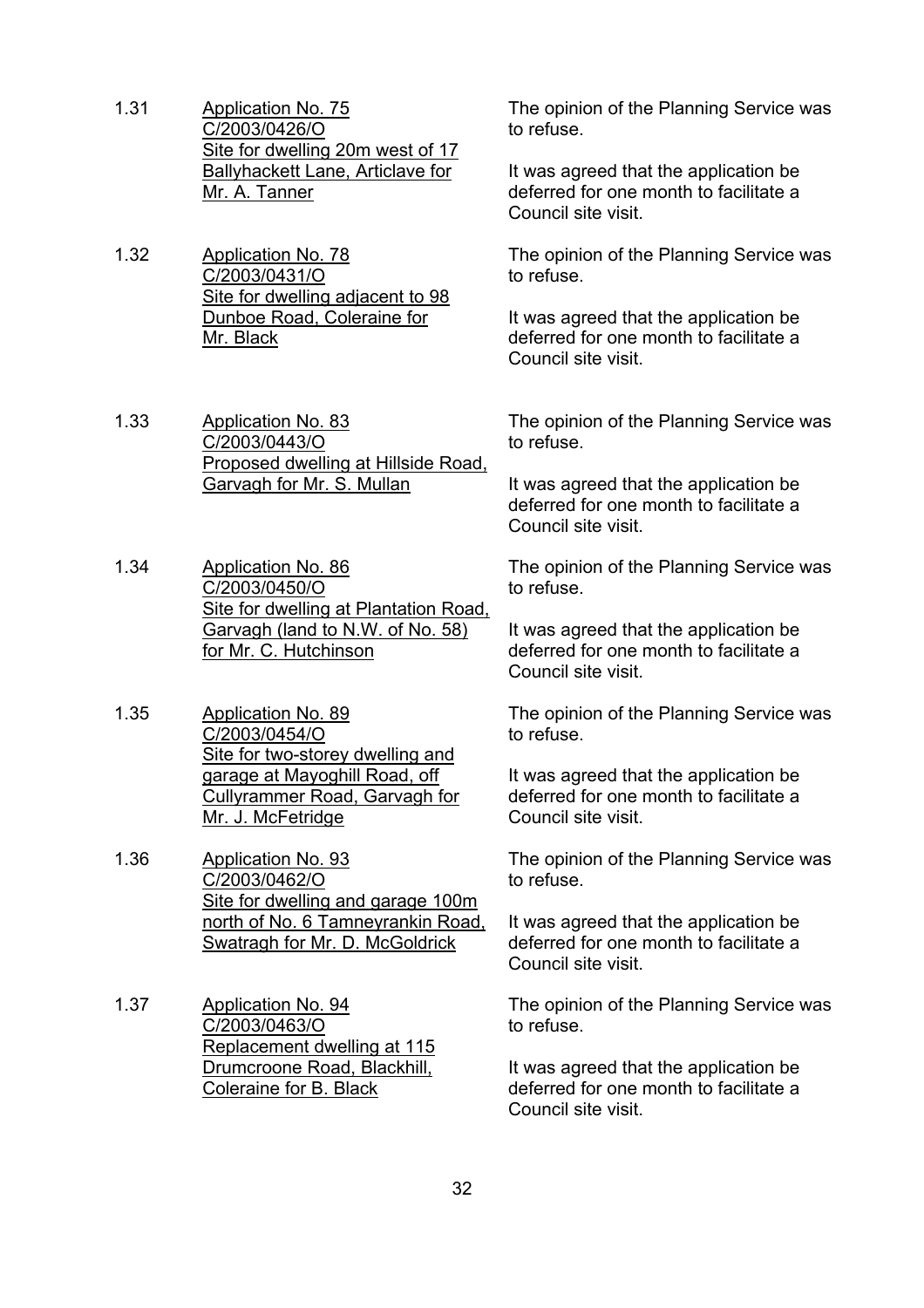- 1.38 General Matters (a) Somerset Ridge, Coleraine Fences/walls blocking motorists' vision at junctions:
	- (b) Three, Four Ltd., Travel Lodge, Ballyreagh Road, Portrush - Enforcement;
	- (c) Enfield Street, Portstewart Apartments;
	- (d) Salmon Leap Inn and Restaurant, Coleraine - Chief Executive to obtain information.

#### **2.0 MAJOR PLANNING APPLICATION - OPEN CAST LIGNITE MINE AT BALLYMONEY**

 Reported that the Department of the Environment had applied Article 31 of the Planning Order (N.I.) 1991 to the above mentioned planning application and was now seeking Council's views.

 It was proposed by Councillor Ms. Alexander, seconded by Councillor Deans and unanimously agreed:

 That Council call on the Department to hold a public inquiry into this application.

#### **3.0 BDP PLANNING**

3.1 Application No. C/2002/1051/F Erection of a 3.8m high ball catch fence along edge of playing pitch at Loreto College, Castlerock Road, Coleraine for The Board of Trustees Consideration was given to BDP Planning's Report relating to this application (previously supplied).

BDP Planning's view was that there was no merit in Council referring the application to the Management Board.

There was, however, merit in requesting further discussions between the Planning Service and the applicant regarding landscaping proposals and maintenance arrangements for the landscaped grass bank; the Planning Service would be approached on this basis.

#### **4.0 CHAIRMAN'S REMARKS**

 The Chairman thanked members for their support during the year and many members reciprocated by complimenting the Chairman for the way he had carried out his duties as Chairman over the term.

#### **5.0 SITE VISITS - CHAIRMAN**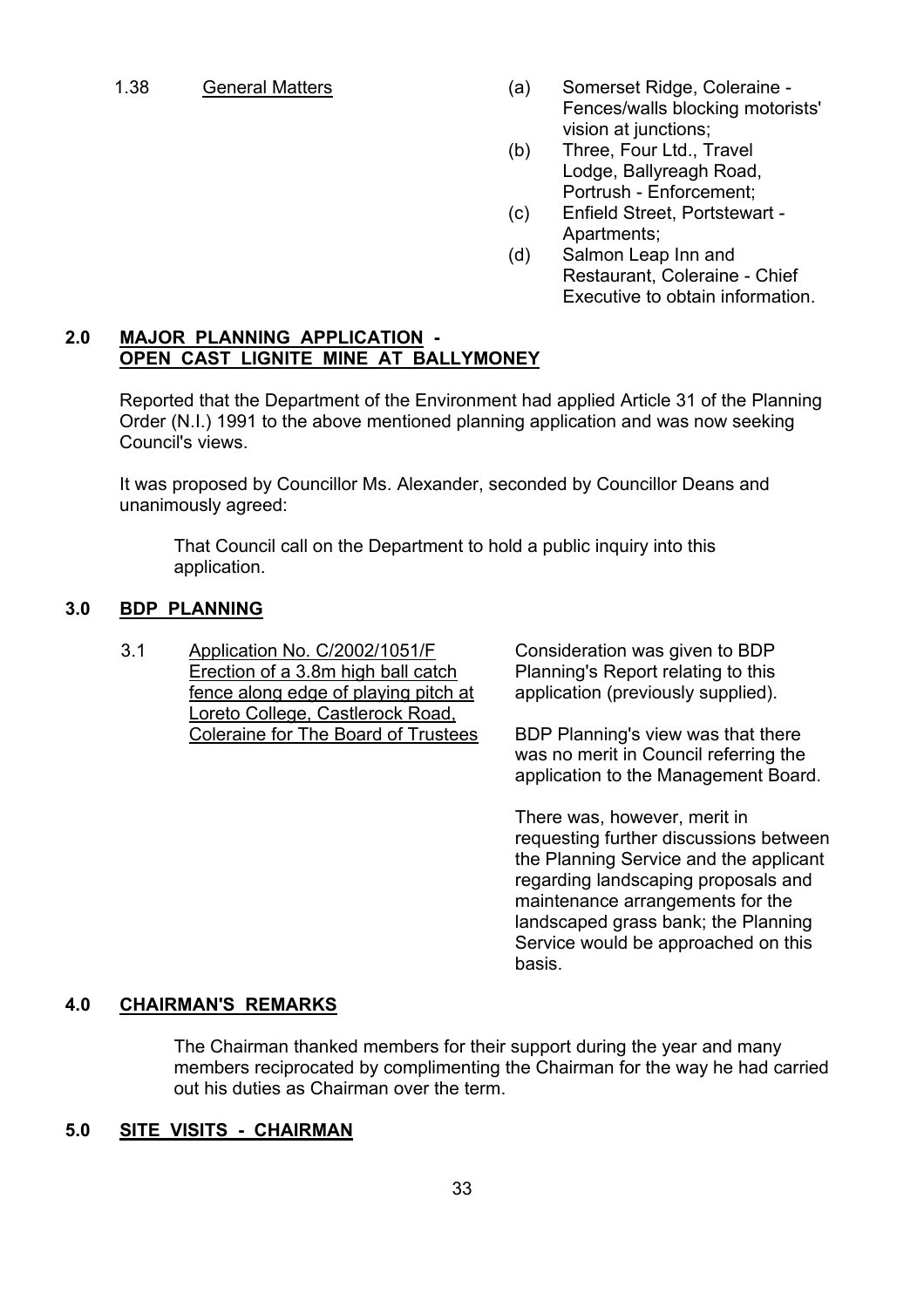The need to consider payment of a responsibility allowance to the Chairman of the Planning Committee for attendance at site visits was noted.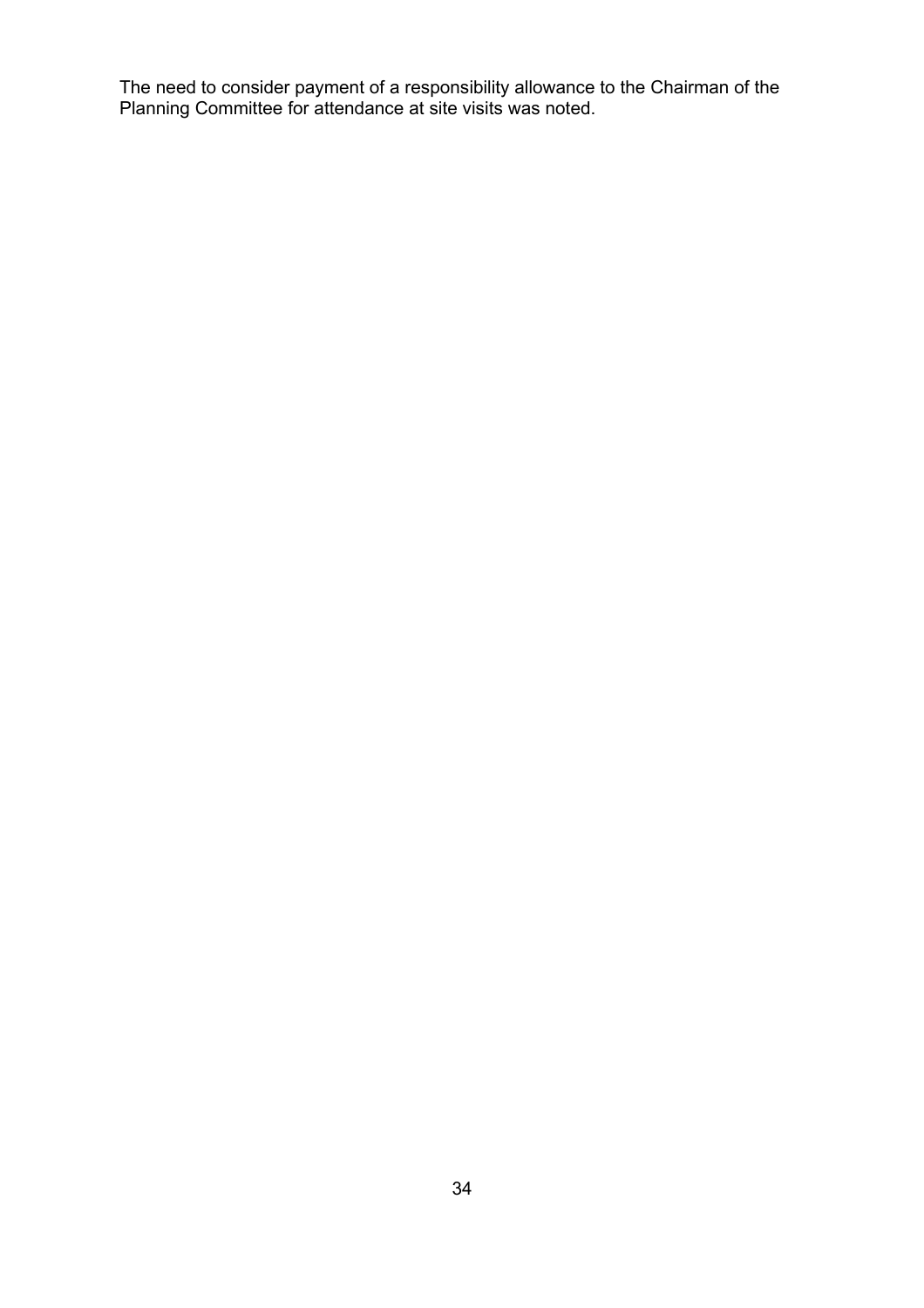#### **POLICY AND DEVELOPMENT COMMITTEE**

#### **17th June, 2003.**

**Present:** Councillor E. A. Johnston (Mrs.), in the Chair

The Mayor, Councillor R. D. Stewart

The Deputy Mayor, Councillor E. M. Mullan

#### Aldermen

E. T. Black (Mrs.) B. Leonard  $($  Items  $1.0 - 8.0$  W. J. McClure W. T. Creelman

#### **Councillors**

C. S. Alexander (Ms.)  $($  Items  $1.0 - 6.3)$ D. D. Barbour  $($  ltems  $1.0 - 14.0)$ O. M. Church (Mrs.)  $($  Items  $1.0 - 8.0)$ J. J. Dallat  $($  Items  $1.0 - 16.0)$ T. J. Deans

 E. P. Fielding (Mrs.) N. F. Hillis W. A. King D. McClarty G. L. McLaughlin R. A. McPherson A. McQuillan  $($  ltems  $1.0 - 16.0)$ W. J. Watt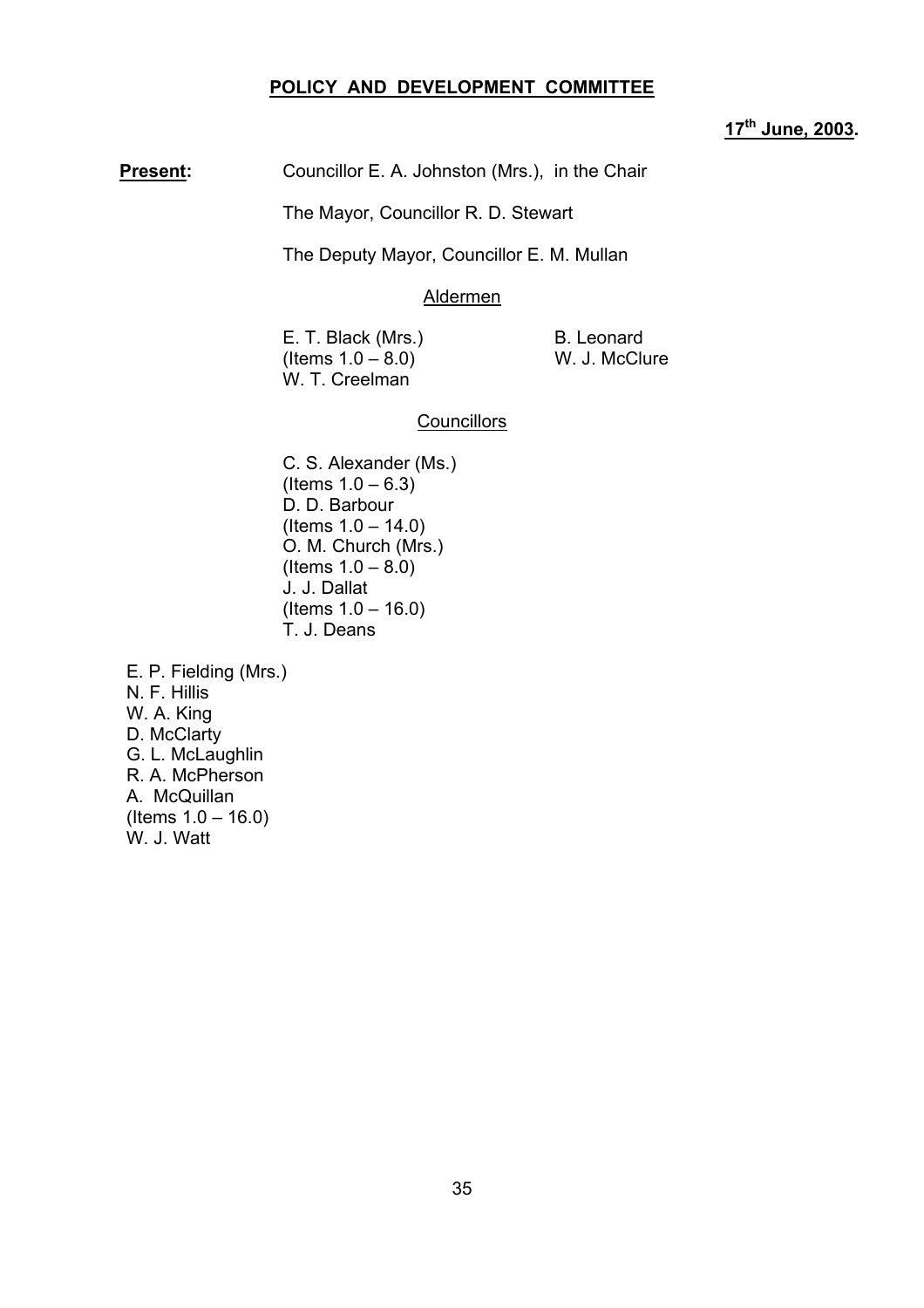# **Officers in**

 **Attendance:** Town Clerk and Chief Executive, Director of Leisure Services, Head of Development Services, Personnel Officer (Items  $1.0 - 5.5$ ), Finance Officer (Items  $1.0 - 5.5$ ), Economic Development Manager (Items  $1.0 - 5.5$ ), Policy Development Officer, Principal Administrative Officer, Community Development Officer (Items  $1.0 - 5.5$ ) and Administrative Assistant

**Apologies:** Alderman Mrs. Armitage and Councillor Bradley

## **1.0 SITE MEETINGS - PLANNING**

Committee noted information on the cancellation of two site meetings originally scheduled for Thursday 19<sup>th</sup> June, 2003.

# **2.0 APPOINTMENT OF VICE CHAIRMAN**

It was proposed by Alderman McClure and seconded by Councillor Mrs. Fielding:

That Councillor Bradley be appointed Vice Chairman for the ensuing year.

It was proposed by Councillor McLaughlin and seconded by Alderman Leonard:

That Councillor Dallat be appointed Vice Chairman for the ensuing year.

On being put to the Meeting, Councillor Bradley received fifteen votes and Councillor Dallat received five votes.

Councillor Bradley was duly elected Vice Chairman.

#### **3.0 APPOINTMENT OF REPRESENTATIVES**

| 3.1 | <b>Bright Ideas Panel</b> | It was proposed by Councillor Watt, seconded<br>by Councillor Deans and recommended:      |
|-----|---------------------------|-------------------------------------------------------------------------------------------|
|     |                           | That Councillor Ms. Alexander be appointed<br>to the Panel for the ensuing year.          |
| 3.2 | Social Committee          | It was proposed by Alderman McClure, seconded<br>by the Mayor and recommended:            |
|     |                           | That representatives, as listed, be appointed<br>for the ensuing year:                    |
|     |                           | Councillors Dallat, Mrs. Fielding and<br>King.                                            |
| 3.3 | <b>Windfarm Group</b>     | It was recommended that representatives, as<br>listed, be appointed for the ensuing year: |
|     |                           | Aldermen Creelman and Leonard                                                             |

Councillors Hillis, King and McClarty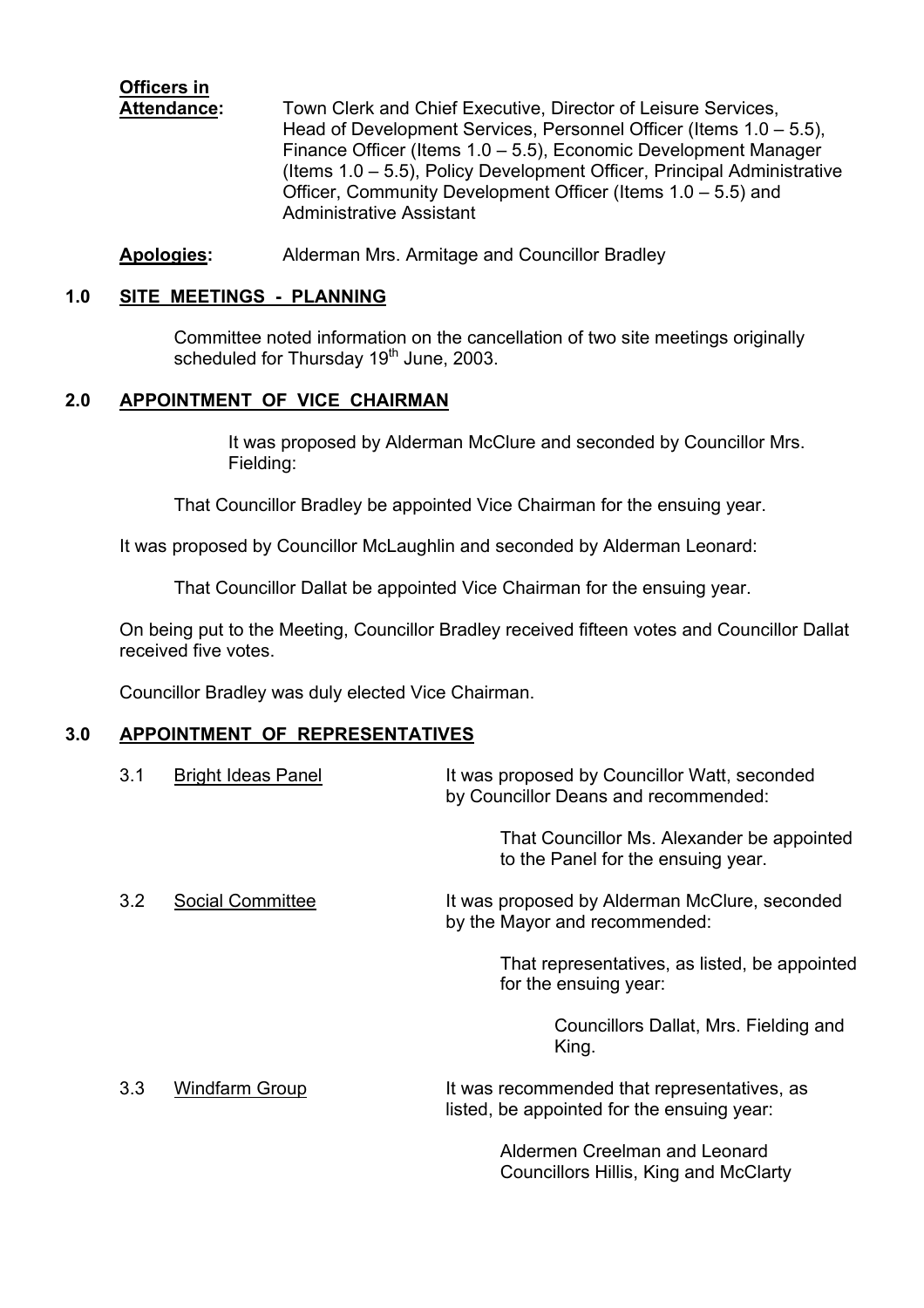3.4 North West '200' Sub-<br>It was proposed by Councillor McPherson, **Committee Seconded by Alderman Mrs. Black and Seconded by Alderman Mrs. Black and** recommended:

> That the following representatives be appointed for the ensuing year:

The Mayor Aldermen Mrs. Armitage and Leonard Councillors Ms. Alexander, Hillis and Watt.

#### **4.0 CORPORATE SERVICES REPORT**

The Report of the Director of Corporate Services was considered (previously supplied).

Matters arising:

4.1 Checking Accounts Recommended:

 That the following Councillors examine creditors' payment vouchers for the next

three

months:

Councillors Hillis and McQuillan

4.2 Loan Sanctions Recommended:

That borrowing approval be sought in respect of the undernoted capital expenditure.

| 1. Crescent Playing Fields - Pavilion | 445,000 |
|---------------------------------------|---------|
| 2. Christie Park, Coleraine - Jetty   | 120,000 |

- 3. Ballyreagh Golf Course Footbridge 22,000
- 4. Aghadowey War Memorial Wall 13,000
- 5. Purchase Medium Sized Van 14,000

4.3 Single Status Update Members noted information, as contained in the report, on the National Joint Council's current negotiating position on Single Status and management's proposed response to this situation.

Recommended:

 That Council approve the management response, as detailed in the report.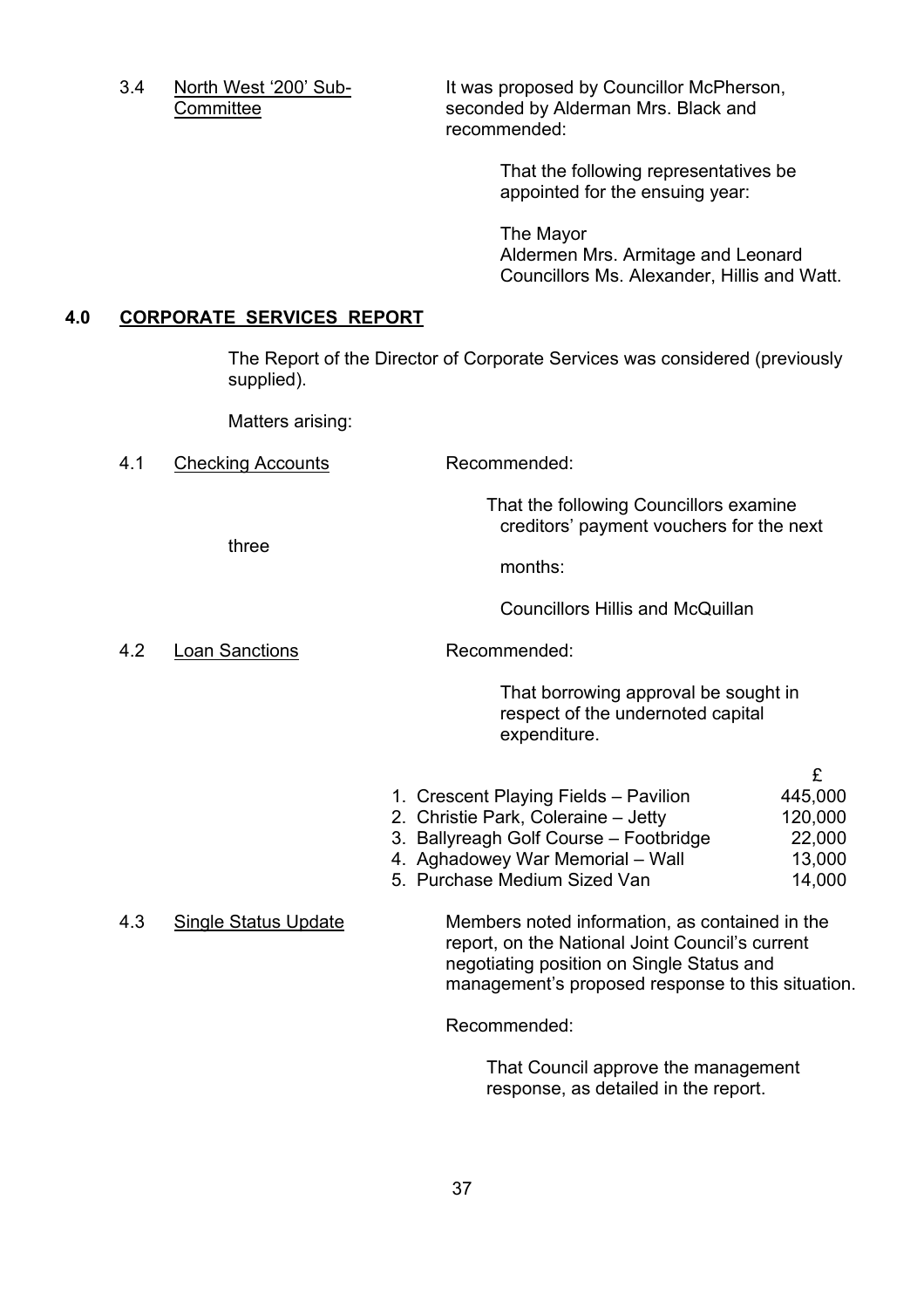4.4 Boston College Management Members noted information on this Programme, as Development Programme contained in the report.

Recommended:

 That Council approve implementation of this Management Development Programme in conjunction with Boston College.

4.5 Matters for Information

 4.5.1 Accounts Committee noted that creditorsí payments for May, as per lists circulated, had been issued as follows:

> Revenue A/C - £438,409.72 Capital A/C - £497,698,54 Petty Cash A/C - £541,120.64

- 4.5.2 Annual Report and Members noted information on this topic, as Accounts detailed in the report.
- 4.5.3 Annual Absenteeism The Personnel Officer outlined the relevant details Report **Example 2** of this report (previously supplied). Members noted that Council's performance on short term absence was very positive and that although Council would be striving to improve long term absence levels of over 60 days, this type of

Members also noted that a new sickness absence policy was currently being finalised.

absence was the most difficult to manage.

 $2002$  to  $1<sup>st</sup>$  January noted that: 2003)

4.5.4 <u>Annual Monitoring</u> Information on the Annual Monitoring Return for<br>Return (2<sup>nd</sup> January this period was detailed in the report. Committee this period was detailed in the report. Committee

- (i) the workforce and applicants remained relatively static;
- (ii) the appointment of both male and female Protestants was down from previous years but that this could be explained by the cumulative effect experienced when most recruitment exercises only appointed one individual and these appointments were made predominantly from one religious group.

Concern was expressed regarding the fall in overall applications and, in response to a member's question, the Personnel Officer advised that she would be meeting with the Equality Commission in June or July, following which a report would be provided to Committee.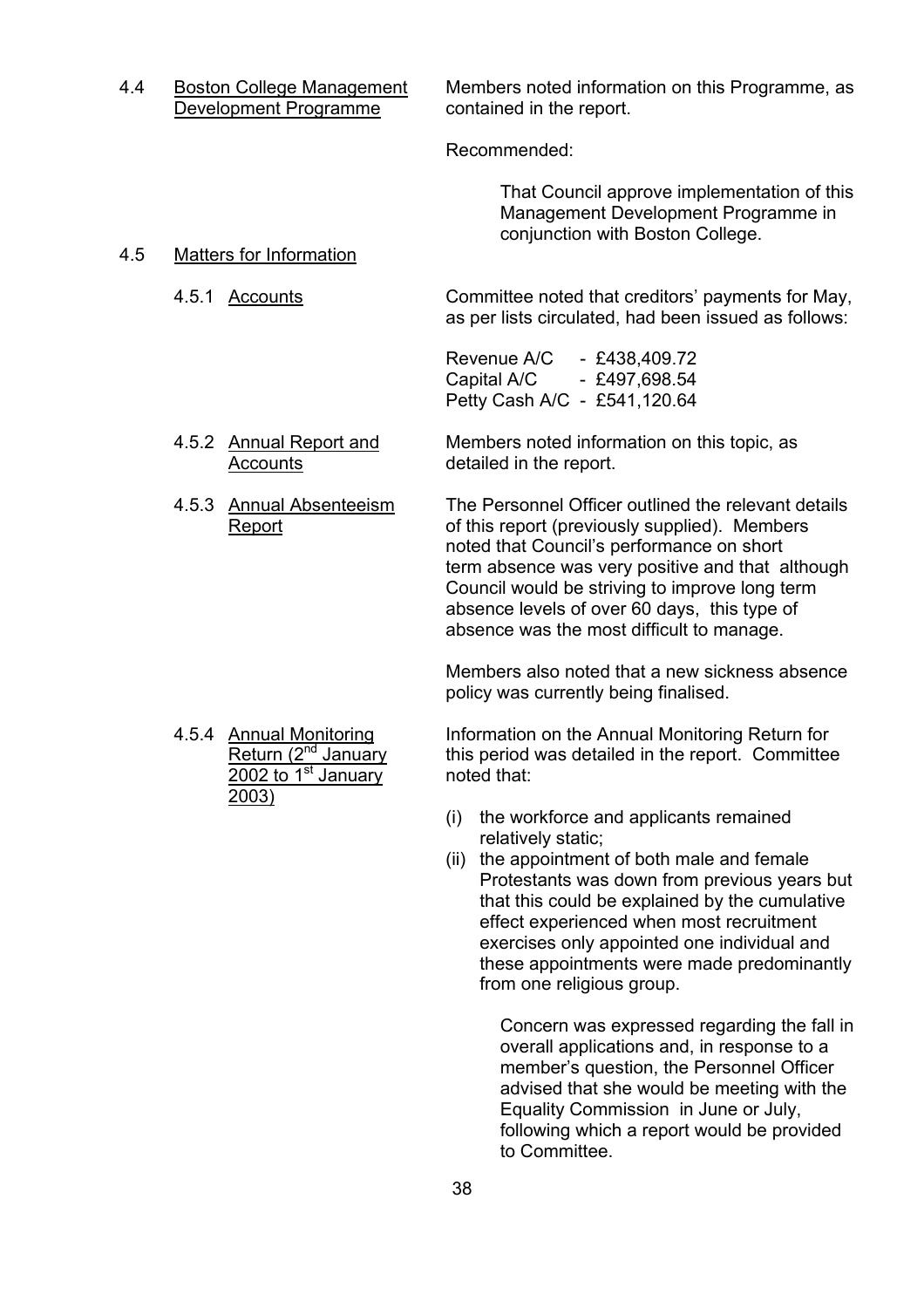4.5.5 New Appointments The following appointments had been made in accordance with the Local Government Staff Commission's Code of Procedures on Recruitment and Selection:

#### Leisure Services Department

Clerical Officer (Replacement) -Miss L. R. Johnston

Gravedigger – Parks Section (Replacement) – Mr. G. A. Faulkner

#### Environmental Health Department

Clerical Assistant (Replacement) -Ms. J. E. Huston

#### **5.0 DEVELOPMENT SERVICES REPORT**

The Report of the Head of Development Services was considered (previously supplied).

Matters arising:

| 5.1 | <b>Community Support Plan</b><br>Update         | The Community Development Officer was present<br>and presented to Committee a comprehensive<br>report on the progress of the Community Support<br>Plan which had been launched in October 2002.               |  |
|-----|-------------------------------------------------|---------------------------------------------------------------------------------------------------------------------------------------------------------------------------------------------------------------|--|
|     |                                                 | Discussion ensued during which the Community<br>Development Officer answered members'<br>questions and noted comments.                                                                                        |  |
|     |                                                 | Members congratulated the Community<br>Development Officer for a very detailed and<br>interesting presentation.                                                                                               |  |
| 5.2 | <b>Causeway Coast AONB</b><br><b>Management</b> | Two Council representatives had been invited<br>to join this management group, one of whom<br>would be the member already serving on the<br>Causeway Coast and Glens Heritage Trust,<br>ie Councillor Hillis. |  |
|     |                                                 | It was proposed by the Deputy Mayor and<br>seconded by Councillor McLaughlin:                                                                                                                                 |  |
|     |                                                 | That Alderman Leonard be<br>nominated to sit<br>on the management group.                                                                                                                                      |  |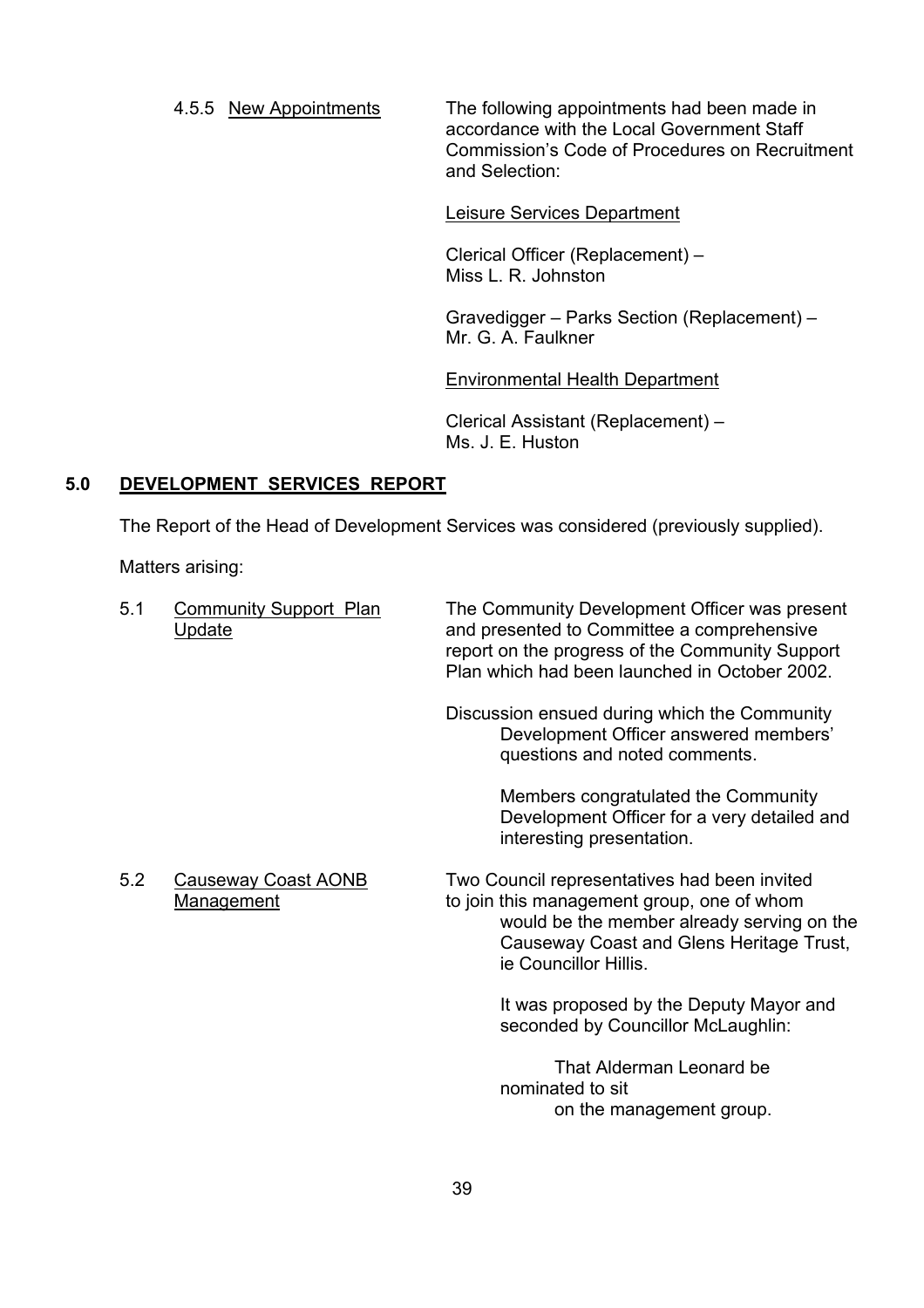|     |                                            | It was further proposed by Councillor Mrs.<br>Fielding and seconded by Alderman<br>McClure:                                                                                                                                                                                                                                                                                         |
|-----|--------------------------------------------|-------------------------------------------------------------------------------------------------------------------------------------------------------------------------------------------------------------------------------------------------------------------------------------------------------------------------------------------------------------------------------------|
|     |                                            | That the Mayor be nominated to sit<br>on the<br>management group.                                                                                                                                                                                                                                                                                                                   |
|     |                                            | On being put to the Meeting, Alderman<br>Leonard received ten votes and the Mayor<br>received six votes.                                                                                                                                                                                                                                                                            |
|     |                                            | It was, therefore, recommended:                                                                                                                                                                                                                                                                                                                                                     |
|     |                                            | That Alderman Leonard and<br><b>Councillor Hillis</b><br>be appointed to the Causeway Coast<br><b>AONB</b><br>Management Group.                                                                                                                                                                                                                                                     |
|     |                                            | The Head of Development Services advised<br>that individual copies of the Management<br>Plan were available.                                                                                                                                                                                                                                                                        |
| 5.3 | Diamond Refurbishment,<br><b>Coleraine</b> | Committee noted information, as contained in the<br>report, on the pilot initiative "Safe and Shared<br>Space Programme" being worked on by<br>Coleraine Town Partnership Ltd. in<br>conjunction with Groundwork NI and the<br><b>Community Relations Council.</b>                                                                                                                  |
| 5.4 | Clare Tourism Conference -<br>Diary Date   | The 15 <sup>th</sup> National Tourism Conference would be<br>held in Ennistymon on 28 <sup>th</sup> - 29 <sup>th</sup> November, 2003<br>at the Falls Hotel.                                                                                                                                                                                                                        |
|     |                                            | Interested members were asked to contact the<br>Head of Development Services.                                                                                                                                                                                                                                                                                                       |
| 5.5 | Update on Broadband                        | The Head of Development Services updated<br>members on the activities of the Broadband<br>Steering Group, viz:                                                                                                                                                                                                                                                                      |
|     |                                            | An article on Broadband had been included in<br>Council's 'Link' magazine;<br>A website on Broadband had been established<br>at www.colerainebroadband.com. A link to the<br>website was also available from the Council<br>website.<br>A leaflet had been prepared encouraging<br>interested parties to register their interest in<br>Broadband, copies of which had been provided |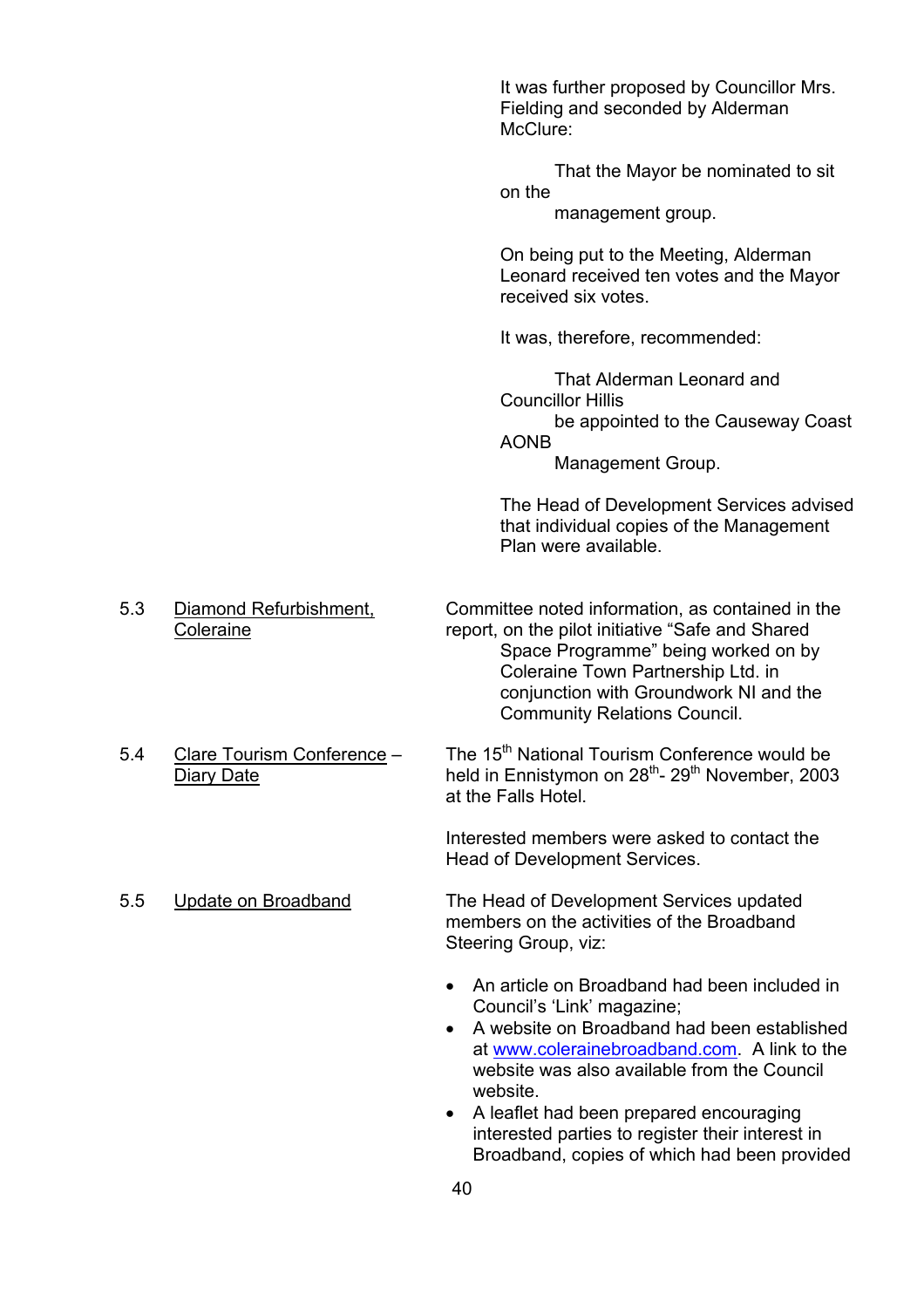to members for circulation. These leaflets would also be distributed broadly to target areas in the Borough.

Members congratulated staff on progress with this initiative.

# **6.0 LAND AND PROPERTY REPORT**

The Report of the Principal Administrative Officer was considered (previously supplied).

Matters arising:

| 6.1 | <b>Coleraine Market Yard</b><br><b>Development Brief</b>           | It was proposed by Councillor Watt, seconded<br>by Alderman Mrs. Black and agreed:                                                                                                                                     |
|-----|--------------------------------------------------------------------|------------------------------------------------------------------------------------------------------------------------------------------------------------------------------------------------------------------------|
|     |                                                                    | That this matter be considered "In<br>Committee" at the end of the meeting.                                                                                                                                            |
| 6.2 | <b>Land Acquisition Requests</b>                                   |                                                                                                                                                                                                                        |
|     | 6.2.1<br><b>Amenity Lands at the</b><br><b>Bowl Area, Portrush</b> | Committee noted a request by Lidl Northern<br>Ireland GmbH to purchase an area of $1\frac{1}{2}$ - 2 acres<br>at this location from Council, to allow development<br>of a shopping facility.                           |
|     |                                                                    | Discussion ensued during which the advice of<br>Council's Property Working Group was noted and it<br>was recommended:                                                                                                  |
|     |                                                                    | That Council retain ownership of the land at<br>this location.                                                                                                                                                         |
|     | 6.2.2 Flowerfield Arts Centre                                      | Committee noted a request from the owners of 22<br>and 24 Flowerfield Road, Portstewart to acquire a<br>portion of ground at the rear of Flowefield Arts<br>Centre, to square off their gardens.                       |
|     |                                                                    | Recommended:                                                                                                                                                                                                           |
|     |                                                                    | That a decision be deferred to allow a site<br>visit by Council.                                                                                                                                                       |
|     | 6.2.3 Westbrook Court, Coleraine                                   | In response to a request from McAfee Commercial<br>Property to acquire a strip of land at Westrbook<br>Court, Coleraine on behalf of a client, it was<br>proposed by Councillor McClarty and seconded by<br>the Mayor: |
|     |                                                                    | That Council retain ownership of this strip of<br>land.                                                                                                                                                                |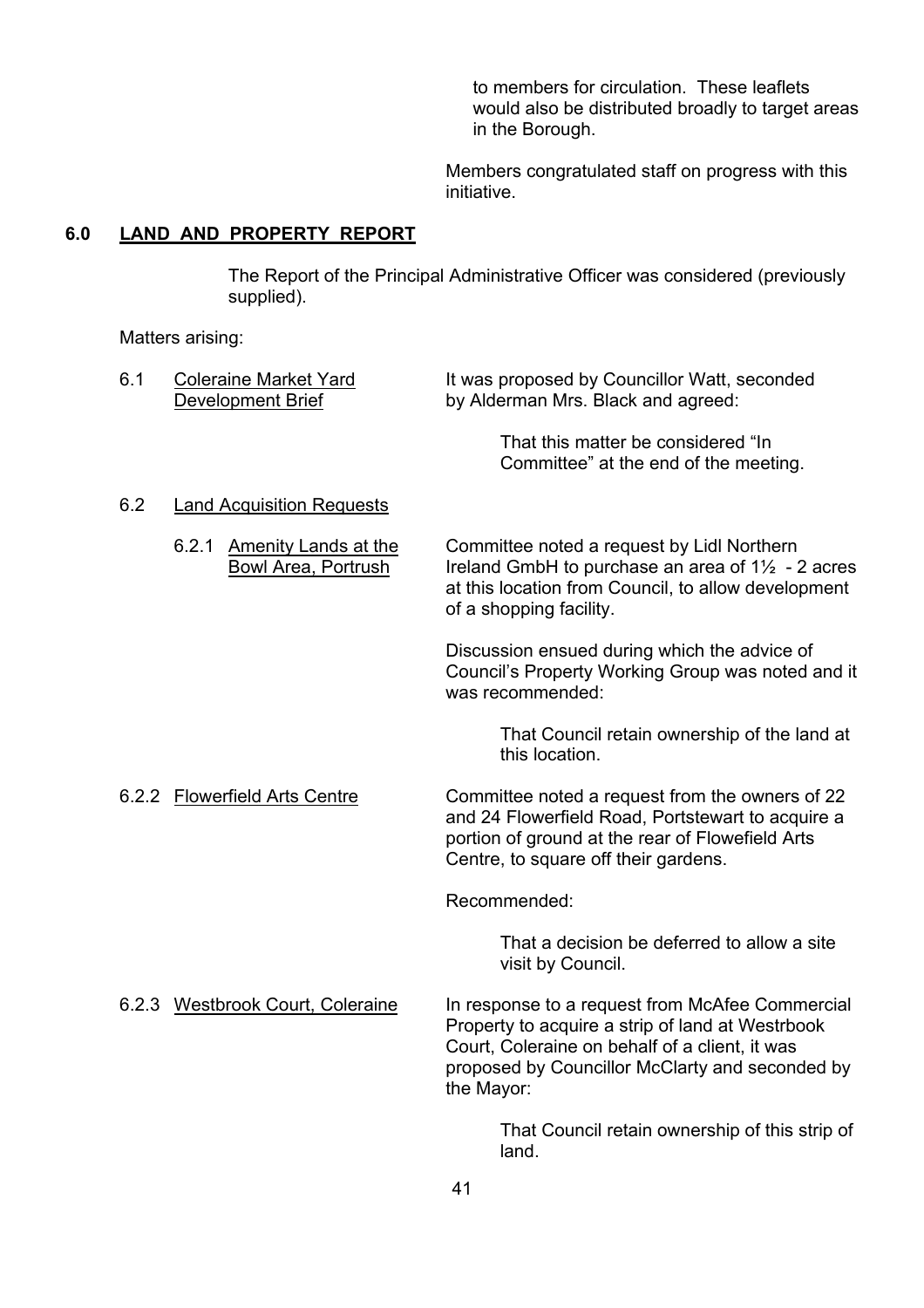It was proposed as an amendment by the Deputy Mayor and seconded by Councillor Ms. Alexander:

> That a decision be deferred to allow a site visit by Council.

On being put to the Meeting the amendment was carried by ten votes to nine and it was, therefore, recommended:

> That a decision be deferred to allow a site visit by Council to Westbrook Court, Coleraine.

6.3 East Strand Car Park, A request had been received from Armstrong Portrush Gordon & Co. for permission for builders' vehicles etc. to gain access to East Strand Car Park for a temporary period to facilitate anticipated development at 79A and 79B Causeway Street, Portrush.

> After considering the advice of Council's Property Working Group, it was recommended:

> > That Council approve this request, in principle, subject to such work being carried out in the off season ie September – March and strict conditions regarding the opening/ closing of the height barrier at the entrance to East Strand Car Park.

#### **7.0 NOTICE OF MOTION SUBMITTED BY COUNCILLOR J. J. DALLAT**

 The undernoted Notice of Motion was proposed by Councillor Dallat and seconded by Alderman Leonard:

ìCouncil calls for a comprehensive Code of Local Government Conduct enshrined in law, which demands the highest standards, includes a register of interests and imposes appropriate penalties.

Council also agrees to forward this motion to NILGA so that it can be circulated to all other Councils and tabled for consideration.

In the meantime as an indicator of this Council's determination to encourage openness and accountability, Council agrees that the officers will publish on Coleraine Borough Council's website a comprehensive register of members' interests as supplied by all Councillors."

During the ensuing discussion it was proposed as an amendment by Alderman McClure and seconded by Councillor Deans: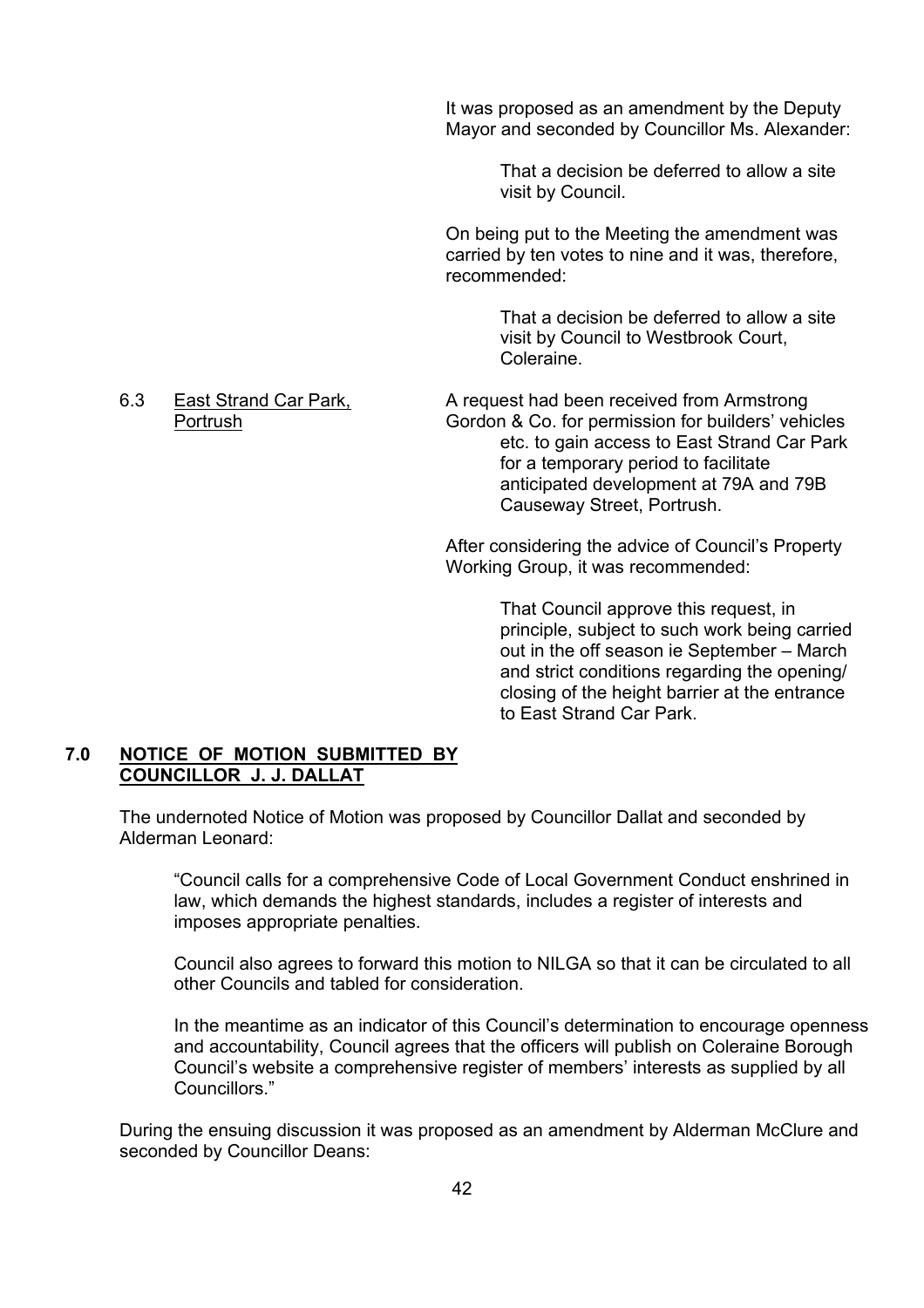That the Notice of Motion be amended to conclude at the end of the first paragraph.

On being put to the Meeting the amendment was carried by ten votes to nine and it was, therefore, recommended that:

ìCouncil calls for a comprehensive Code of Local Government Conduct enshrined in law, which demands the highest standards, includes a register of interests and imposes appropriate penalties."

#### **8.0 NOTICE OF MOTION SUBMITTED BY COUNCILLOR E. M. MULLAN**

The undernoted Notice of Motion was proposed by Councillor Mullan and seconded by Alderman Leonard:

ìThat this Council agrees to issue a public statement that all Council elected representatives and, where appropriate, their political parties not only have a duty to speak out against sectarianism but also to actively lead their communities in avoiding all actions or words which could contribute to or foment sectarianism."

A full discussion ensued during which it was proposed as an amendment by Alderman McClure and seconded by Councillor Mrs. Fielding:

That the phrase "to issue a public statement" be removed from the Notice of Motion.

 On being put to the Meeting the amendment failed to carry, eight votes for with eight votes against.

The Motion was then put to the Meeting and was carried by eight votes to seven.

#### **9.0 NOTICE OF MOTION SUBMITTED BY COUNCILLOR D. McCLARTY**

The undernoted Notice of Motion was proposed by Councillor McClarty, seconded by Councillor Dallat and unanimously recommended that:

ìThis Council supports the Federation of Small Businessesí Campaign to tackle the problem of high insurance for small businesses in Coleraine Borough and calls upon Government to implement the recommendations of the FSB Report - "Insurance – The Big Issue for Small Businesses.<sup>"</sup>

#### **10.0 NOTICE OF MOTION SUBMITTED BY COUNCILLOR E. M. MULLAN**

The undernoted Notice of Motion was proposed by Councillor Mullan and seconded by Alderman Leonard:

ìThat this Council fully implements the requirements of the European Charter on Minority Languages as it relates to the Irish language."

It was proposed by Councillor McClarty, agreed by Councillor Mullan and Alderman Leonard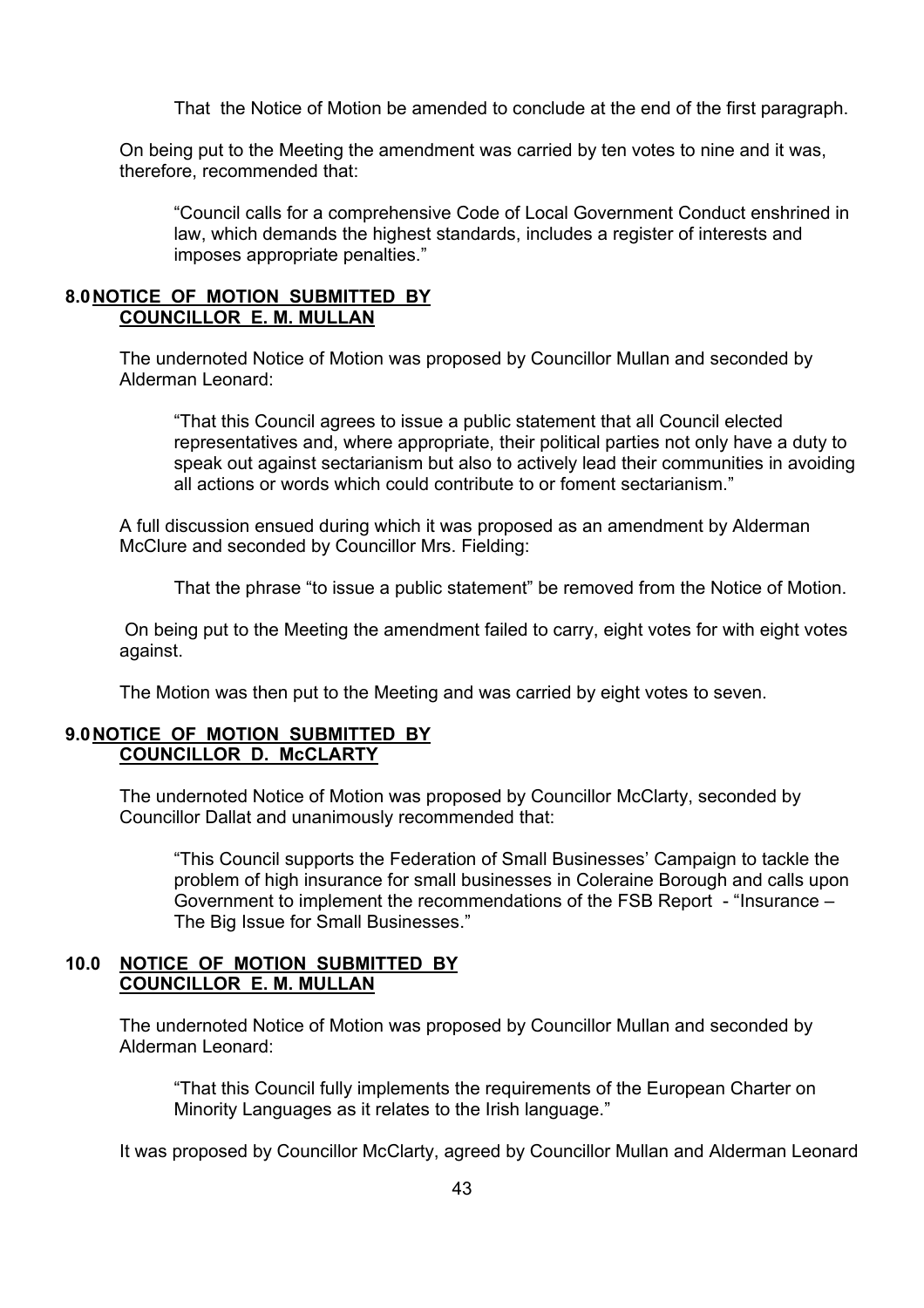and recommended:

 That a decision be deferred until the August meeting of Committee to permit more details of the European Charter on Minority Languages to be provided for members.

 The Town Clerk and Chief Executive agreed to provide copies of the relevant sections of the Charter along with a background paper and details of action currently being undertaken by Council in response to the Charter.

#### **11.0 CONSULTATION PAPERS**

The following consultation papers had been received and were available for members who wished to consider making a response:

(i) Northern Ireland Office - Criminal Law Branch - "Reform of the Law on Rehabilitation of Offenders"

Comments due by: 12<sup>th</sup> September, 2003

(ii) Department of the Environment  $-$  Local Government Division  $-$  "Draft" Local Government Pension Scheme (Management and Investment of Funds) (Amendment) Regulations 2003"

Comments due by: 8<sup>th</sup> September, 2003

(iii) Department for Transport – Driver and Vehicle Licensing Agency -"Driving Licences and Vehicle Registration Fees"

Comments due by: 18<sup>th</sup> August, 2003

#### **12.0 NORTH COAST WASTEWATER TREATMENT WORKS**

 Members noted information on the Treatment Works, as contained in the letter from the Water Service (previously supplied); it was agreed that Council should continue to press for the inclusion of a tertiary treatment process in the project.

## **13.0 AUDIT AND ACCOUNTABILITY (NORTHERN IRELAND) ORDER 2003**

 Read letter from Local Government Division advising that effects on district councils from changes under the Order, which came into operation on  $1<sup>st</sup>$  April, 2003 were negligible.

Noted.

## **14.0 INVEST NORTHERN IRELAND**

Tabled:

Heritage Agencies - Annual Report and Accounts for 2001/2002, viz: